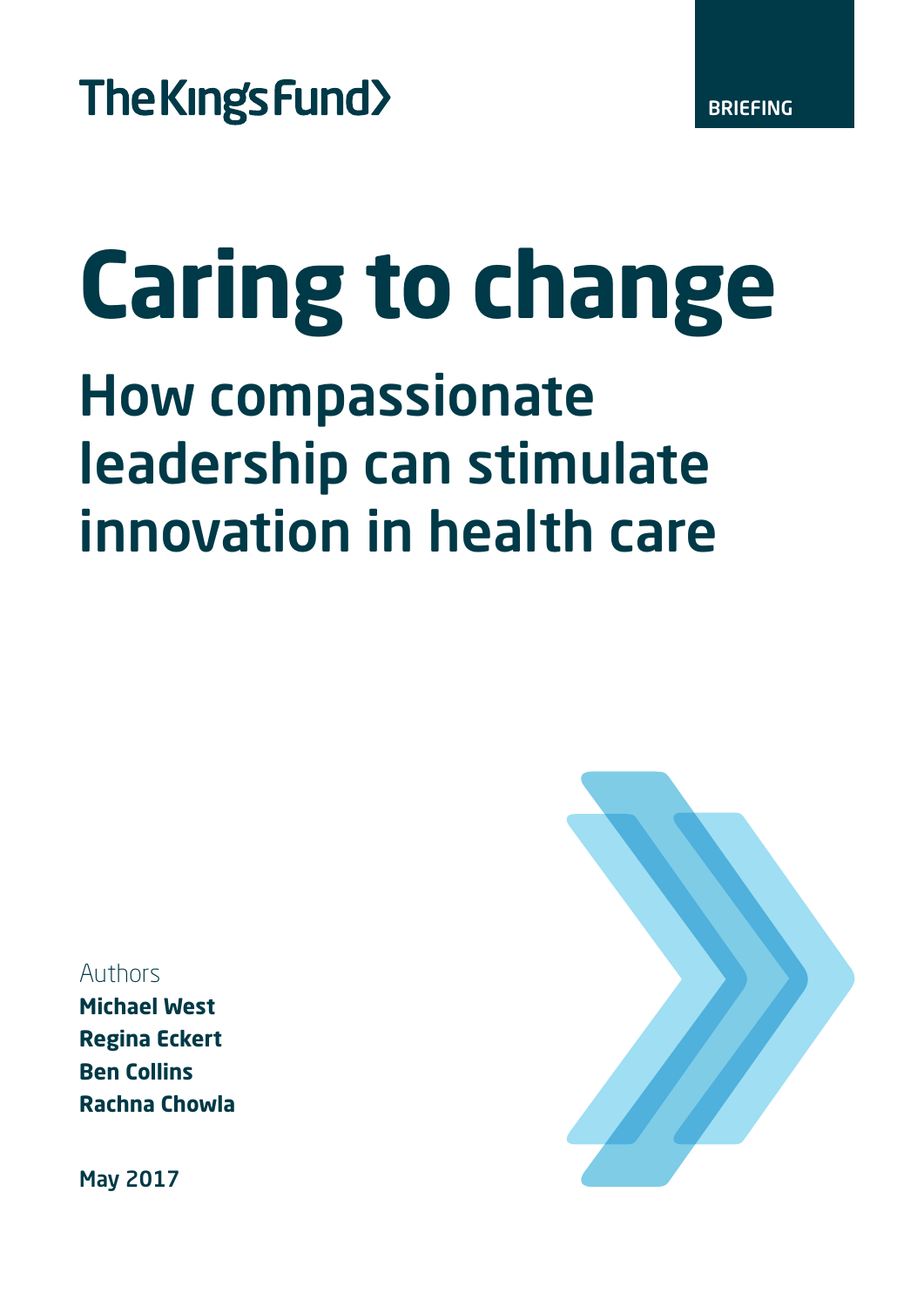### Introduction

Only innovation can enable modern health care organisations and systems to meet the radically changing needs and expectations of the communities they serve. While adequate financial support is a necessary precondition, it is clear that more money on its own, without transformative change, will not be enough.

Improvement efforts are widespread within the National Health Service (NHS), stimulated and supported by a variety of organisations and initiatives, including The Health Foundation, the US Institute for Healthcare Improvement, the Advancing Quality Alliance (AQuA), NHS Quest and NHS Improvement. The national improvement and leadership development framework offers a powerful programme for developing structures and processes to ensure the spread of improvement skills across the whole of the sector (*see* National Improvement and Leadership Development Board 2016). However, examples of radical and sustained innovation are exceptions in the NHS landscape (Dixon-Woods *et al* 2014).

There are examples that offer hope and direction from local systems (*see* [Ham and](http://www.kingsfund.org.uk/reports/thefutureisnow/)  [Brown 2015](http://www.kingsfund.org.uk/reports/thefutureisnow/)) that have triumphed over adversity through:

- **•** whole-system redesign
- **•** radical rethinking of organisational roles
- **•** empowering teams to innovate
- **•** persistently nurturing continuous improvement.

Enabling leadership and cultures are essential for ensuring that such innovation spreads and becomes a cultural norm within the NHS.

By ensuring that organisational and systems environments are conducive to innovation generally, and quality improvement specifically, attempts to meet the challenges of modern health care are more likely to succeed. Leadership is central to this and *compassionate* leadership in particular is a fundamental enabling factor that will create a culture of improvement and radical innovation across health care.

Compassionate leadership enhances the intrinsic motivation of NHS staff and reinforces their fundamental altruism. It helps to promote a culture of learning,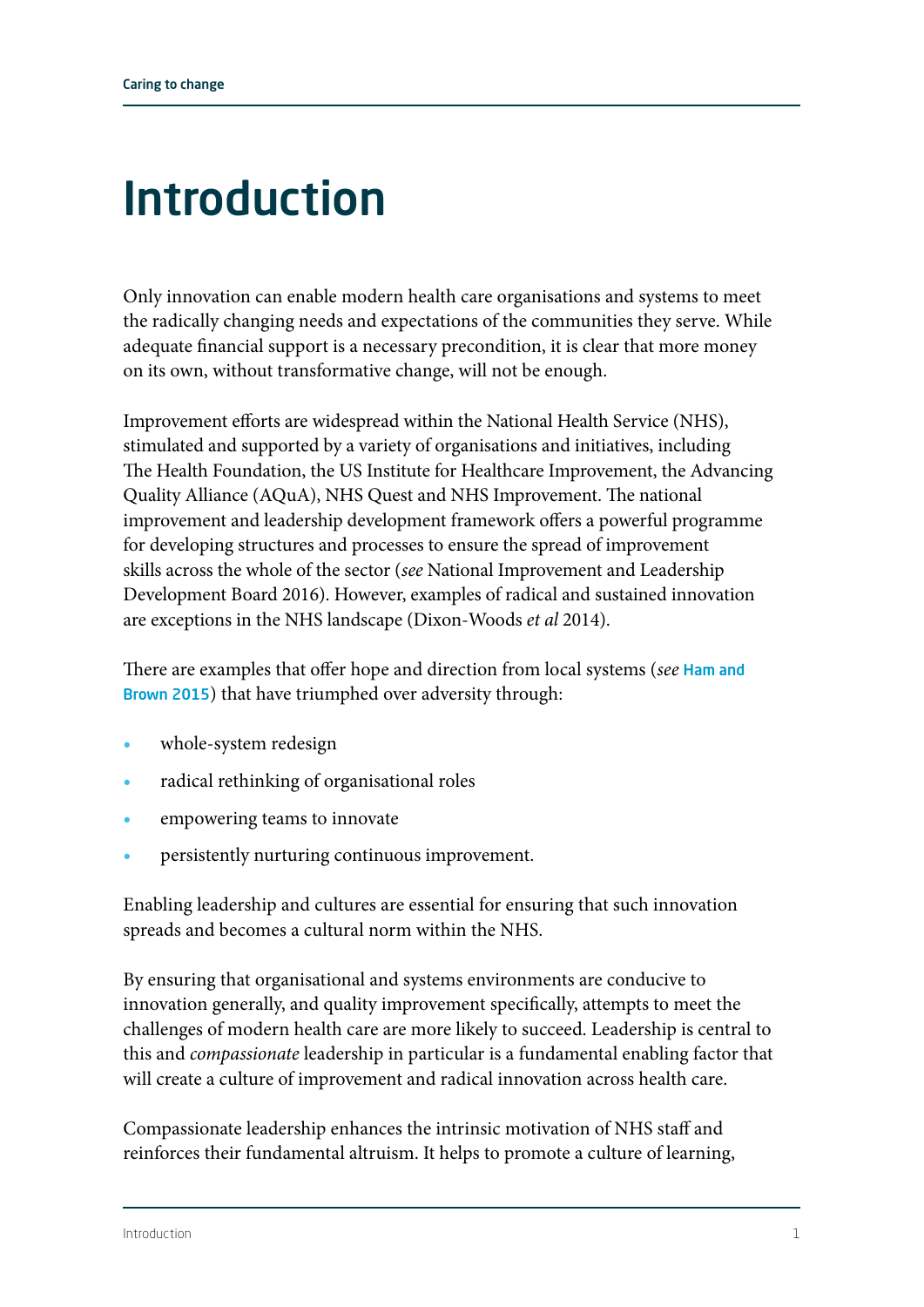where risk-taking (within safe boundaries) is encouraged and where there is an acceptance that not all innovation will be successful – an orientation diametrically opposite to a culture characterised by blame, fear and bullying. Compassion also creates psychological safety, such that staff feel confident in speaking out about errors, problems and uncertainties and feel empowered and supported to develop and implement ideas for new and improved ways of delivering services. They also work more co-operatively and collaboratively in a compassionate culture, in a climate characterised by cohesion, optimism and efficacy. Compassionate leadership is seen as an enabling condition for innovation across sectors (Worline and Dutton 2017; Amabile and Khaire 2008) but is particularly salient and, we propose, a prerequisite for sustained innovation in health services. This is particularly so because of the need for coherence between the values and behaviours within health care organisations and how they engage with service users.

The evidence of the links between psychological safety, supportiveness, positivity, empathy, leadership (in aggregate compassionate leadership) and innovation is deep and convincing. In this paper, we therefore present a challenge to the prevailing perspective in economics about the factors influencing innovation, which is based on a somewhat simplistic view of human motivation, far less relevant to the NHS than it is to (at least some) private sector organisations.

In the next section, we say what 'compassion' is, we identify compassion as the core cultural value of the NHS and we show how compassionate leadership is therefore fundamental in this context. We explain what is meant by innovation and then show the importance of collective, compassionate leadership as an enabler of innovation in health care at various levels. In the subsequent section, we set out our understanding of the four fundamental elements of a culture for innovative and high-quality care:

- **•** inspiring vision and strategy
- **•** positive inclusion and participation
- **•** enthusiastic team and cross-boundary working
- **•** support and autonomy for staff to innovate.

We describe how compassionate leadership plays a key role in nurturing each of these.

In the closing section, we offer our conclusions and this is followed by an Appendix consisting of several case studies of compassionate leadership and innovation in practice, some of which were carried out as part of this research.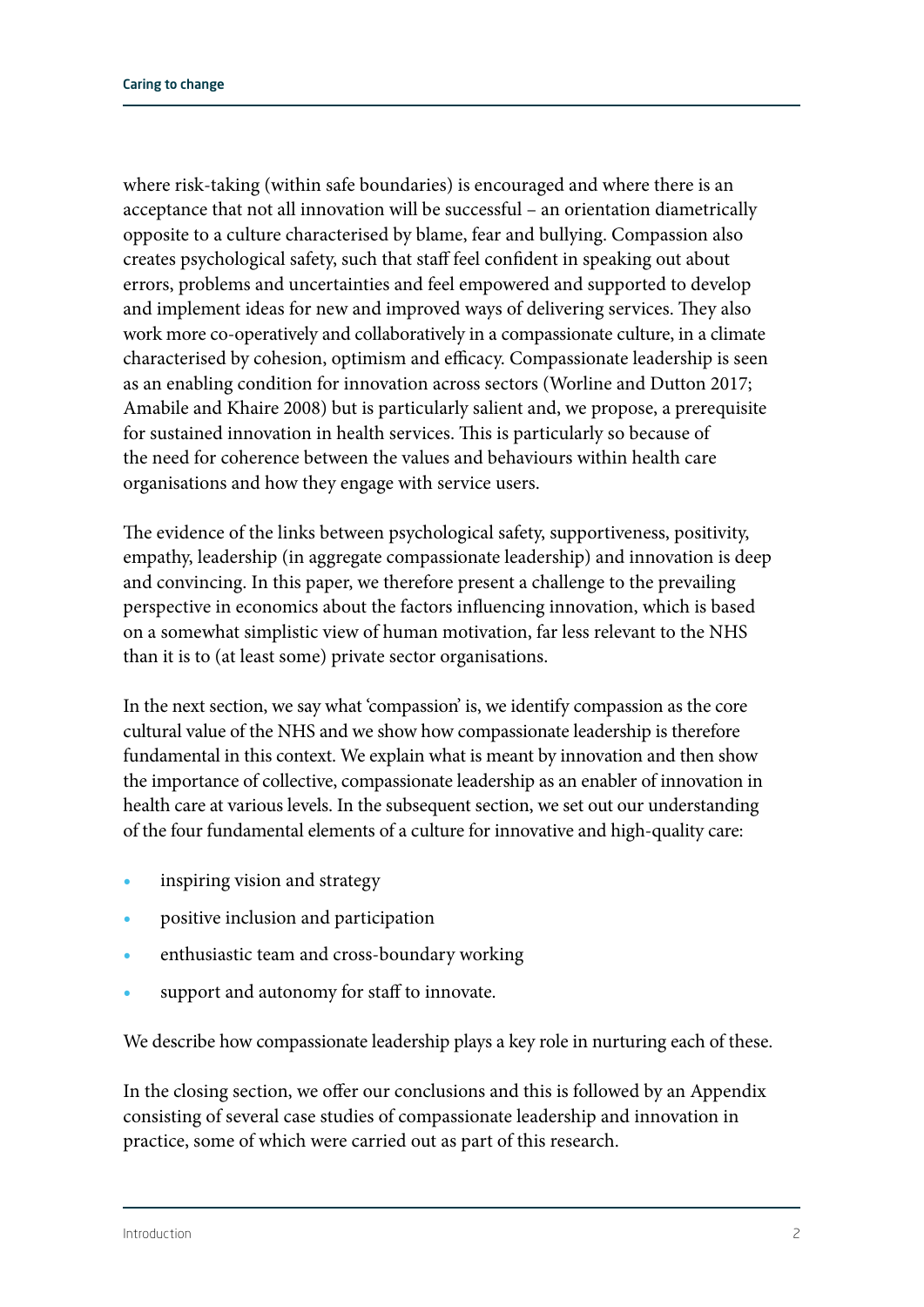### Compassion, compassionate leadership and innovation

### What is compassion?

Compassion can be understood as having four components: *attending, understanding, empathising and helping* (Atkins and Parker 2012). In the context of an interaction between a health care professional and, for example, an older patient, compassion involves the following steps:

- **•** paying attention to the other and noticing their suffering *attending*
- **•** understanding what is causing the other's distress, by making an appraisal of the cause – *understanding*
- **•** having an empathic response, a felt relation with the other's distress *empathising*
- **•** taking intelligent (thoughtful and appropriate) action to help relieve the other's suffering – *helping.*

### Compassion is the core NHS cultural value

The NHS was founded in 1948 as an expression of a core national value of compassion: a post-war generation made a commitment to providing free health care for all those who needed it, regardless of status, wealth, ethnicity, age, gender or any other characteristic. The nation has demonstrated its commitment to this value of a free and inclusive NHS, by its fierce and sustained protection of the system over the subsequent 69 years. That value is also fundamental to the work orientation of those who deliver health care in the United Kingdom. Virtually all NHS staff have dedicated a major part of their lives to caring for others in their communities, with compassion being their core work value. When they work in organisations that mirror that core value, their motivation, wellbeing and creativity are sustained and nurtured and they demonstrate compassion in their interactions with patients (Amos and Weathington 2008). Care that is compassionate rather than uncaring or disempowering has a positive effect on patient satisfaction and health outcomes. Compassionate care is what patients want and need ([National Advisory Group on the](http://www.gov.uk/government/publications/berwick-review-into-patient-safety)  [Safety of Patients in England 2013](http://www.gov.uk/government/publications/berwick-review-into-patient-safety)). The challenge, then, is to nurture a strong culture of compassion in health care.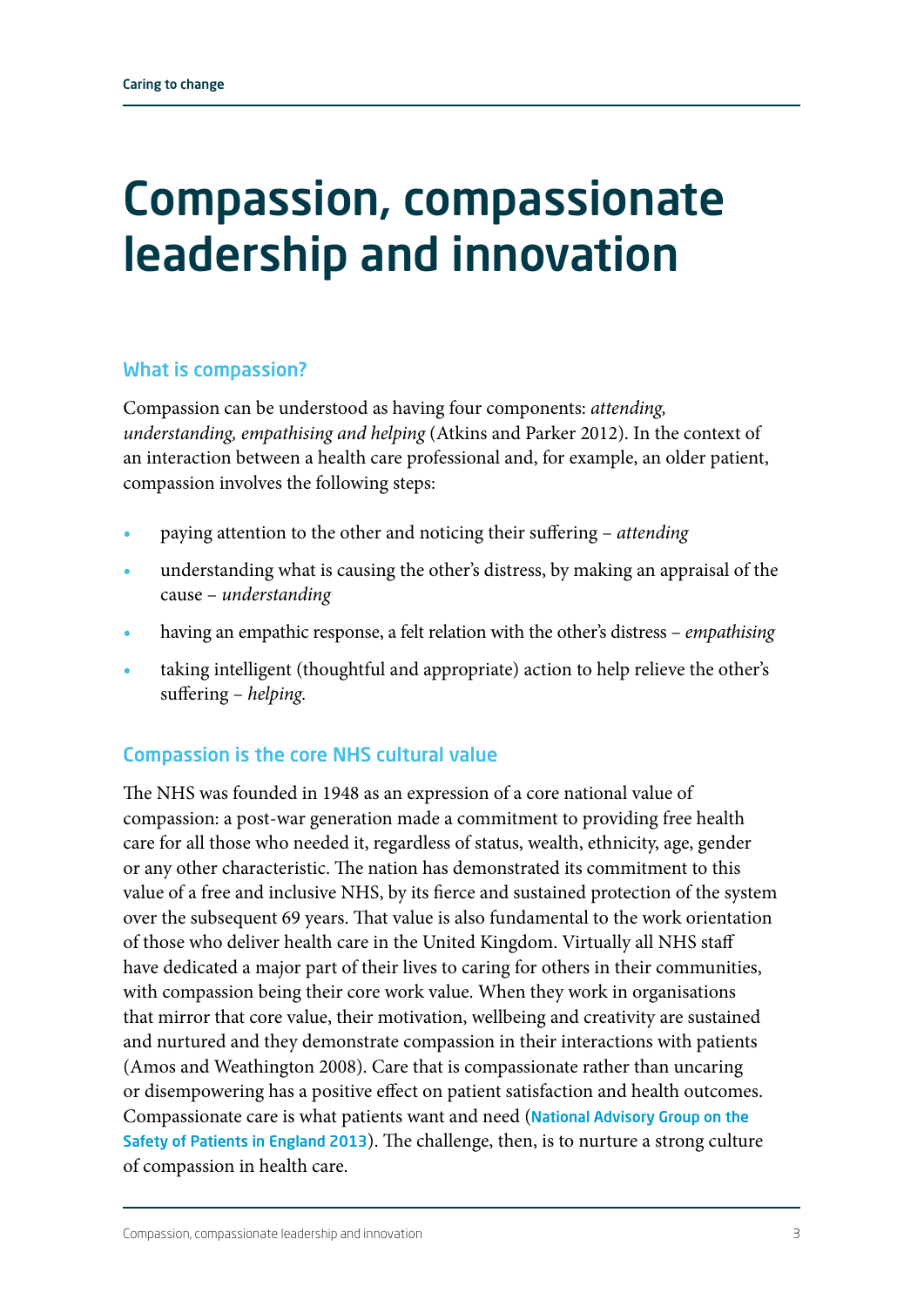The culture of an organisation is primarily a result of three influences:

- **•** the founding values of the organisation
- **•** the early experiences and thereby acquired values, norms and behaviours of those joining the organisation (via formal and informal induction and the mechanisms through which new employees gain the necessary knowledge and skills to be an effective member of the organisation – so-called 'onboarding' processes or organisational socialisation)
- **•** the behaviour of its leaders (Schneider *et al* 2017).

What leaders focus on, talk about, pay attention to, reward and seek to influence, tells those in the organisation what the leadership values and therefore what they, as organisation members, should value.

Where leaders model a commitment to high-quality and compassionate care, this has a profound effect on:

- **•** clinical effectiveness
- **•** patient safety
- **•** patient experience
- **•** the efficiency with which resources are used
- **•** the health, wellbeing and engagement of staff
- **•** the extent of innovation within the health care system (Dawson 2014; Shipton *et al* 2008).

### Compassionate leadership for a compassionate culture

There is a growing research focus on the concept of compassion at work, with the journal *Academy of Management Review* dedicating a special issue to the topic in 2012 (Rynes *et al* 2012) and a huge increase in publications exploring compassion in health care contexts (numbering in the tens of thousands).

In order to nurture a culture of compassion, organisations require their leaders – as the carriers of culture – to embody compassion in their leadership. There is a clear link between supportive leadership and quality of care in the NHS (Shipton *et al* 2008). The same four compassionate behaviours outlined earlier – attending,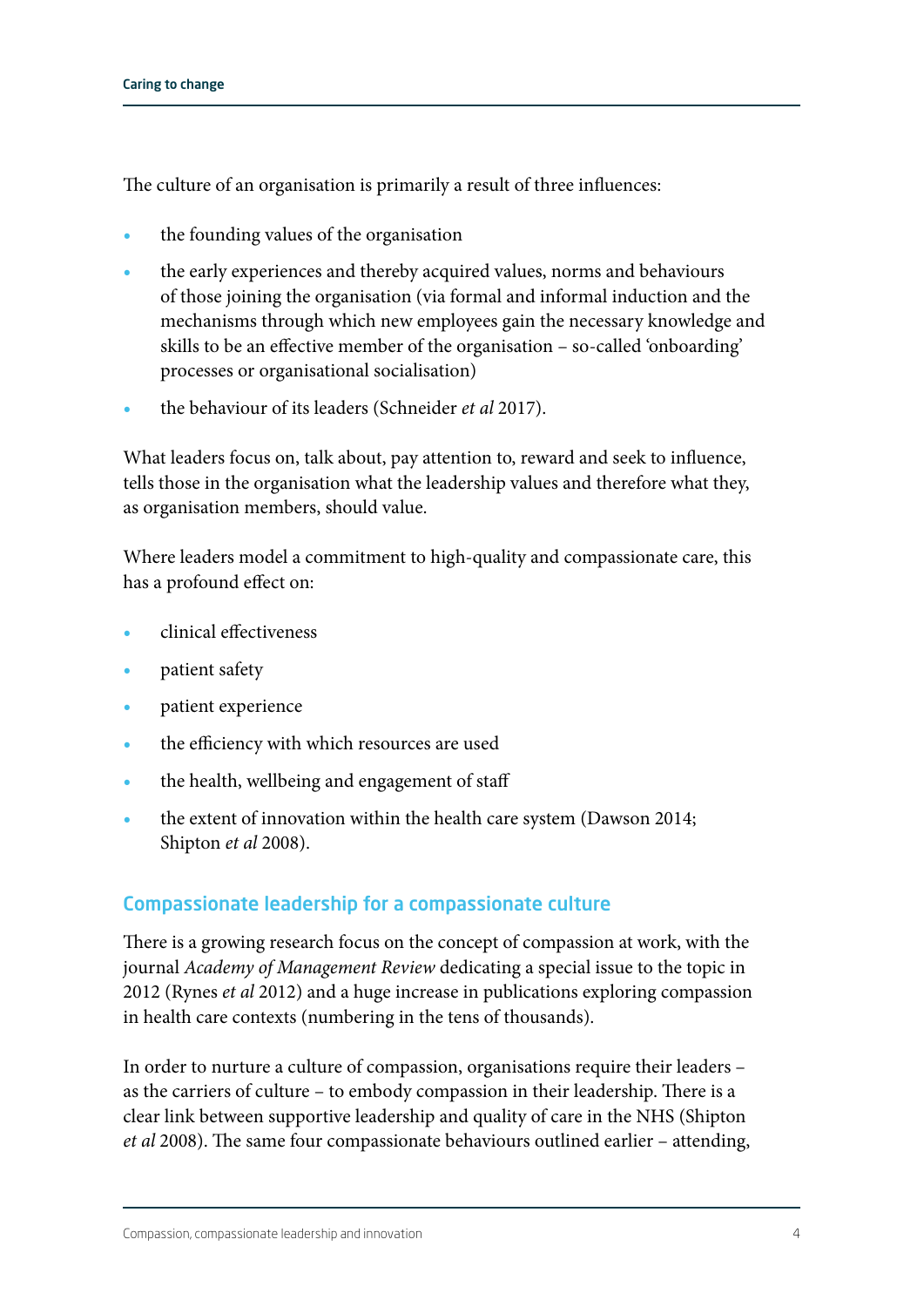understanding, empathising and helping – must be demonstrated by NHS leaders through their leadership of health care organisations, at every level (West and Chowla in press).

### What is innovation?

Creativity is generally defined as the generation of novel and useful ideas; innovation as both the production of creative ideas and their implementation (Shalley and Zhou 2008; Amabile 1996; Oldham and Cummings 1996; West and Farr 1990). Creativity is usually taken to mean *absolute* novelty, whereas innovation includes the implementation of ideas adopted from other organisations and adapted (Anderson *et al* 2004). Researchers have distinguished between innovation in the development of new technologies, the development of new products and services, the improvement of production systems or processes and the development of entirely new business models (Bessant and Tidd 2007; Anderson *et al* 2004; West and Farr 1990). For the purposes of this paper, we consider innovation in the round encompassing any introduction or development of new ideas with the aim of improving health care.

Researchers have also distinguished between different types of innovation by reference to the radicalness, novelty or magnitude of change involved. Hamel distinguishes between incremental change and revolutionary innovation, describing the latter as changing the balance of power or redefining the parameters of an industry (Hamel 1996). Christensen distinguishes between innovations that sustain an existing business model and disruptive innovations that fundamentally challenge firms' existing models and create new markets (Christensen 1997). In this paper, we consider both incremental and more radical innovation although we do not attempt to draw a clear distinction between them.

We define innovation as *the introduction and application of processes, products, treatments or procedures, new to the team, department, ward, pathway, organisation or system and intended to benefit patients, staff, the organisation or the wider society* (adapted from West and Farr 1990).

### How does compassionate leadership enhance innovation?

Compassionate leadership creates the necessary conditions for innovation among individuals, in teams, in the process of inter-teamworking, at the level of organisational functioning as a whole, and in cross-boundary or systems working (*see* Table 1).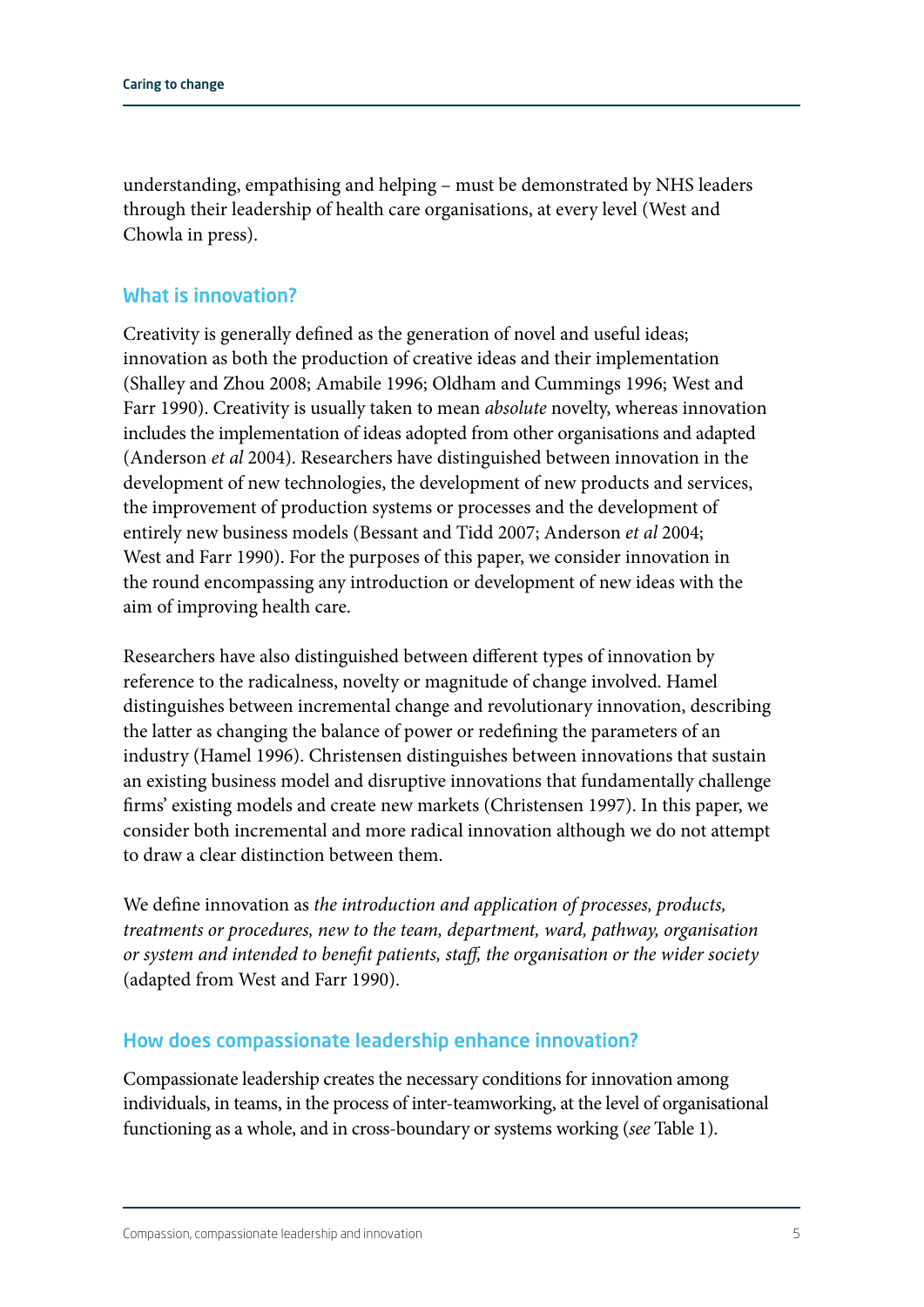| <b>Level</b>   | <b>Compassionate leadership</b><br><b>activities</b>   | <b>Cognitive/emotional</b><br>processes | <b>Other processes</b>                                                                                        |  |  |
|----------------|--------------------------------------------------------|-----------------------------------------|---------------------------------------------------------------------------------------------------------------|--|--|
| Individual     | Listening                                              | Self-efficacy                           | Suggesting<br>Noticing opportunities                                                                          |  |  |
|                | Role-modelling reflexivity                             | Self-worth at work                      |                                                                                                               |  |  |
|                | Coaching                                               | Good relationships                      | Trying, failing, learning                                                                                     |  |  |
| Team           | Creating a psychologically                             | Psychological safety                    | Discussion                                                                                                    |  |  |
|                | safe environment                                       | Appreciating each other                 | Review and implementation                                                                                     |  |  |
|                | Discovering meaningful<br>differences and similarities | Team identification                     | Team efficacy and potency                                                                                     |  |  |
|                | Facilitating purpose                                   |                                         |                                                                                                               |  |  |
| Inter-team     | <b>Exchanging information</b>                          | Multi-level perspectives                | Lower inter-team conflict<br>Higher inter-team<br>collaboration                                               |  |  |
|                | empathically                                           | Organisational identification           |                                                                                                               |  |  |
|                | Role-modelling                                         | Diversity matters                       |                                                                                                               |  |  |
|                | perspective-taking                                     |                                         | Higher-quantity and higher-                                                                                   |  |  |
|                | <b>Building awareness</b><br>of mutual needs and       |                                         | quality innovation                                                                                            |  |  |
|                | interdependence                                        |                                         |                                                                                                               |  |  |
| Organisational | Having a realistic vision                              | High levels of inclusion                | Organisational agility and<br>responsiveness<br>Organisational resilience<br>Faster adoption of<br>innovation |  |  |
|                | Creating a culture of                                  | Secure attachment/high                  |                                                                                                               |  |  |
|                | belonging                                              | organisational identification           |                                                                                                               |  |  |
|                | Personalising purpose                                  |                                         |                                                                                                               |  |  |
|                | Using strategy as practice/<br>a learning process      |                                         |                                                                                                               |  |  |
| System-wide    | Showcasing compassionate                               | Embracing failure as human              | System-wide learning                                                                                          |  |  |
|                | leadership practice                                    | and an opportunity for                  | Robustness/resilience                                                                                         |  |  |
|                | Using strategy as a                                    | improvement                             | Faster diffusion of<br>innovation                                                                             |  |  |
|                | reflective learning process                            | System resilience                       |                                                                                                               |  |  |
|                |                                                        | Adopting a learning<br>perspective      |                                                                                                               |  |  |

### Table 1 Compassionate leadership and the processes that lead to innovation, from the individual level to the system level

### Compassionate leadership, problem-solving and innovation

Innovation is often spurred by a challenge or problem that confronts people, teams, organisations or communities. We therefore now focus on the relationship between compassionate leadership and problem-solving in health care.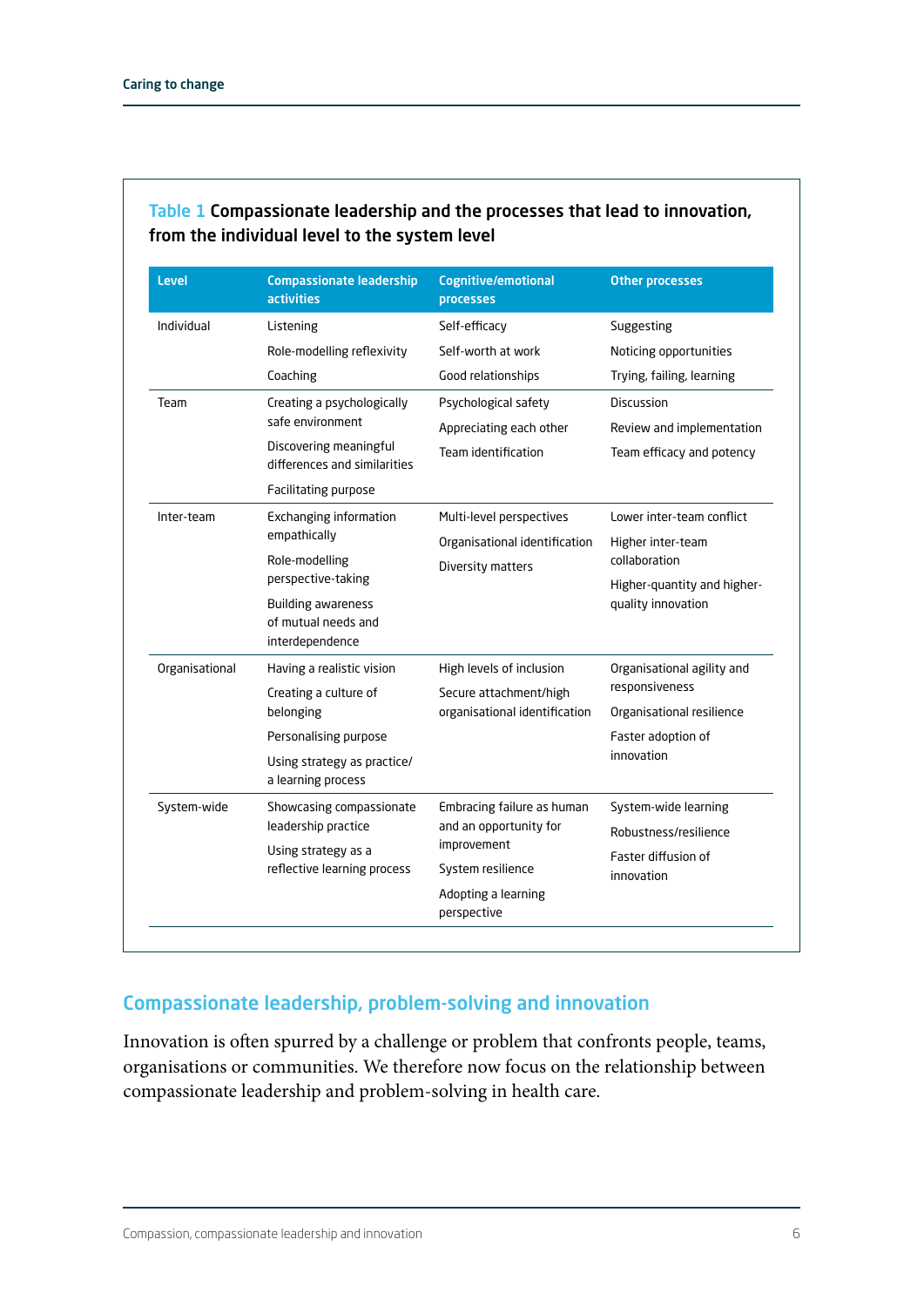Problem-solving can be seen as having four broad stages: problem identification and exploration, ideation (the generation of ideas), evaluation and implementation. We suggest that compassionate leadership is a powerful facilitator at each stage of the problem-solving process and, by extension, innovation. Below we set out the four components of compassionate leadership and how they relate to problemsolving and innovation.

- **• Attending.** Attention is vital for ensuring that the key challenges that staff face are clearly identified (a prerequisite for innovation) and that there is an awareness of the domains that need innovation and improvement (Van de Ven 1986). When leaders pay attention to accounts of difficulties, challenges and problems, they can then be explored in depth. This is the most important phase of the innovation process because a good understanding of the issues ensures that innovation attempts are appropriately directed. Leaders who actively listen, pay attention, withhold judgement, clarify, summarise, reflect and share in turn. Active listening requires a frame of mind geared towards learning and gaining insight, as well as an empathic connection to the other (Hoppe 2007). It establishes the caring and compassionate connection necessary for strong and lasting bonds among leaders and employees.
- **• Understanding.** Compassionate leaders work in conjunction with staff to make sense of and understand the challenges they face. A collective, compassionate approach to leadership is not hierarchical and directive but engaging and supportive. The more staff are enabled, supported and empowered to develop a comprehensive understanding of the challenges they face, the more likely they are to develop effective innovations in response because they have an expert perspective. Leaders who engage in coaching behaviours help others to discover solutions for their problems themselves, enhance their self-discovery and in turn increase their self-awareness and self-efficacy (Ting and Scisco 2012; Strauss *et al* 2009). The enhancement of self-efficacy and self-worth is particularly important for employees who have had the experience and/or perception of being disempowered, disenfranchised or discriminated against, as all these experiences have a strong negative effect on self-efficacy and self-worth (*see* for example Hackett and Betz 1981) and, thereby, innovation.
- **• Empathising.** Empathic leadership increases team member motivation, commitment and engagement, which are vital for innovation at every level of an organisation. Empathy also creates a more positive emotional environment, which is associated with higher levels of creativity and innovation and enables 'affective shift' (whereby negative emotion is transmuted into positive affect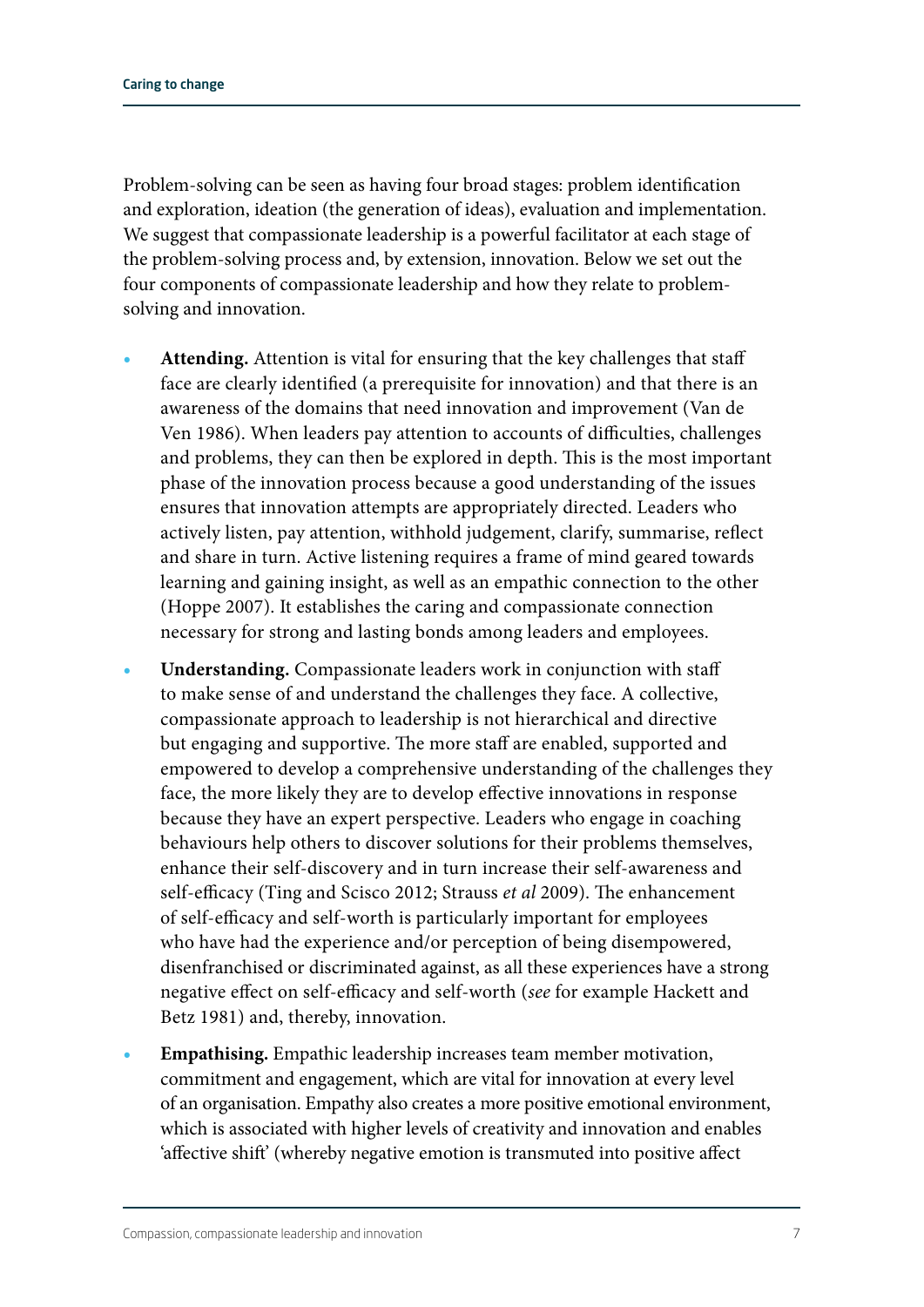with the by-product of creativity – Bledow *et al* 2013). People are more likely to identify problems, notice opportunities, explore new ideas and have confidence to overcome challenges by innovating. They are more likely to make suggestions proactively, knowing their voices are listened to and their perspective is appreciated. If staff feel more positive, they are likely to have greater resilience and to learn from mistakes and failure (Fredrickson 2004).

Moreover, to the extent that those offering leadership are able to empathise with those they lead, the more motivated the latter will be to take action to help find solutions to the challenges they face (Worthington and Scherer 2004; Brown *et al* 2003; Batson *et al* 1995). Feeling valued, respected, understood and supported by leaders is associated with higher levels of engagement and innovation (West and Richter 2007). And compassion creates a sense of being valued at work (Dutton *et al* 2014). This sense of being valued and worthy is not a given in work organisations; rather, it is something that is either created or destroyed, by the way that people interact with one another at work (Dutton *et al* 2014).

When leaders empathise with those who face challenging problems at work, they experience some measure of the frustrations, anxieties and pain of others. That provides the motivation to offer practical support to change the situation (Gilbert in press). A compassionate approach to dealing with failure can help employees to take safe risks and explore new ideas, particularly when they see failure as a necessary step in learning and innovation.

**• Helping.** The fourth component of compassionate leadership is taking thoughtful and intelligent action to help – leaders working with those they lead, to support them in their work. Of course, most leaders believe that what they do is to help, but thoughtful and intelligent action that engages and involves staff is different from merely telling others what to do. It includes the innovation processes of ideation, evaluation and implementation. Compassionate leadership involves helping staff to develop ideas for new and improved ways of doing things, be it providing health care, completing administrative tasks, supporting patients and their families or overseeing financial probity within the organisation. Such leadership also helps staff to evaluate options in a non-threatening environment where leaders do not impose or reject solutions because of their hierarchical position. Compassionate leadership manifests in leaders finding the time and resources for innovation and removing the obstacles to implementing new and improved ways of working.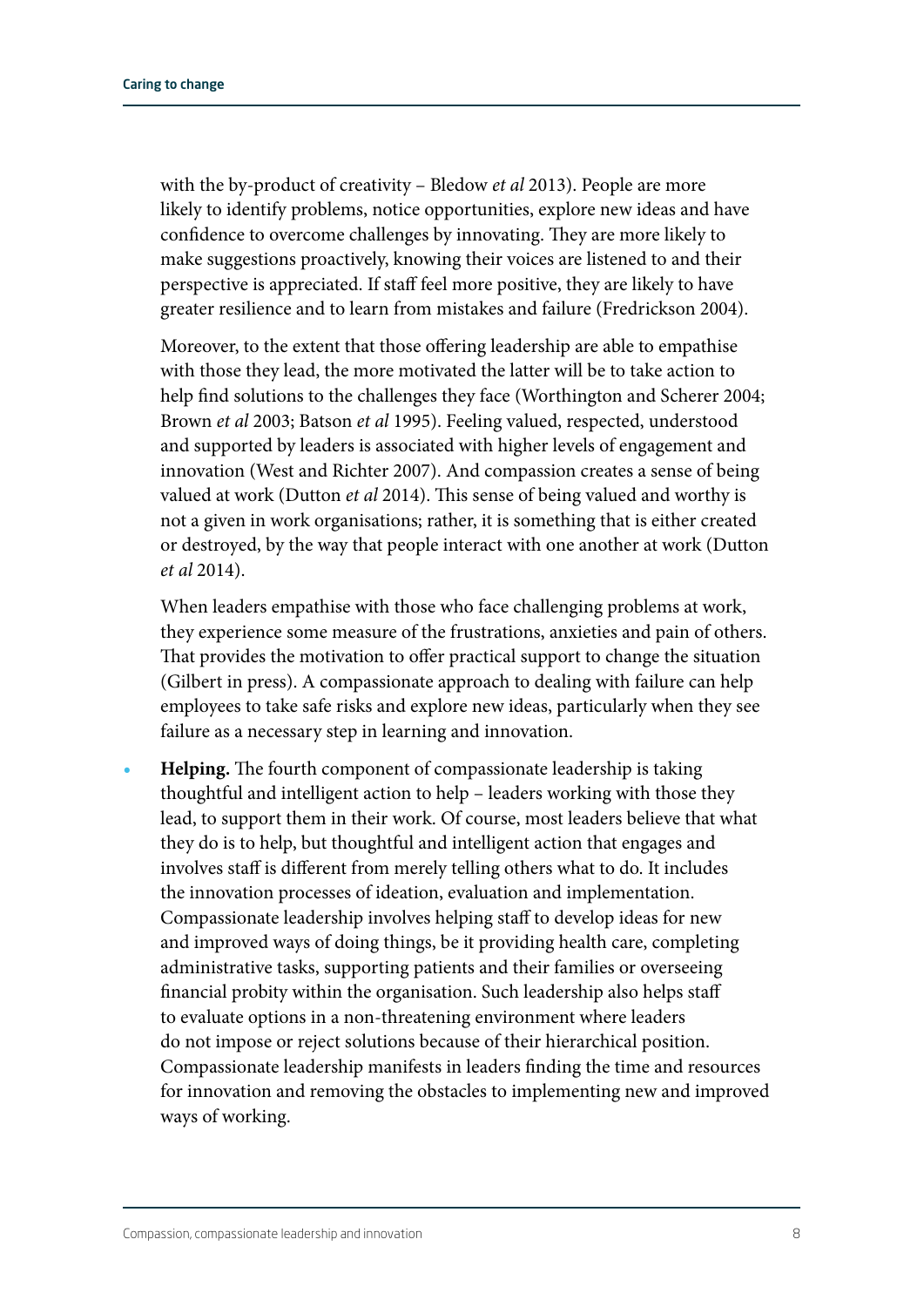### Collective leadership

The arguments above imply a collective approach to leadership: leadership of all, by all, for all. This means:

- **•** everyone taking responsibility for ensuring that there is high-quality, continually improving and compassionate care
- shared rather than dominating leadership in teams
- **•** continual development of teamworking (West 2012)
- **•** interdependent leadership with leaders working together across boundaries, prioritising patient care overall, not only in their area of responsibility
- **•** a consistent approach to leadership across organisations, characterised by authenticity, openness, curiosity, kindness, appreciativeness and, above all, compassion (West *et al* 2014a).

Research into cultures of high-quality care internationally suggests that dominant, hierarchical and top-down approaches to leadership are the most ineffective ways of managing health care organisations (West *et al* 2014b).

In summary, we suggest that collective leadership creates a culture in which highquality, compassionate care can be delivered because all staff accept the distribution and allocation of leadership power to wherever expertise, capability and motivation sit within the organisation. That in turn stimulates individual, team and crossboundary innovation.

In this section we have described in general terms how the elements of compassionate (and necessarily collective) leadership combine to facilitate the major stages of the problem-solving process and, by extension, innovation. In the next section we show how there are important links between compassionate leadership values, the core cultural values of high-performing health care organisations and the key elements necessary to nurture a culture of innovation. Our review of the research literature on cultures of high-quality care (Dixon-Woods *et al* 2014), cultures of innovation in health care (West *et al* 2014b; Charles *et al* 2011) and compassionate leadership (West and Chowla in press) reveals a powerful synchronicity, which argues for the importance of developing compassionate leadership for a high-quality and innovative culture in health care.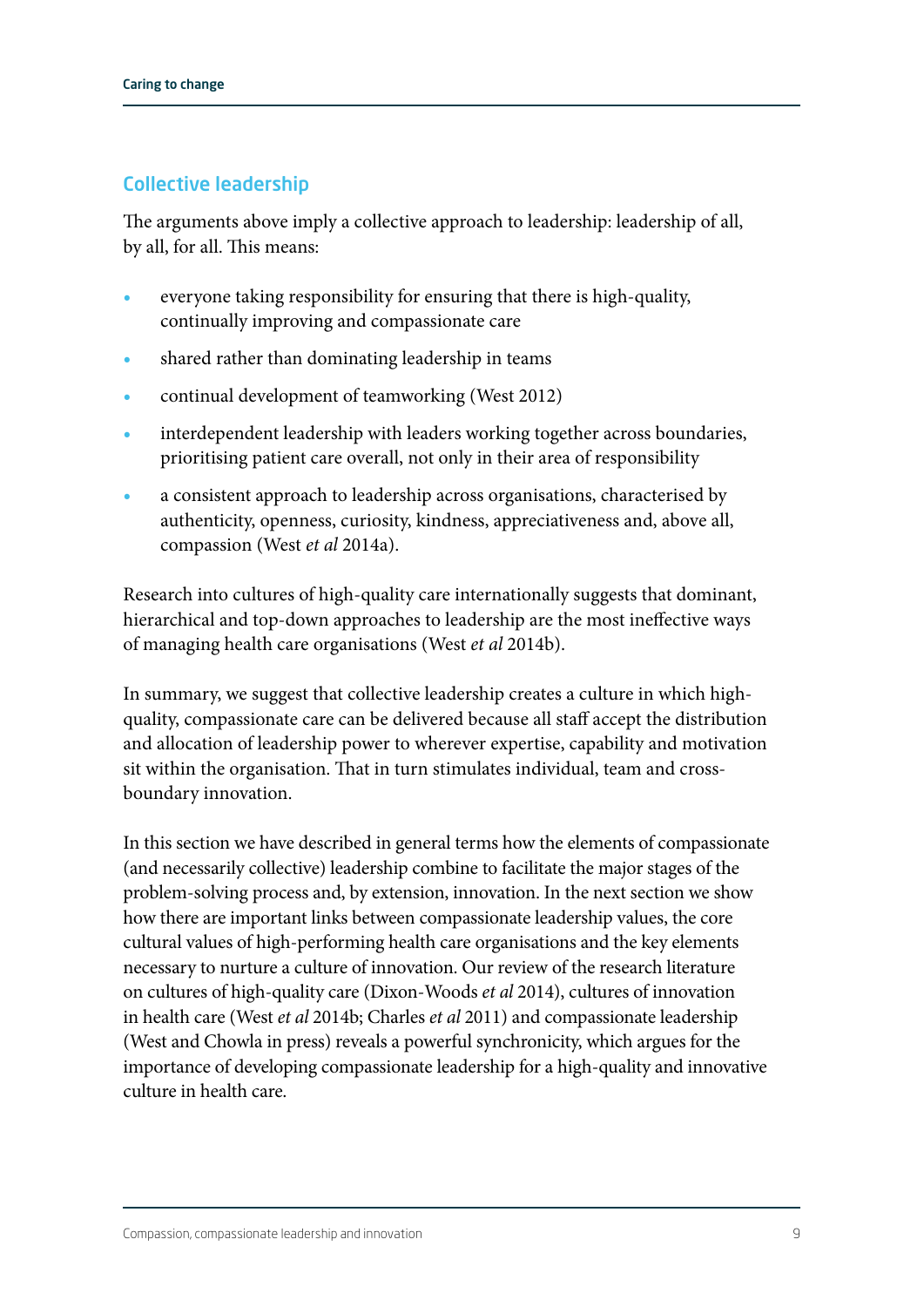### The key elements of a culture for innovative and high-quality care

The NHS context is one of very high levels of work demands. This significantly influences innovation because people innovate partly in response to such demands. Among NHS staff, high work demands predict both individual innovation (West 1989; Bunce and West 1996, 1995) and team innovation (Borrill *et al* 2000). Where teams function well, there are higher levels of team innovation, particularly in highly demanding contexts (such as areas with high levels of deprivation). Research involving top management teams in NHS hospitals (West and Anderson 1996, 1992) also suggests that external demands have a significant impact on organisational innovation.

What is intuitively apparent is that the relationship between work demands and innovation is not linear. Excessive work demands have detrimental effects on stress levels, absenteeism and staff turnover (Wall *et al* 1997) and are likely to produce 'learned helplessness'. Either very low or very high levels of demands will be associated with relatively low levels of innovation. All the more important to ensure compassionate leadership that supports staff in dealing with their highly demanding work environments (Worline and Dutton 2017).

Based on our review of the research literature on innovation generally, and on innovation in health care specifically, we have identified four key elements of culture that need to be in place within organisations and across systems for innovation to take place under compassionate leadership and these are described below (and in Figures 1 and 2).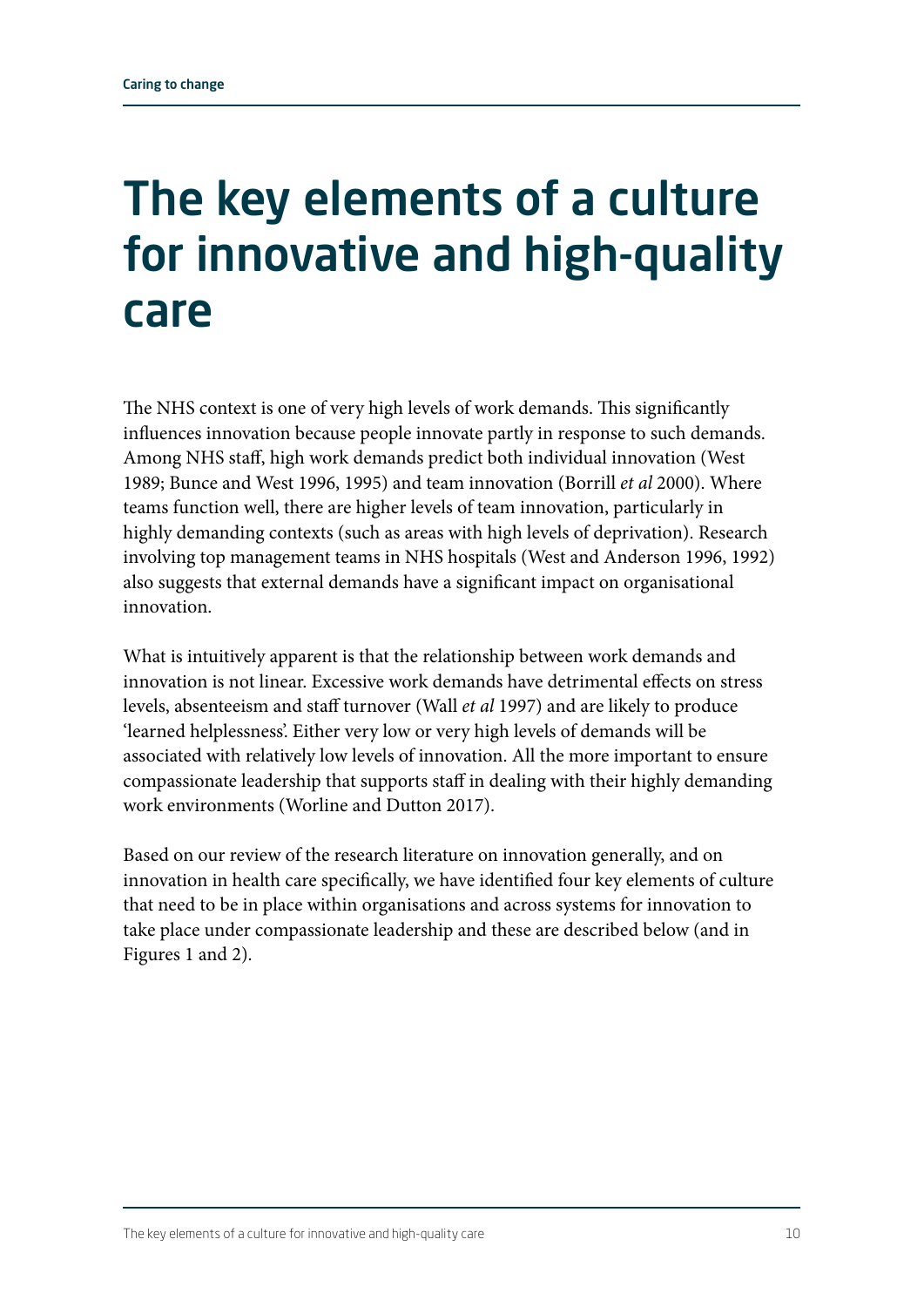

### Inspiring vision and strategy

Organisations and systems that have an inspiring vision and strategy focused on high-quality, continually improving and compassionate care are likely to innovate in pursuit of that vision and strategy. Fundamentally, all leaders must demonstrate an unwavering daily focus on the vision and strategy and nurture optimism and a sense of efficacy about progress towards the goals inherent in them (Schneider *et al* 2017; Dixon-Woods *et al* 2014). Compassionate leadership necessarily implies that leaders within health care will be focused primarily on providing high-quality care for people in their communities. The innovation literature makes clear that such clarity of vision and strategy in practice (as contrasted with merely espoused visions) is associated with higher levels and quality of innovation and improvement (West and Richter 2007).

Staff in the English NHS report often feeling overwhelmed by tasks as well as unclear about their priorities, and there is robust evidence showing that this leads to stress, inefficiency and poor-quality care (Dixon-Woods *et al* 2014; Wall *et al* 1997). Compassionate (and skilled) leadership involves helping translate the vision and strategy into a limited number of challenging but manageable priorities, with clear, aligned and challenging objectives for all teams at all levels in the organisation (West 2013). Such conditions also facilitate innovation. Compassionate leaders facilitate teams and ensure agreed rather than imposed objectives, based on a shared understanding of the work context faced by the team. This is quite different from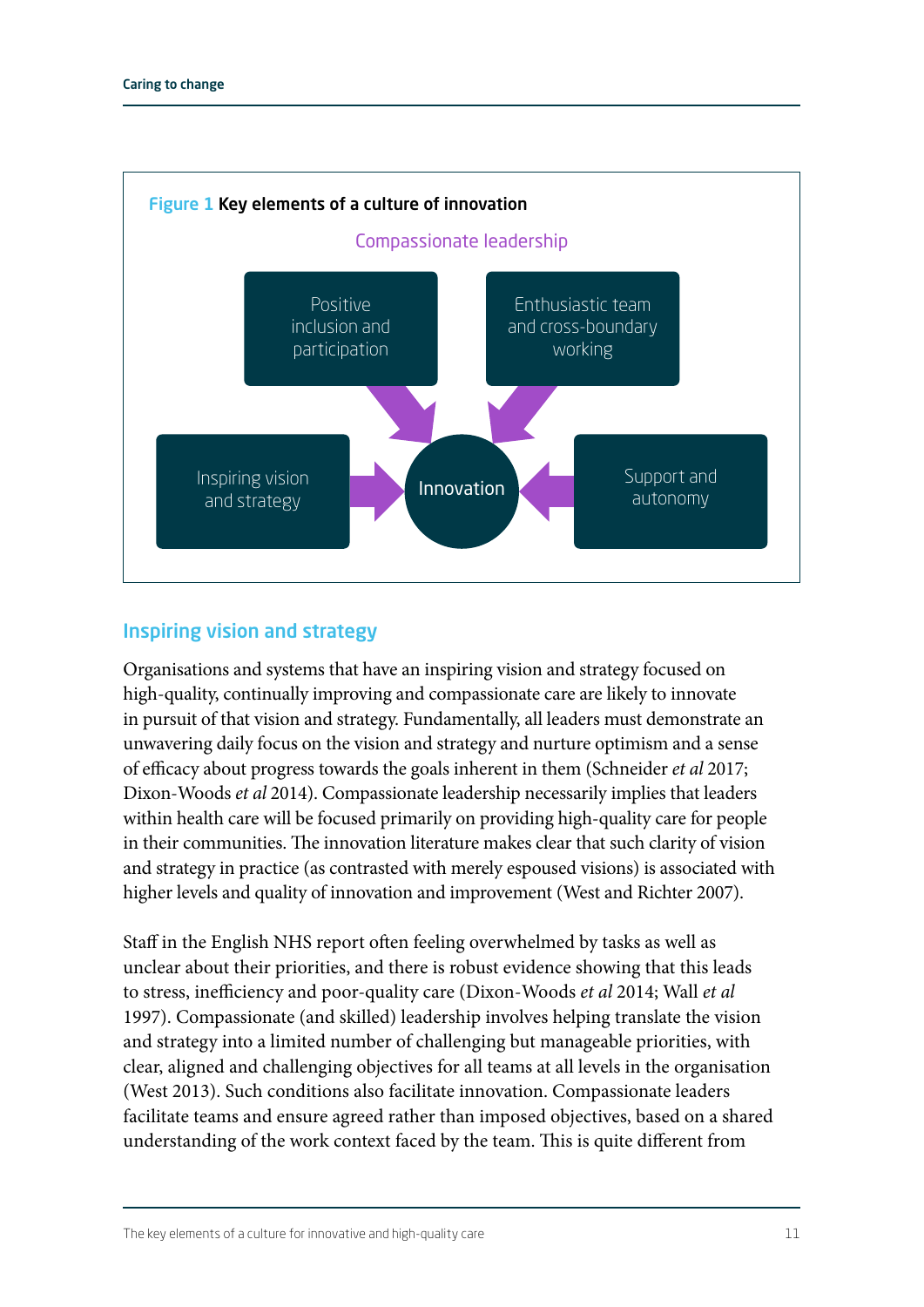the institution of target-driven cultures – an approach that has limited success (Ham [2014](http://www.kingsfund.org.uk/time-to-think-differently/publications/reforming-nhs-within)). Compassionate leadership requires leaders who listen to, understand and support staff both to set and achieve challenging objectives.

Compassionate leadership also addresses the problem of work overload, which both damages employee health and inhibits effective innovation. When there is leadership recognition that staff are unacceptably overloaded, compassionate action ensures that there is clarity about priorities as a result of dialogue, negotiation, exploration and a shared commitment to high-quality outcomes. Teams that have agreed a limited number (five or six) of challenging, clear and motivating objectives or goals are both more effective and innovative than other teams without such clarity of direction (West 2012).

### Positive inclusion and participation

Compassionate leadership is inclusive in ensuring that the voices of all are heard in the process of delivering and improving care. It is also marked by humility, a key trait of many of the most effective leaders (Ou *[et al](http://journals.sagepub.com/doi/abs/10.1177/0149206315604187)* 2015). Compassionate leadership creates psychological safety and encourages team members to pay attention ('listen with fascination' to each other), develop mutual understanding, empathise and support each other (West and Markiewicz 2016). In such psychologically 'safe' team environments, there are higher levels of learning and innovation (Edmondson 1999). Empathic responding by leaders that mirrors emotions, creates the sense of psychological safety that Edmondson (1999) and others have shown is vital for developing innovation in health care teams – what she calls 'learning when it's safe'. Psychological safety also ensures that the benefits of diversity are realised more effectively. Others have highlighted the importance of engaging staff across an organisation, in particular those with different perspectives, in the process of identifying opportunities for radical innovation (*see* for example Hamel 1996).

Diversity contributes to the magnitude of the total pool of task-related skills, information and perspectives. The size of the pool represents the potential for more comprehensive or creative decision-making via 'informational conflict' (when different team members have varying information that bears on the decision, they must collectively process it carefully to enable high-quality decision-making) (Simons *et al* 1999; Milliken and Martins 1996). Compassionate leadership is associated with a valuing of all voices in a team. And this results in informational conflict being processed in the interests of effective decision-making and high-quality patient care, rather than on the basis of a motivation to win or prevail, or because of conflicts of interest. This in turn generates improved performance and innovation (Paulus 2000;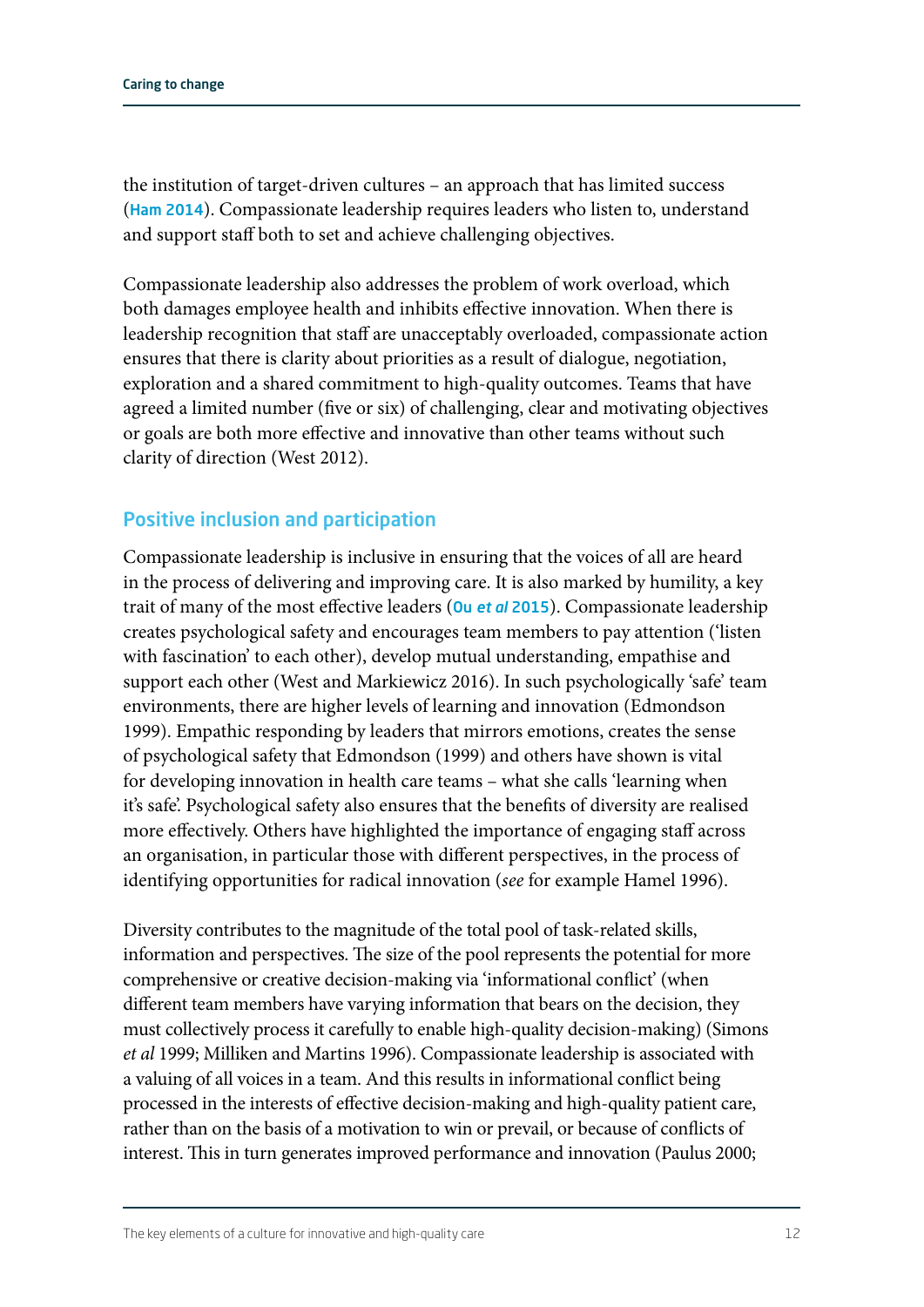Tjosvold 1998, 1991, 1985, 1982; De Dreu 1997; Porac and Thomas 1990; Pearce and Ravlin 1987; Hoffman and Maier 1961). Groups that work in a positive emotional environment coupled with diverse but overlapping knowledge domains and skills are particularly creative (West 2002; Dunbar 1997, 1995).

Diversity of people, inputs and voices must be complemented by consistently positive attitudes to difference (of opinion, professional background, experience and demographic features). Positive inclusion must exist in every team not simply as an organisational aspiration, but in order to ensure that difference and all voices are valued, thus stimulating psychological safety, trust and engagement. Compassionate, collective and inclusive leadership promoting positive attitudes to diversity, to inclusion and to creativity and innovation must be nurtured in every team and department and at every level of the organisation.

Such compassionate leadership will apply also to the involvement of patient groups and the wider community in the development of treatment options and the design and delivery of health care services. The voices of service users are powerful stimulants for innovation – we know that extensive patient and carer involvement in organisations is associated with higher levels of innovation and improvement leading to radical change (West and Richter 2007). And patients' and citizens' groups that model compassionate leadership in their organisations and when they are designing services with health care organisations create the basis for productive and innovative partnerships.

Compassionate leadership offers a fundamental and powerful contribution to enabling organisations to identify strategies that truly begin to change cultures so that the voices and contributions of all are valued, be they black and minority ethnic staff, disabled people, religious groups, patients, carers and the wider public. The NHS has grappled unsuccessfully with issues of inclusion and diversity throughout its history, but there is a growing recognition that these issues must be dealt with decisively. Inclusion and diversity are powerful forces for innovation when successfully integrated into a wider innovation strategy.

### Enthusiastic team and cross-boundary working

Good team leadership ensures connection and compassion across boundaries so that health care staff work together across professions to deliver high-quality care (West 2012; West and Lyubovnikova 2012). Compassionate leadership of teams involves ensuring a climate that encourages team members to listen carefully to each other, understand all perspectives in the team, empathise and help and support each other. Such teams are considerably more innovative than teams that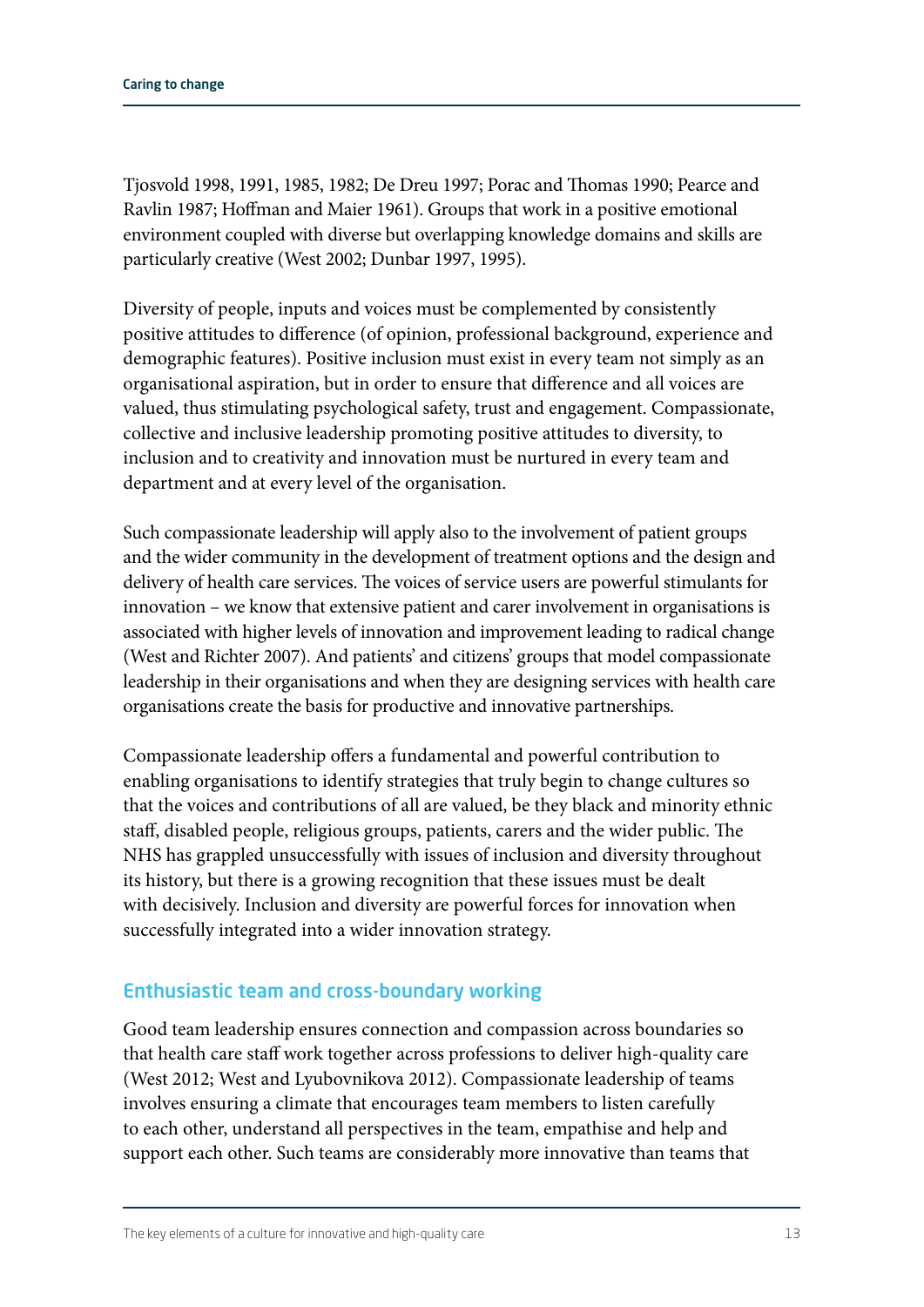do not practise these simple teamworking skills (West 2012). These are precisely the conditions for team innovation (Sacramento *et al* 2006). Meanwhile, other research consistently emphasises the importance of interaction between professional groups and across traditional boundaries in order to generate and exploit new opportunities for innovation (Eisenhardt and Martin 2000).

Supportive teams, with compassionate team leadership, have significantly lower levels of stress than dysfunctional or pseudo teams in health care. The more that staff work in such teams, the lower the levels of stress, errors, staff injuries, harassment, bullying and violence against staff, staff absenteeism and (in the acute sector) patient mortality (West and Markiewicz 2016; Lyubovnikova *et al* 2015; Lyubovnikova and West 2013; Carter and West 1999). Teams with these characteristics ensure greater role clarity for team members, provide higher levels of social support and buffer members from the negative and depleting effects of wider organisational pressures – all conditions for innovation.

**Inter-teamworking.** Teamworking implies inter-teamworking as well. A core objective of any team in modern health care must be to demonstrate enthusiastic cross-boundary co-operation such that supportive inter-team, cross-boundary and systems working is the norm (Richter *et al* 2006). Members of both (or more) teams should adopt a mindset that each team has equal relevance and value. Their perspective of the organisation should expand to include the other team's needs, their value for achieving the organisation's goals and their interdependence with each other. Such a mindset leads to a dual identification with one's own team as well as the other team and the organisation(s) at large.

Compassionate leadership raises awareness within teams about how multiple parts of the organisation work together and depend on one another, strengthens organisational identification and increases the fundamental belief that diversity matters for organisational innovation as well as individual wellbeing. This, in turn, ensures:

- **•** lower inter-team conflict
- **•** more collaboration and compassionate communication
- **•** a higher quantity and better quality of organisational innovation (Richter *et al* 2006).

**Compassionate system leadership.** Sustainability and transformation plans (STPs) are the main vehicle for transforming health and social care services in England in line with the *NHS five year forward view* ([NHS England](http://www.england.nhs.uk/ourwork/futurenhs/) et al 2014). Health and social care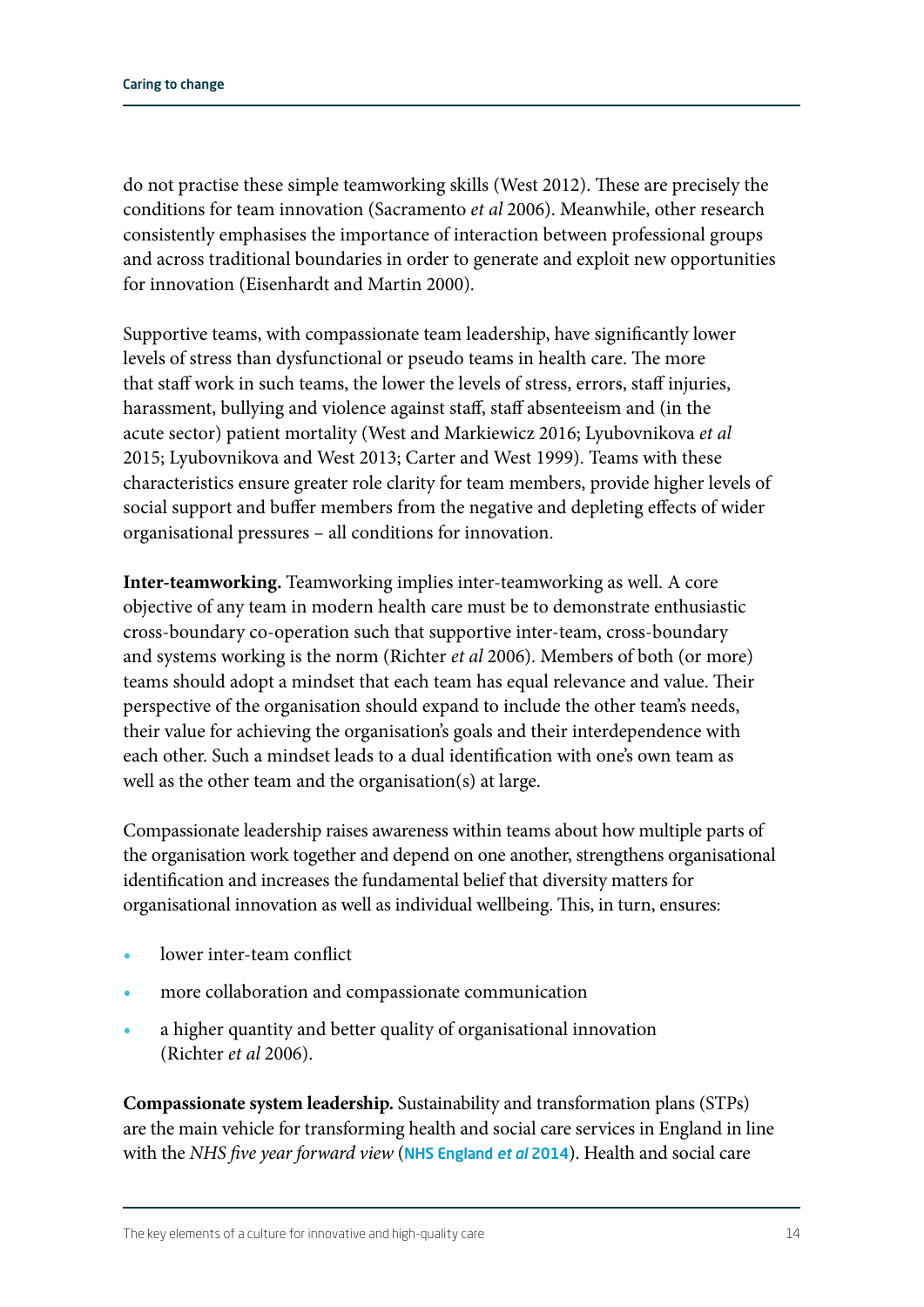and other services must be integrated in order to meet the needs of patients, service users and communities both efficiently and effectively (Ferlie *et al* 2010; Huerta *et al* 2006; Lemieux-Charles *et al* 2005). The success of STPs will depend on high levels of collaboration across and between organisations that historically have little experience of working together, to deliver change at the scale and pace that now seems essential. This means that leaders need to work together collectively and build a collaborative leadership culture. This requires a shared vision of:

- **•** high-quality, compassionate and continually improving care
- **•** frequent and supportive contact across boundaries between leaders
- **•** a long-term commitment to co-operative working
- **•** quick, creative and fair resolution of conflicts
- **•** an orientation of helping the other.

These are elements of cross-boundary working that are fundamentally underpinned by compassion.

Compassionate inter-organisational working (a form of leadership) requires frequent face-to-face contact to ensure attention, understanding, empathy and helpful support. Perhaps the most important element of compassionate crossboundary leadership is agreeing a primary orientation of focusing on helping the other organisation(s) make their contribution to the shared mission of high-quality care – in effect, always beginning with the question 'How can we help you?'

### Support and autonomy for staff to innovate

Staff engagement is higher in health care organisations where leaders create a positive emotional climate for staff, and where they show compassion and support for staff and help them to cope with the inevitable negative experiences of health care that patients have, such as fear, suffering, anger or grief. When leaders take the time to do this, they enable staff to experience positive affect and this leads to greater work-focused creativity (Bledow *et al* 2013). Staff feel involved and have the emotional capacity to be compassionate towards others.

Compassion is affectively positive and research shows that positive leader affect (or mood) is associated with more positive affect among employees (Cherulnik *et al* 2001), enhanced team performance (George 1995) and higher rates of behaviours that benefit others (George 1990). It is also associated with higher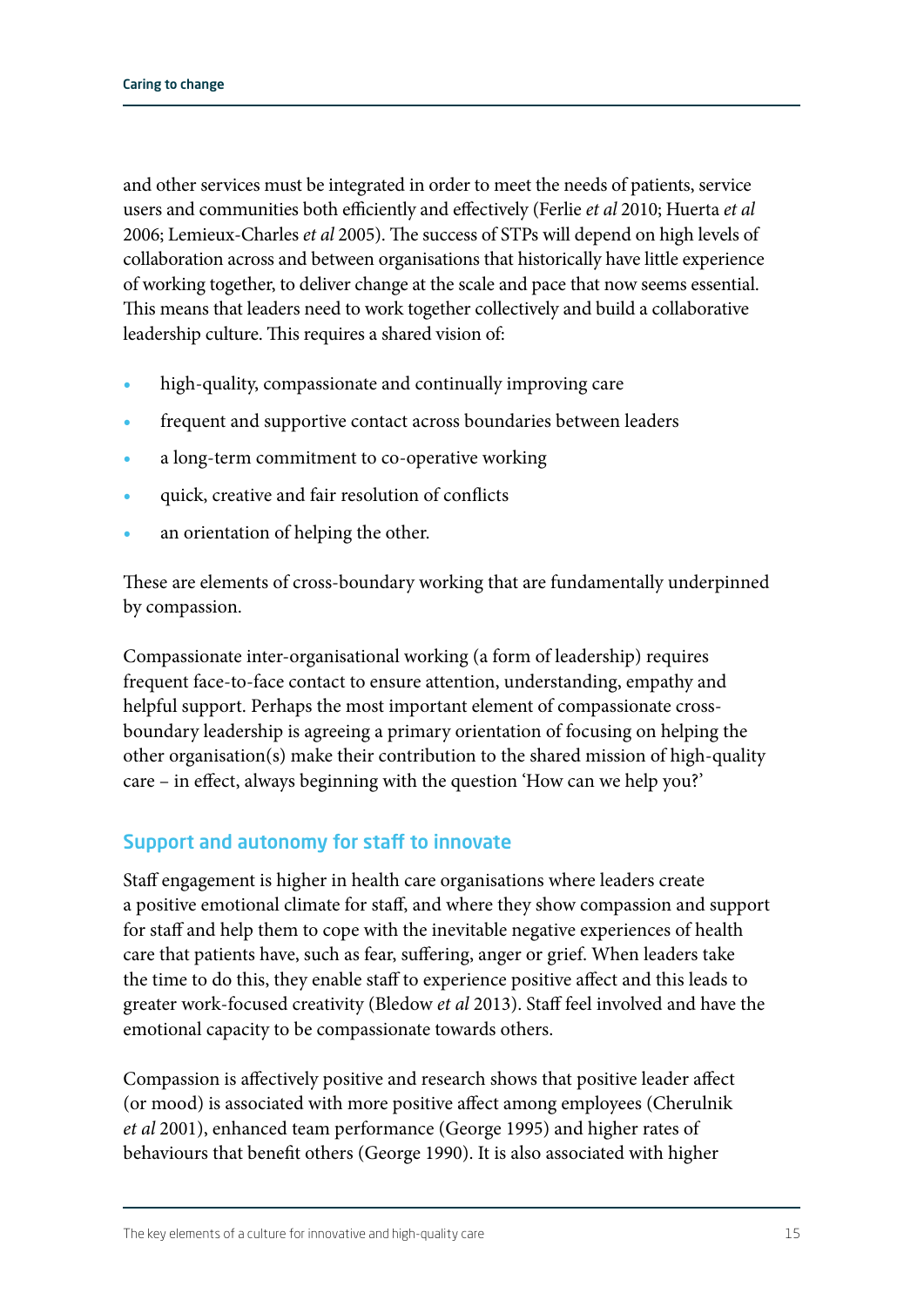levels of creativity and innovation (Amabile *et al* 2005; Isen and Baron 1991). However, how leaders behave affects not just the individuals they interact with. The affective states of individual group members can influence the general mood of the whole team, a phenomenon known as *mood linkage* or *emotional contagion* (Totterdell 2000; Totterdell *et al* 1998; Hatfield *et al* 1992). So beyond the impact of compassion on individuals, compassion has the potential to spiral out, directing caring and supportive behaviours towards others (Lilius *et al* 2011). For example, such compassion can replenish the emotional resources that caregivers need and cushion them against stress and burnout (Dutton *et al* 2014; Lilius *et al* 2011). The positive ripples of compassion can also affect witnesses and bystanders (beyond patients and carers), who may experience a feeling of pride about the way staff in the organisation behave, encouraging people to act more for the common good (Dutton *et al* 2014; Lilius *et al* 2011). And all this in turn affects both the motivation and capacity for developing new and improved ways of delivering health care.

At the same time, for innovation and quality improvement to be the texture of NHS organisations, command-and-control leadership has to give way to a model of collective leadership such that all staff embrace and aspire to leadership responsibility. Research into individual-, team- and organisational-level innovation consistently shows the importance of autonomy as an enabling condition for innovation (Hirst *et al* 2011). Coupled with this, given the importance of diverse perspectives to innovation, is the need to develop emerging and diverse leaders via strategies such as the new national improvement and leadership development framework, which has compassionate leadership at its core (National Improvement and Leadership Development Board 2016).

Creating the conditions for innovation requires giving frontline teams the autonomy to experiment, discover and apply new and improved ways of delivering care (Liu *et al* 2011; Somech 2006). Compassion involves creating space and freedom for the other by providing attention, understanding, empathy and support.

Where staff understand and are committed to the vision, aims and objectives of the organisation they work for and of their areas of work, giving them the freedom to decide their work methods, scheduling, time management and objectives ensures that they introduce significantly more new and improved ways of doing things to their work. This in turn increases productivity and efficiency. Similarly, teams engaged in complex work report that a high level of autonomy is more productive and generates a high quantity and quality of ideas for new and improved ways of doing things and leads to more high-quality innovations in practice (measured in terms of magnitude, radicalness, novelty and effectiveness). And organisations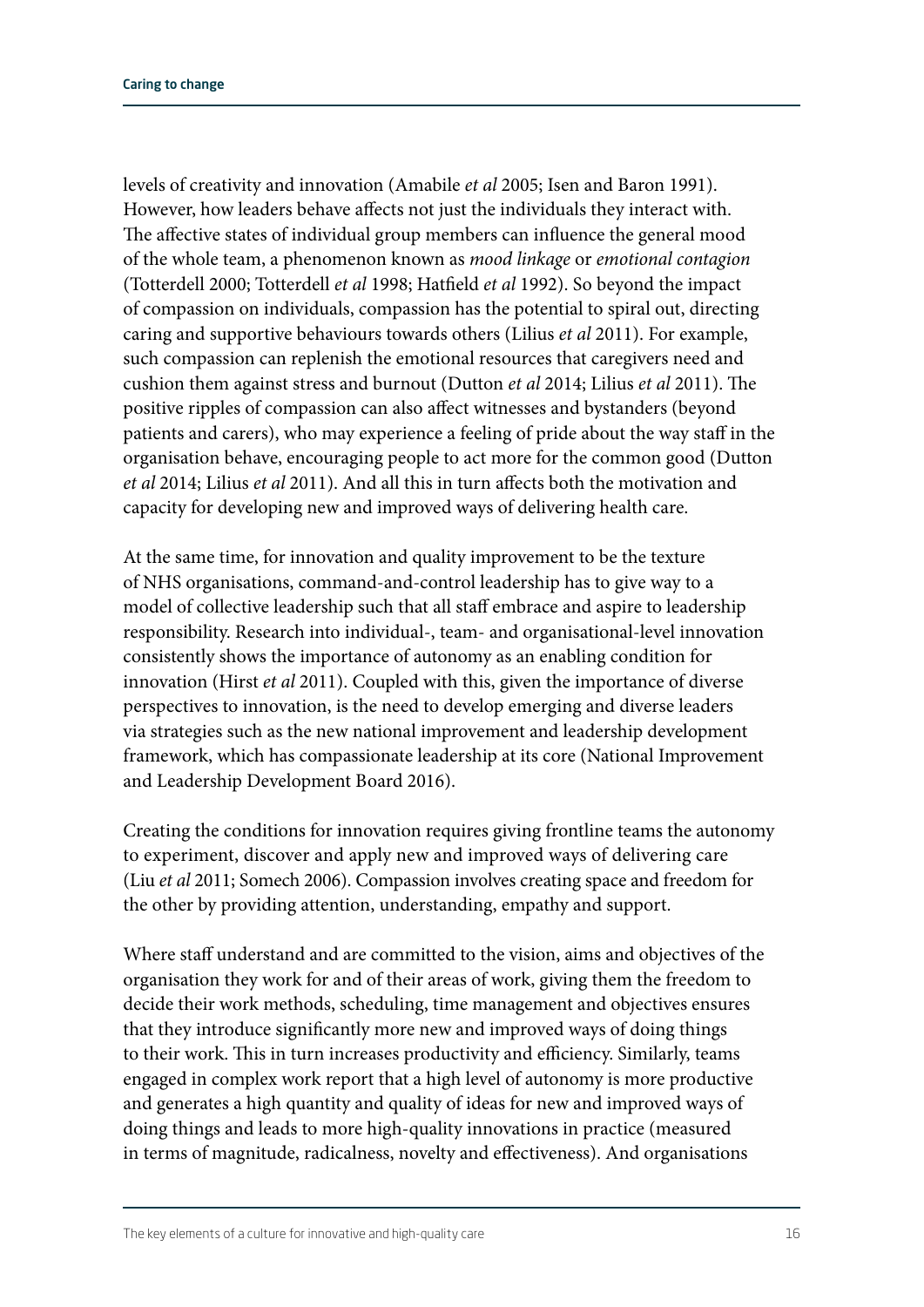that have a climate characterised by low levels of formalisation, bureaucracy and hierarchy and high levels of autonomy and discretion are significantly more innovative in relation to new services, products, technologies, processes and administrative procedures (West and Richter 2007). Compassionate leadership is contrasted with hierarchical and directive leadership in providing precisely these enabling conditions for innovation. Caring for others, helping them grow and develop and giving them the freedom to explore and experiment within safe boundaries is characteristic of compassionate leadership. Staff are more likely to challenge the status quo and be innovative within safe boundaries when they work in teams with compassionate and shared leadership.

The national NHS Staff Survey, which has been conducted annually for 12 years, shows that if staff are to treat patients with compassion, respect and care, they themselves must be treated with compassion, respect and care. Where health service staff report that they are well led and they are satisfied with their leadership, patients report being treated with respect, care and compassion (Dawson *et al* 2011). Directive, brusque managers dilute the ability of staff to innovate and to make good decisions; they deplete their emotional resources and hinder their ability to relate effectively to patients, especially those who are most distressed or difficult (West 2013; Mickan and Rodger 2005; Carter and West 1999).

| Compassionate leadership: Four key elements needed for innovation                  |  |                                                                           |           |                                                               |  |                                                                                     |  |  |  |  |
|------------------------------------------------------------------------------------|--|---------------------------------------------------------------------------|-----------|---------------------------------------------------------------|--|-------------------------------------------------------------------------------------|--|--|--|--|
| <b>Inspiring vision</b><br>and strategy                                            |  | <b>Positive inclusion</b><br>and participation                            |           | <b>Enthusiastic team and</b><br>cross-boundary working        |  | <b>Support and autonomy</b>                                                         |  |  |  |  |
| Unwavering focus<br>on high-quality<br>continually improving<br>compassionate care |  | Ensuring all voices are<br>heard<br>Creating psychological                |           | Working<br>compassionately<br>with other teams<br>(inter-team |  | Creation of a positive<br>climate - high levels<br>of engagement,<br>positivity and |  |  |  |  |
| Inspiring and<br>meaningful vision                                                 |  | safety and<br>encouraging teams<br>to be compassionate<br>to one another  |           | compassion)<br>Being supportive and<br>collaborative          |  | creativity<br>• Freedom to be<br>autonomous, but                                    |  |  |  |  |
| Shared understanding<br>Clear, aligned,<br>manageable<br>challenges and tasks      |  | Valuing diversity<br>including patient<br>groups, positive<br>attitude to | $\bullet$ | Having a 'How can we<br>help?' attitude                       |  | with support<br>Treating staff with<br>compassion                                   |  |  |  |  |
| Alignment between<br>workload and<br>resources                                     |  | differences<br><b>Fair resolution of</b><br>conflict                      |           |                                                               |  |                                                                                     |  |  |  |  |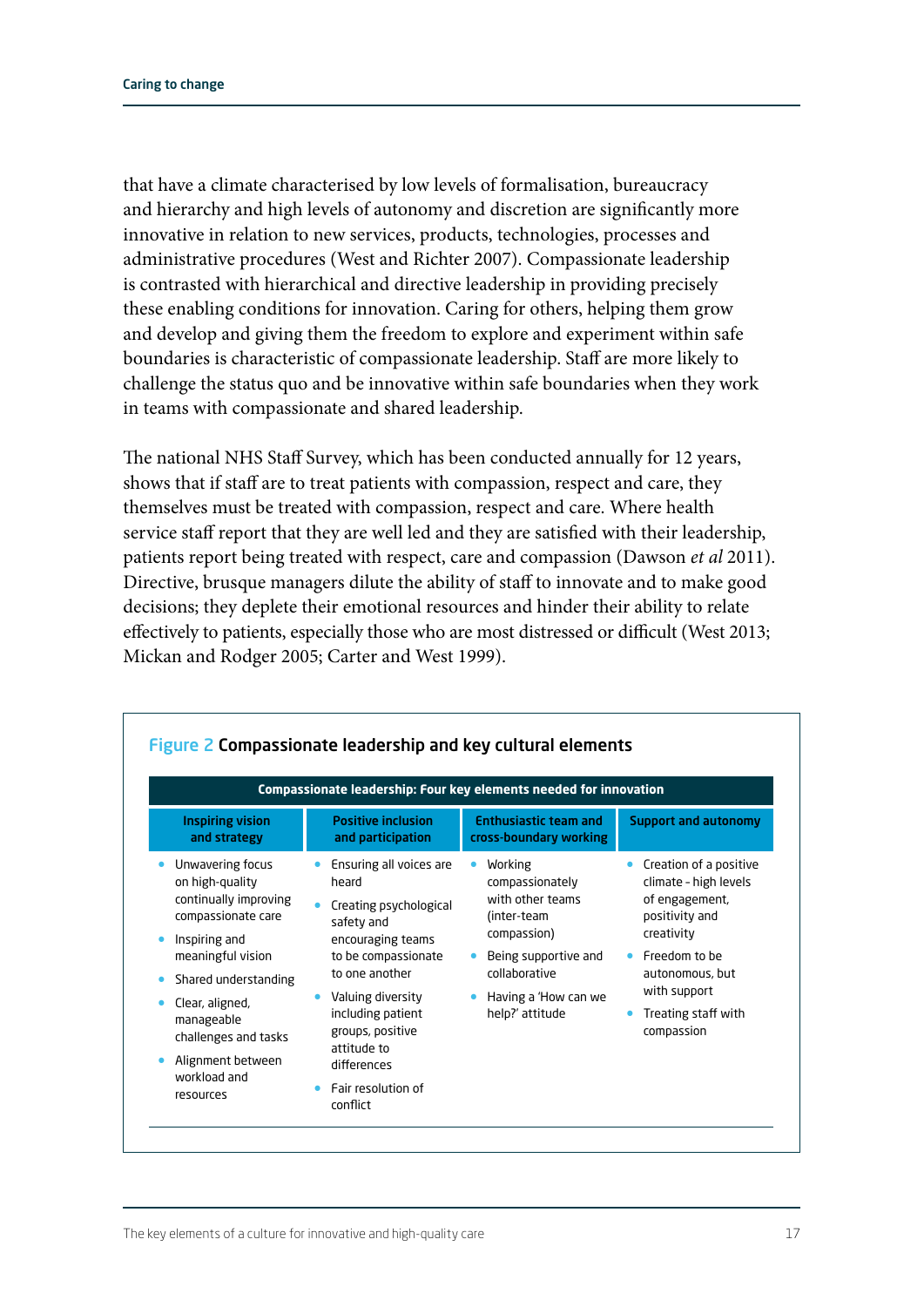### **Conclusions**

There are compassionate and inclusive leaders throughout the NHS, as some of the case studies presented in the Appendix illustrate, but there is a need to ensure that compassionate and inclusive values and behaviours are endemic across the system and at every level, from national bodies through to local providers. Most leadership development occurs through experience in the role and through observing good examples of leadership in our organisations. Therefore, we must go beyond only developing compassionate leadership on standardised training courses and ensure that leaders at every level role-model the values and behaviours. We must also offer timely feedback to all staff to ensure that compassionate behaviours are being modelled consistently to nurture a culture of innovation that delivers high-quality, continually improving and compassionate care.

Compassionate and collective leadership encourages individuals to respond autonomously to challenges by innovating rather than relying dependently on leaders to find solutions. In contrast to command-and-control leadership of teams, shared leadership in teams results in significantly higher levels of innovation and better health care team performance generally. Collective and interdependent leadership ensures that all are focused on working together across boundaries to ensure high-quality patient care overall. But such leadership has to be consistent, with all leaders modelling authenticity, openness and transparency, curiosity about how to improve leadership, appreciativeness and, above all, compassion.

The issues we have explored in this paper are not always well understood by leaders and managers in the NHS, so there is still much to do to implement these prescriptions in practice. In particular, NHS organisations do not generally have quality improvement and radical innovation as twin elements in their strategies. This may be changing as a result of the publication of the national improvement and leadership development framework in 2016 – a framework for action on skill-building, leadership development and talent management for all those in NHS-funded roles (National Improvement and Leadership Development Board 2016), which advocates compassionate and inclusive leadership across the sector.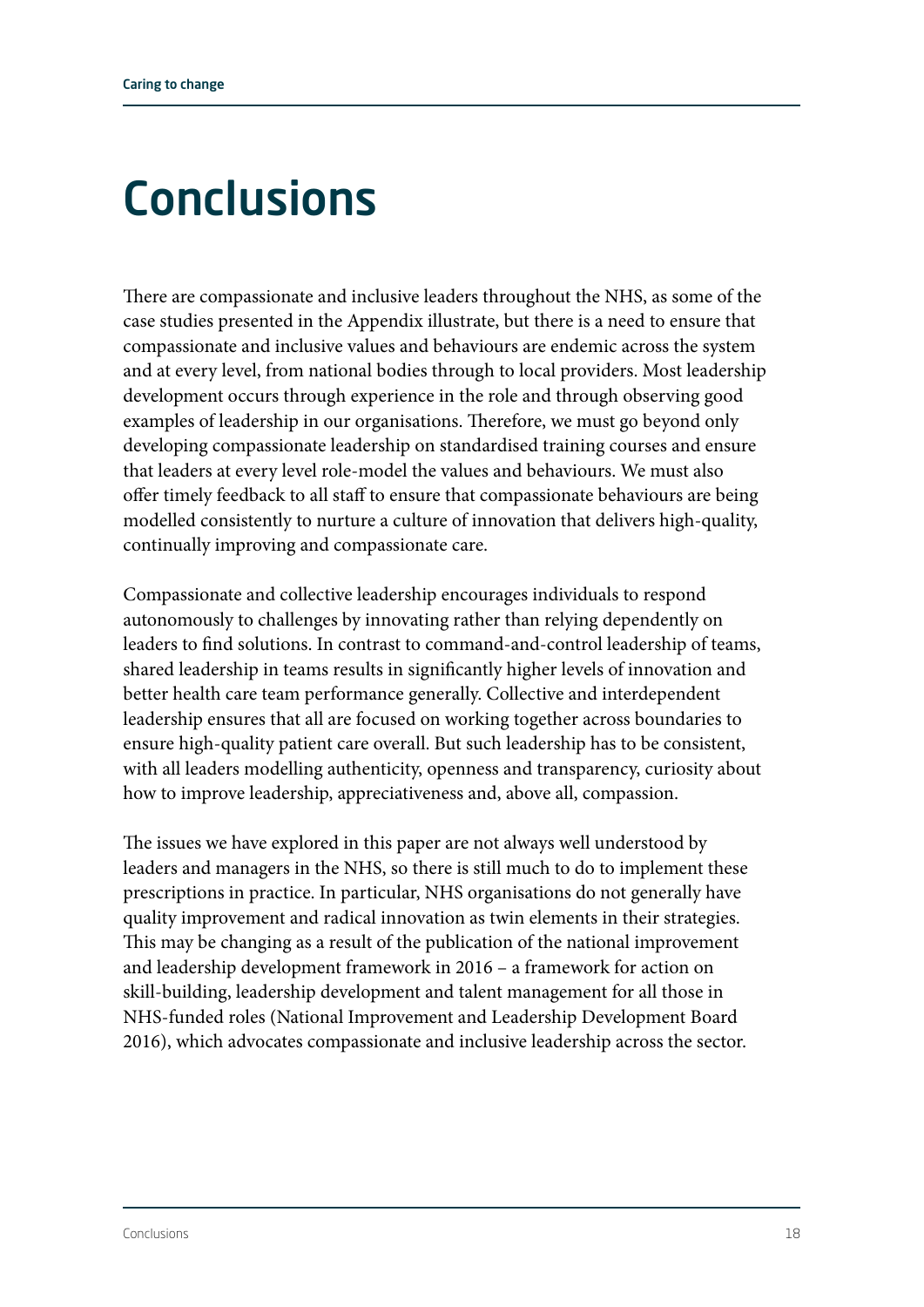For all NHS organisations to truly aspire to meet the challenges they face, they must draw on the deep knowledge base in relation to innovation and improvement and begin the process of transforming strategies, visions and objectives, their culture and leadership, their diversity and participation, and their systems, processes, structures and resources, to support innovation. Fundamentally, as we have shown, this requires compassionate leadership – at every level of the health sector.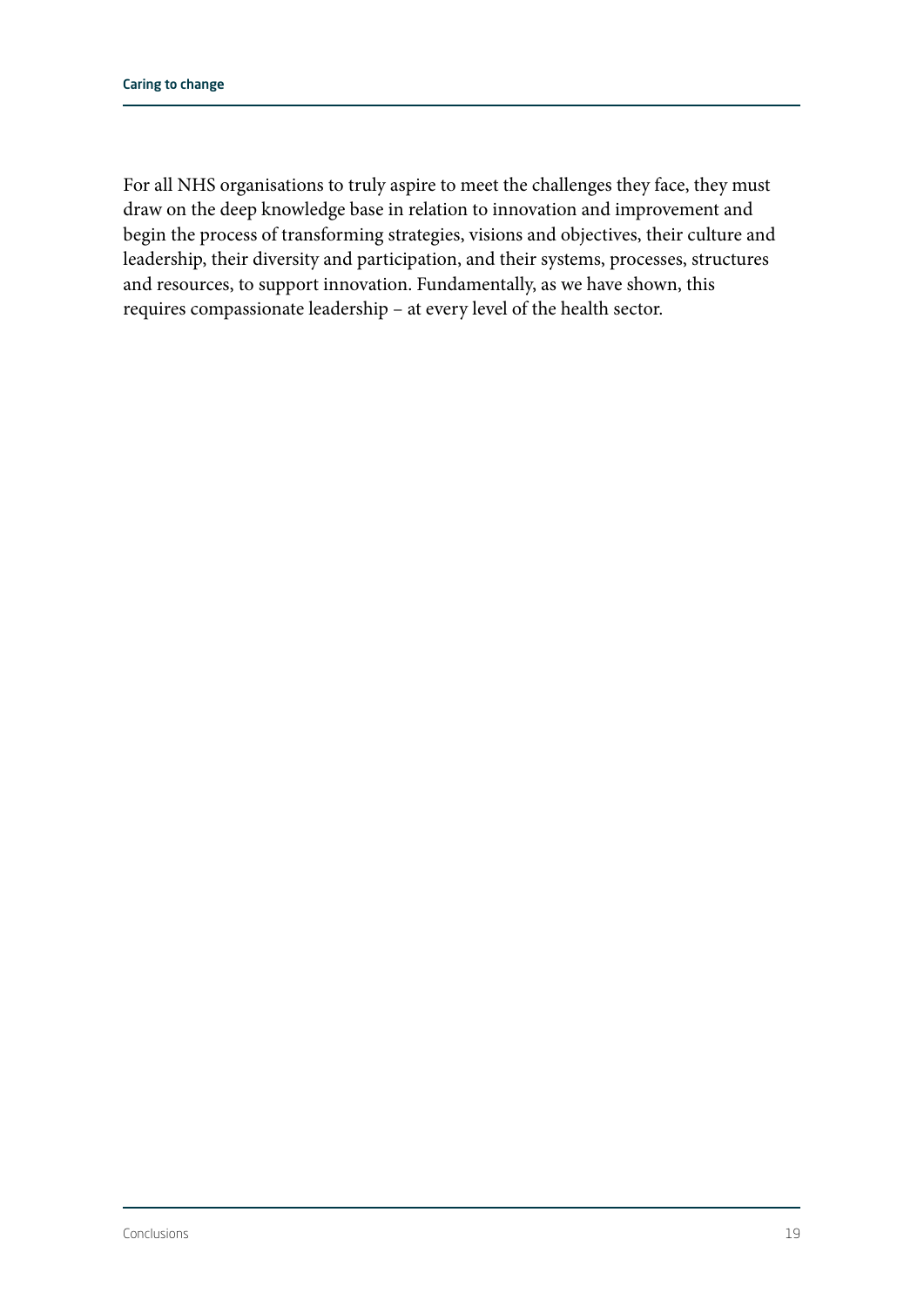### Appendix: Case studies

### Transforming junior doctors' working lives

### Birmingham Women's and Children's NHS Foundation Trust

Birmingham Women's and Children's NHS Foundation Trust (formerly Birmingham Children's Hospital NHS Trust) has worked consistently over several years to create a culture of high-quality and compassionate care for patients and a culture of compassion for staff.

This began with a programme to develop effective teamworking across the trust – Building Team BCH (Birmingham Children's Hospital). Team Maker and Team Leader programmes have ensured that compassionate and supportive approaches to patients and relatives have been modelled and reinforced across the organisation.

A Caring for Team BCH programme has focused on how leaders can support staff and how staff can better care for and support each other in a time of limited resources. Self-compassion and compassion for each other are strong themes – down to making a cup of tea for a colleague who is clearly stretched and tired.

Listening to staff in the trust highlighted a major problem that is endemic in the NHS – the pressure on junior doctors was intolerable. Gaps in rotas meant that junior doctors were working in unacceptable conditions and that their learning was suffering. A perfect storm of pressure was building that was threatening patient safety and staff resilience. Team BCH responded by bringing together junior doctors, consultants, other clinicians, general managers, the finance department and the HR (human resources) department to listen deeply to people's views in order to understand the issues.

These events led to a wider understanding of the grim experience of many of the junior doctors in BCH and to genuine empathy. The challenge was how to make a difference. All involved committed to making BCH the best place for junior doctors to work in the country. Weekly Thursday morning meetings became the medium for innovation. Thirty-four rotas were redesigned and new roles were created to support junior doctors' work – advanced clinical practitioners and physician associates. Clinicians led the innovation and developed the new roles. Some of the toughest areas, such as surgery, became the lead ambassadors for the changes.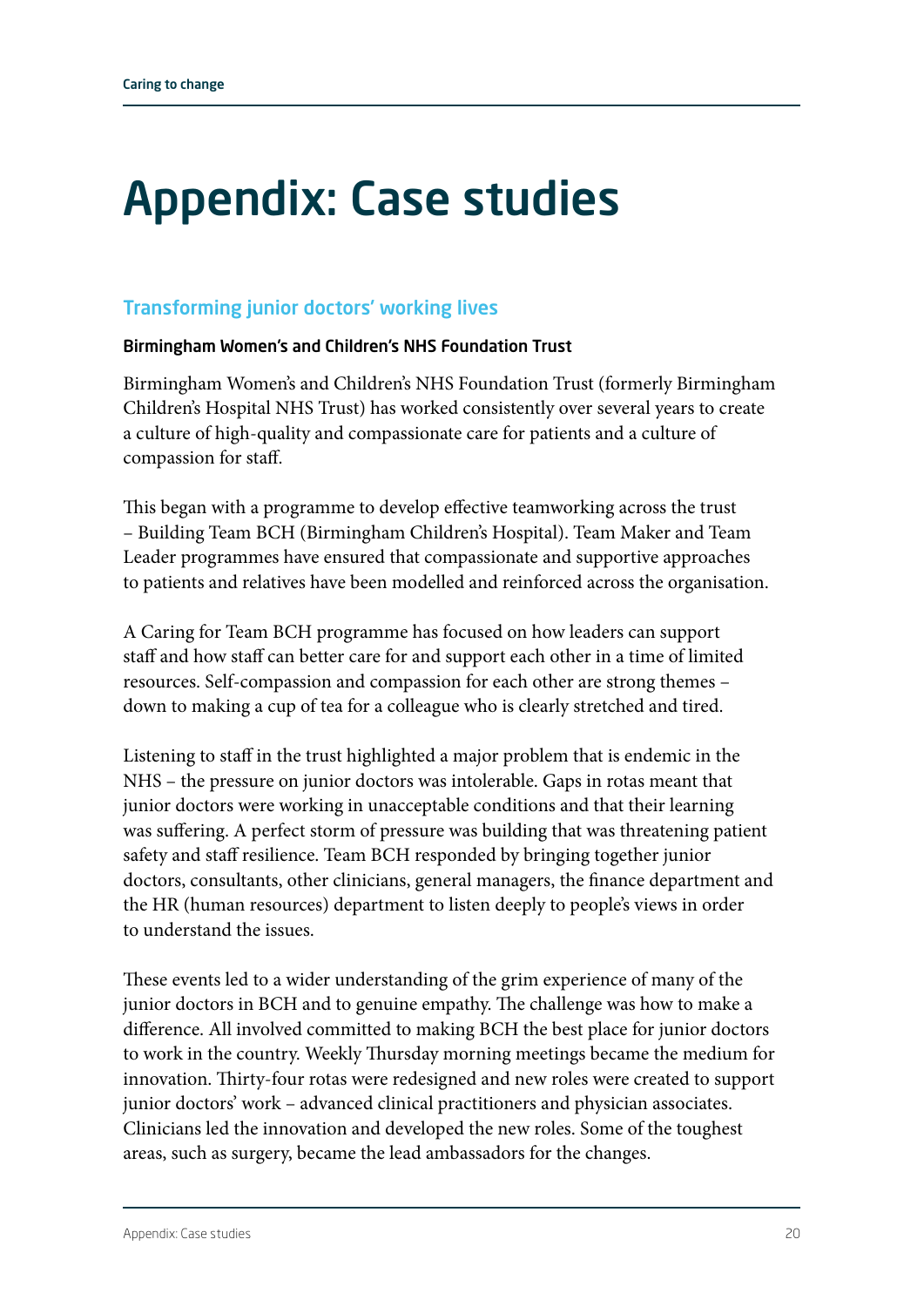Junior doctors are now carefully inducted into the organisation and made to feel an important part of it, rather than 'transients'. They are steeped in the identity of the trust and told that they are fundamental to the effectiveness of the organisation. They are encouraged to attend trust-wide events and leadership meetings and to contribute their ideas. A previously untapped resource is now a prolific source of learning and innovation for the whole organisation. The General Medical Council survey of junior doctors ([2016](http://www.gmc-uk.org/education/surveys.asp)) has shown a shift from one where most junior doctors would not recommend training at BCH to one where 100 per cent would recommend it. One commented: 'I've worked in lots of organisations where the values are on the wall but this is the only one where the values are truly lived.'

Theresa Nelson, Chief Officer for Workforce Development at BCH who was interviewed for this report, believes that compassionate leadership and teamworking are vital because people have to feel psychologically safe in order to innovate. She says that the leadership of BCH are committed to listening carefully to their teams about their experiences, conducting exit interviews, learning from focus groups and monitoring sickness trends to ensure that supportive leadership and teamworking are developing everywhere in the organisation. Crucial is the need to keep nurturing a culture for innovation – 'there's never an end point'.

The Thursday morning meetings continue to generate ideas for new and improved ways of doing things. BCH is now a best-practice example for the West Midlands Deanery in relation to the learning experiences and organisational integration of junior doctors. BCH is the first children's hospital to be rated 'outstanding' by the Care Quality **Commission** 

### Compassionate leadership for innovation in high-quality home care

### Buurtzorg, the Netherlands

Jos De Blok founded Buurtzorg, a new organisation and care delivery model, in 2007, with one team of four nurses. They aimed to deliver high-quality and compassionate community care, working together with general practitioners. Today it is a highly effective organisation employing 9,500 nurses in 800 independent teams, supported by 45 administrative staff and 15 coaches.

Jos De Blok's idea was that good health care should connect to the intrinsic motivation of the nurses. It had to be inspiring so that the nurses themselves would be the carriers of the vision of high-quality, continually improving and compassionate care. He felt that the way home care was then organised made it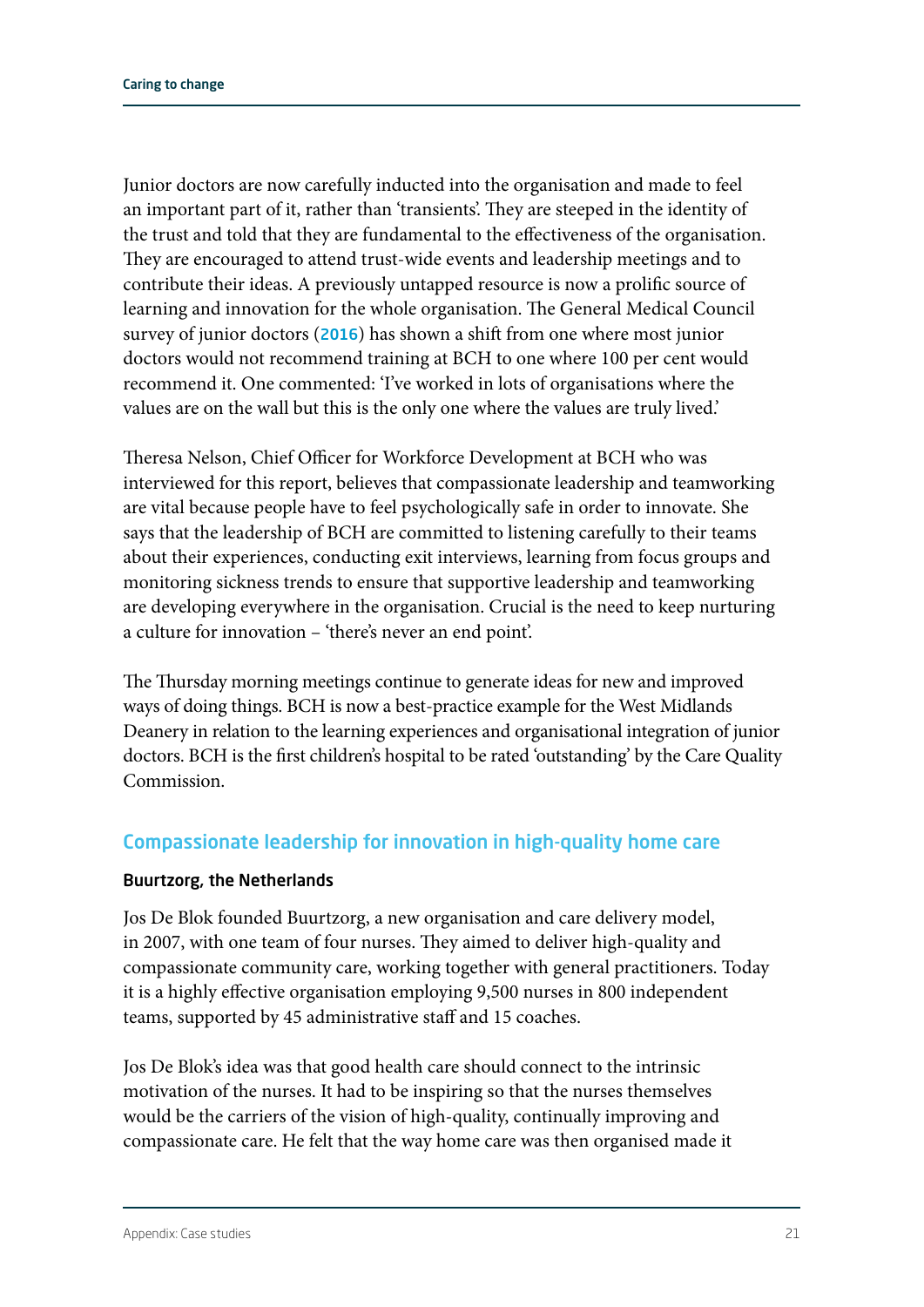difficult for nurses to do their work. Moreover, he saw poor leadership, which was leading to bureaucracy, unhappy staff and poor care for patients who were clearly suffering. This meant that staff were not learning and not innovating. He quit his job as a home care managing director, and started the Buurtzorg initiative.

Staff now have the autonomy to make their own decisions and to innovate. They work in an unusually 'flat' organisation (such an organisation being one that has few or no layers of management between staff and executives), which offers a supportive and compassionate culture. The emphasis is on working in self-directed teams, encouraging inter-team sharing of innovative practice, strong values of compassion and visions of high-quality care. Teamworking is based on a consensus model. Staff are encouraged to seek support, and coaches are available to listen, share understanding, empathise and offer guidance and support, based on learning from across the organisation. This has led to a completely different dynamic compared with working in a hierarchical organisation.

Family members of service users are included in the care process. Nurses are supported by volunteers or informal carers, enabling them to build unique relationships with a good mix between formal and informal care. They see themselves much more as part of the community. They invite members of the community to work with them and, in turn, are invited for conversations into people's homes and to community meetings. Many of the nurses now have connections with their counterparts in other countries, sharing good practice and learning about local innovations.

The organisation has won 'best employer of the year' in the Netherlands, has the highest service user satisfaction ratings for any community care organisation in the country and has overhead costs that are a fraction of those of other service providers. Staff sickness rates are less than half of those of other community care organisations in the Netherlands.

Buurtzorg is a network, not a hierarchy, and there are coaches to enable, rather than managers to manage. Trust, flexibility and autonomy are the backbone of its success, set in the context of humanistic, person-centred (rather than organisationcentred) care, partly as a reaction to targets and bureaucracy, which often work against human relationships. It is also about organising care for the person within the context of their community and support networks. In a nutshell, it is all about compassion and relationships.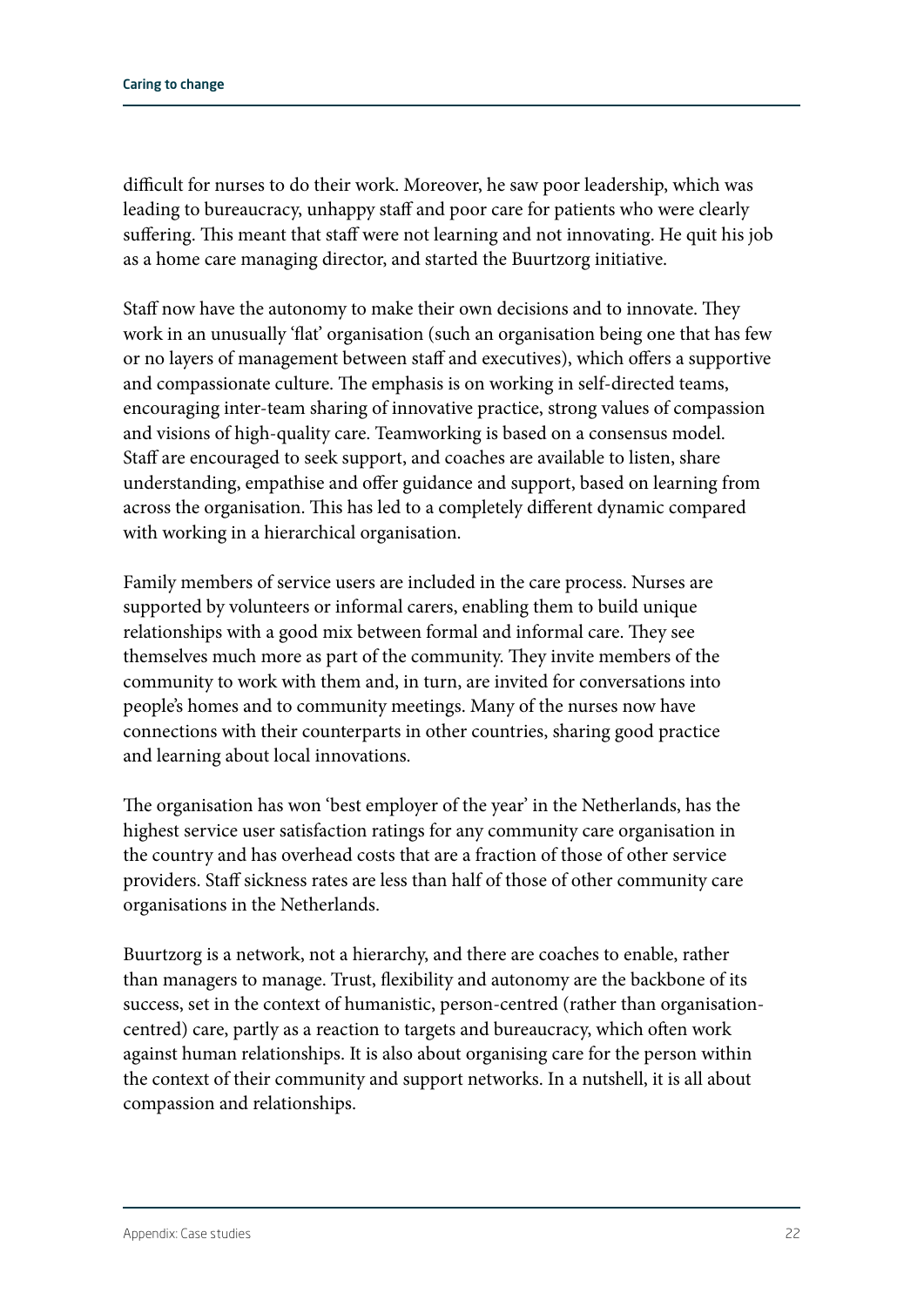Further information can be found at:

#### www.buurtzorg.com/

www.kingsfund.org.uk/sites/files/kf/media/jos-de-blok-buurtzorg-home-healthcare-nov13.pdf

www.enliveningedge.org/features/how-the-buurtzorg-model-of-healthcare-influences-ukhealth-social-care/

### Empathy in design

#### IDEO

IDEO, an international design firm, is one of the most innovative companies in the world. It works across sectors, including health care, and uses a 'human-centred' or 'empathic design' approach to help clients innovate and grow. Empathy is used during the design process when designers aim to connect emotionally and mentally with the needs of clients to understand deeply the nature of the problem, so that they can design possible solutions together.

IDEO sees innovation as sitting at the intersection between the needs of people, technological possibility and commercial viability ([Paul 2015](http://knote.com/2015/02/11/whats-big-ideo-designing-success)). Whether it is redesigning a paediatric CT (computerised tomography) scanner with GE Healthcare, so that children feel less afraid to have their scan (and so remain more still during the procedure) ([ThisIsDesignThinking.net 2014](http://thisisdesignthinking.net/2014/12/changing-experiences-through-empathy-ge-healthcares-adventure-series/)), creating an effective public health campaign in Bangladesh to promote infant feeding practices ([Grubman](https://challenges.openideo.com/challenge/zero-to-five/research/designing-communication-on-child-feeding-in-bangladesh) 2014) or creating 'care-boards' with Kaiser Permanente in the United States ([Cox 2015](http://www.researchgate.net/publication/281408556_Design_Thinking_in_Healthcare)) so that the nursing handovers achieve what they need to for patients and staff alike, being empathic is at the heart of the process.

IDEO's approach to helping clients stems from its values and culture. When employees first join the company, they are given *The little book of IDEO,* which explains the company's seven values ([IDEO 2013](https://lboi.ideo.com/peopley.html#beoptimistic)). These include being optimistic and collaborative, taking ownership, embracing ambiguity, 'talking less and doing more', learning from failure, and genuinely wanting to make others successful by going out of their way to help them. IDEO's working culture is tightly aligned to the four elements of compassionate leadership that are needed for innovation.

IDEO says that the most powerful word in its arsenal is 'we' and it actively nurtures a culture where people ask for and give help, at all levels. People are taught to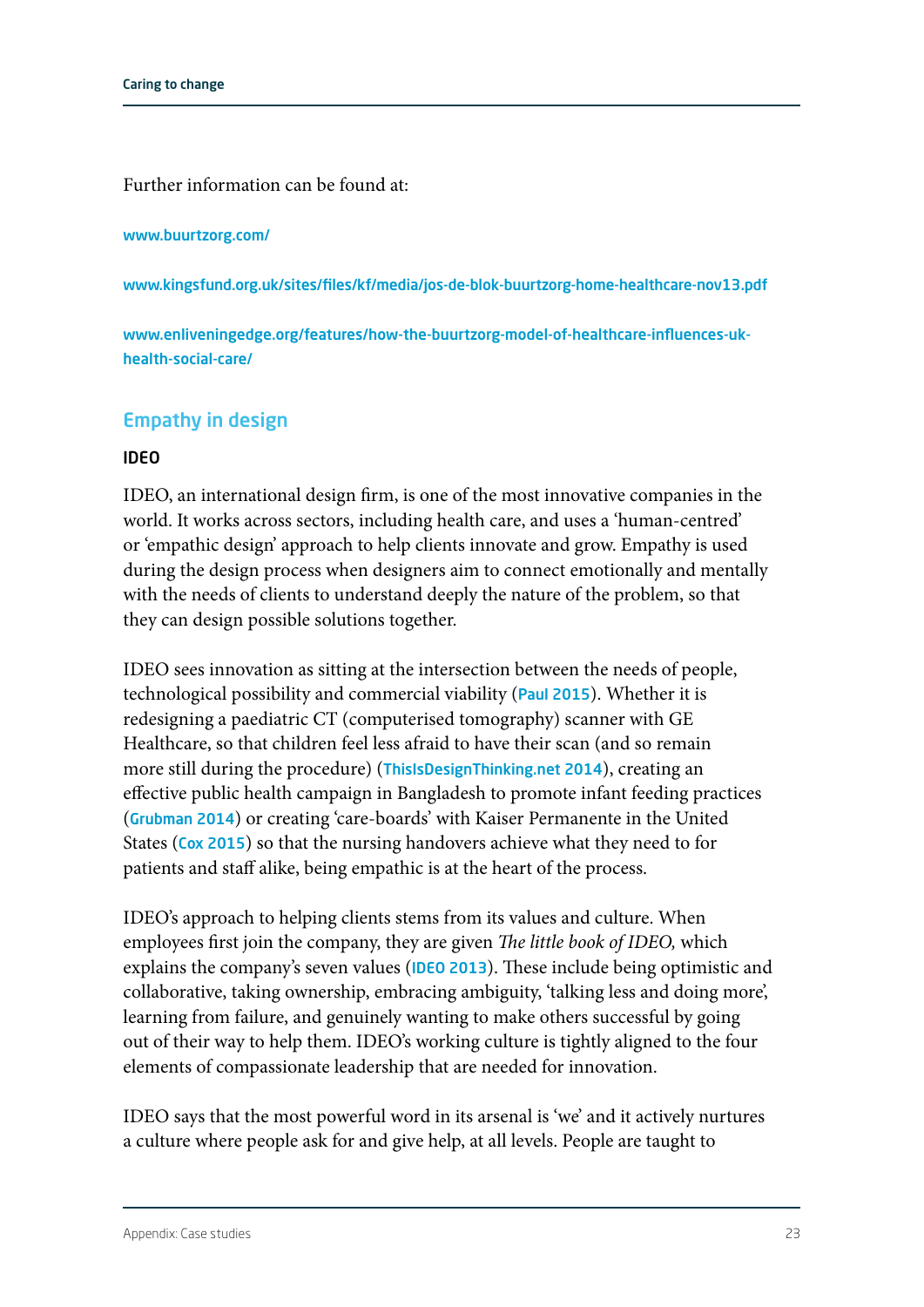assume that they will need help, and while there are few formal roles/titles at IDEO, there are support roles: there are 'discipline leads', who have deep industry expertise and can be called on to provide ad-hoc support to projects as needed, and 'design helpers', who are attached to every project to support design-related processes.

A network mapping exercise ([Amabile](https://hbr.org/2014/01/ideos-culture-of-helping) *et al* 2014) looking at helping interactions within IDEO showed that the popular helpers were spread across all levels of the organisation and that, unlike at many organisations, where employees have clique or 'hub-and-spoke' networks, at IDEO most employees had a large and diverse array of helping interactions. It also showed that the characteristics of good helpers were accessibility and trust, rather than merely competence.

To embed this within its culture, IDEO plans the use of resources to allow slack in its system so that employees have the time to notice, listen, understand, empathise and help colleagues – not least because these are the behaviours that it uses when working with clients during the human-centred design process.

The advantage of 'flat' and fluid structures is the level of interaction and degree of network-building that employees have across their organisation. This facilitates teamworking, helping and the cross-fertilisation of ideas, which are essential for creativity and innovation.

IDEO has no corporate hierarchy and a very flat management structure (Dawson [2012](https://daredreamermag.com/2012/05/28/teamwork-and-innovation-the-ideo-way/)). Offices, or studios, as they call them, work independently but share members and information, as projects require. Teams are project-focused and their makeup depends on the problem at hand. They are always diverse in terms of skills, for example they could consist of a psychologist, an industrial engineer, a marketer, a linguist and an MBA graduate, where the project leader is elected by the team members because of their skills/expertise related to that particular project, rather than on tenure or seniority. These positions are project-specific and therefore temporary.

IDEO has no strict rules, no dress code and no titles. Employees are encouraged to design their own offices and are given the autonomy to choose (to some extent) which projects they feel most excited to work on, and how these projects work. They are encouraged to take ownership (one of the seven values) because individual independence and ownership is what their collective interdependence is built upon.

IDEO's design methodology involves a process of 'inspiration, ideation and implementation', which involves various iteration and feedback loops with clients. Learning from failure (another IDEO value), and sharing this learning, are key to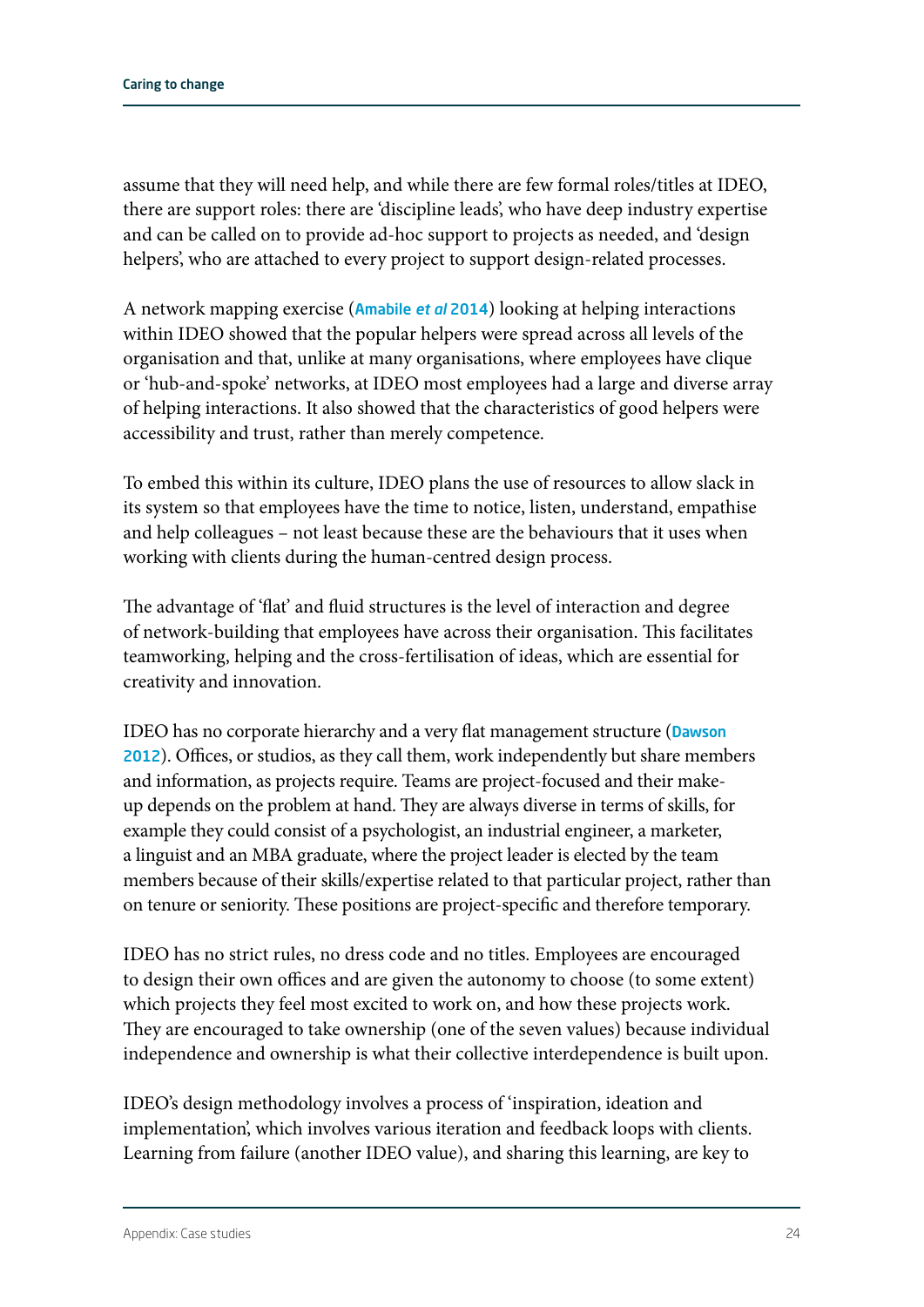being innovative. It is also here that optimism (another of the values) comes in. For IDEO, being optimistic is important because its clients need to be optimistic about their future – believing in the possibility of creating something better. Ultimately, being inspired to help its clients (and in the process each other) is what drives IDEO. The parallels and lessons for the NHS are obvious.

### Compassion driving innovation in poorer regions of the world

Many sections of Indian society now have access to low-cost and often free health care, thanks to innovative organisations such as Aravind Eye Care Systems, Sankara Eye and Narayana Health. A compassionate sense of duty was at the heart of the initial efforts of their founders, which has since driven their growth through innovation, and which sustains them today. All three organisations have developed high-volume/low-cost and hybrid revenue models at costs that are a fraction of those in the developed world.

#### Aravind Eye Care Systems

Dr Venkataswamy, the founder of Aravind, set it up after his retirement in the late 1970s, as a small clinic from his house, aiming to provide high-quality eye care for all. With a vision of 'seeing all as one and giving sight to all' (Mehta and Shenoy 2011), and inspired by McDonald's fast-food restaurants and Henry Ford's assembly line, he focused on using surgeons' time in the most efficient way (Frugal [Solutions undated](http://www.frugalsolutions.org/More/Eye-surgery-on-an-assembly-line.aspx)). Aravind organises clinics as factories, with lower-wage crews preparing patients for surgery and rolling them into theatre, while two assembly lines operate in parallel, so that surgeons move immediately from one patient to the next ([Shah and Murty 2004](http://www.iimb.ernet.in/publications/review/september2004/compassionate-highquality-healthcare)). In keeping with its ethos of affordability and inclusion, it maintains a ratio of 1:2 between paying and non-paying patients, to allow the cross-subsidy to cover those who cannot pay ([Shah and Murty 2004](http://www.iimb.ernet.in/publications/review/september2004/compassionate-highquality-healthcare)). It has also continued to innovate in terms of products, and in the 1990s invented a low-cost intraocular lens, which costs US\$2 and is now exported throughout the world ([Govindarajan and Ramamurti 2013](https://hbr.org/2013/11/delivering-world-class-health-care-affordably)), making up 8 per cent of the global lens market ([Aravind Eye Care System undated](http://www.aravind.org/default/servicescontent/Aurolab)). In 2011, each day the group saw 7,500 patients, performed between 850 and 1,000 procedures and provided workshops for 400 visitors/professionals to learn how it operated (Worline and Dutton 2017). A sense of deep compassion and commitment, and strong leadership, are the key elements of the Aravind model ([Shah and Murty 2004](http://www.iimb.ernet.in/publications/review/september2004/compassionate-highquality-healthcare)).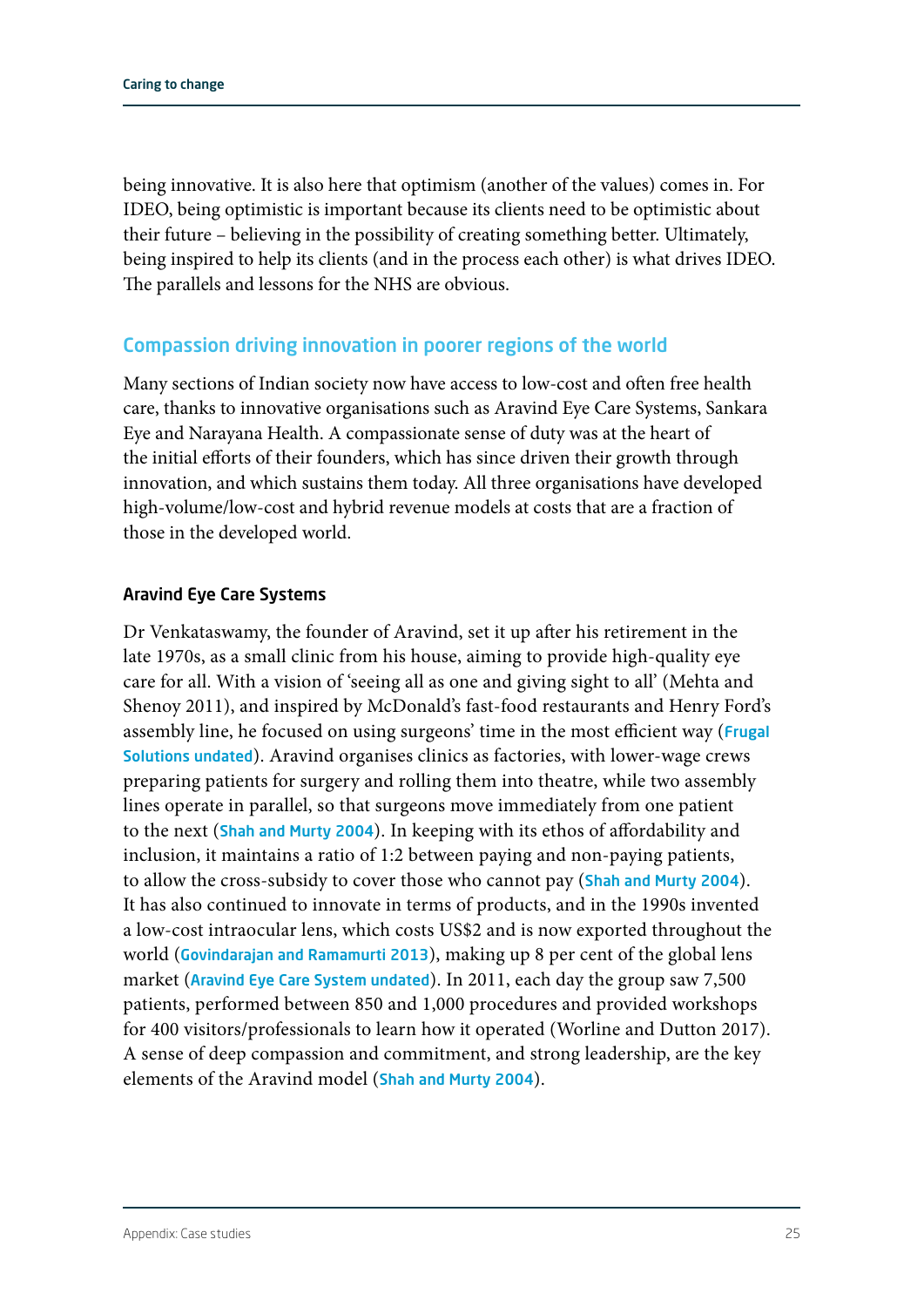#### Sankara Eye

Sankara, much like Aravind, had humble beginnings, starting out as a 10 foot by 10 foot clinic near to the home of its founders, Dr Ramani and Dr Radha. The founders started this free clinic for the local underserved population because they were driven by a passion 'to do good and to do more'. Sankara has always maintained its not-for-profit status, but has now grown into one of the largest community eye care networks in the world. It has performed 1.6 million free eye operations for adults and children in the past decade (80 per cent of Sankara's patients are treated for free) and has also started to expand across to other states in India.

Sankara was one of the first organisations in India to offer screening programmes that focus exclusively on children. In one such programme called 'Rainbow', it trains school teachers to provide preliminary screening for eye problems. Children who they are concerned about then receive a comprehensive assessment from Sankara's visiting eye teams and subsequent treatment, either locally or at the nearest Sankara hospital.

Much like Aravind, Sankara can maintain a high-volume throughput at its hospitals because of its rural community outreach camps. In 2014–15, Sankara ran 1,798 camps and screened almost 350,000 patients. It also introduced the use of tablet personal computers to field workers for the purposes of registration, surveillance and follow-up, and the rich data collected is now being used to develop targeted public health programmes, for example in diabetes, for these far-to-reach communities.

Another Sankara initiative, the 'Vision Care Technician' course, is offered exclusively to girls aged 18 who are leaving school. This two-year Sankara-sponsored residential training course also comes with a stipend, subsidised board/lodging and the opportunity to work at a Sankara Eye hospital upon graduation. Bharath Balasubramaniam, President of Sankara Eye Foundation India, commented that: 'While this was conceived as a part of our capacity-building strategy, it has turned into a women's empowerment programme. In many parts of India, these young women might have stayed at home and never worked after finishing school, but our graduates end up being the breadwinners for their families and they are then inspiring others to also come and find work at Sankara.'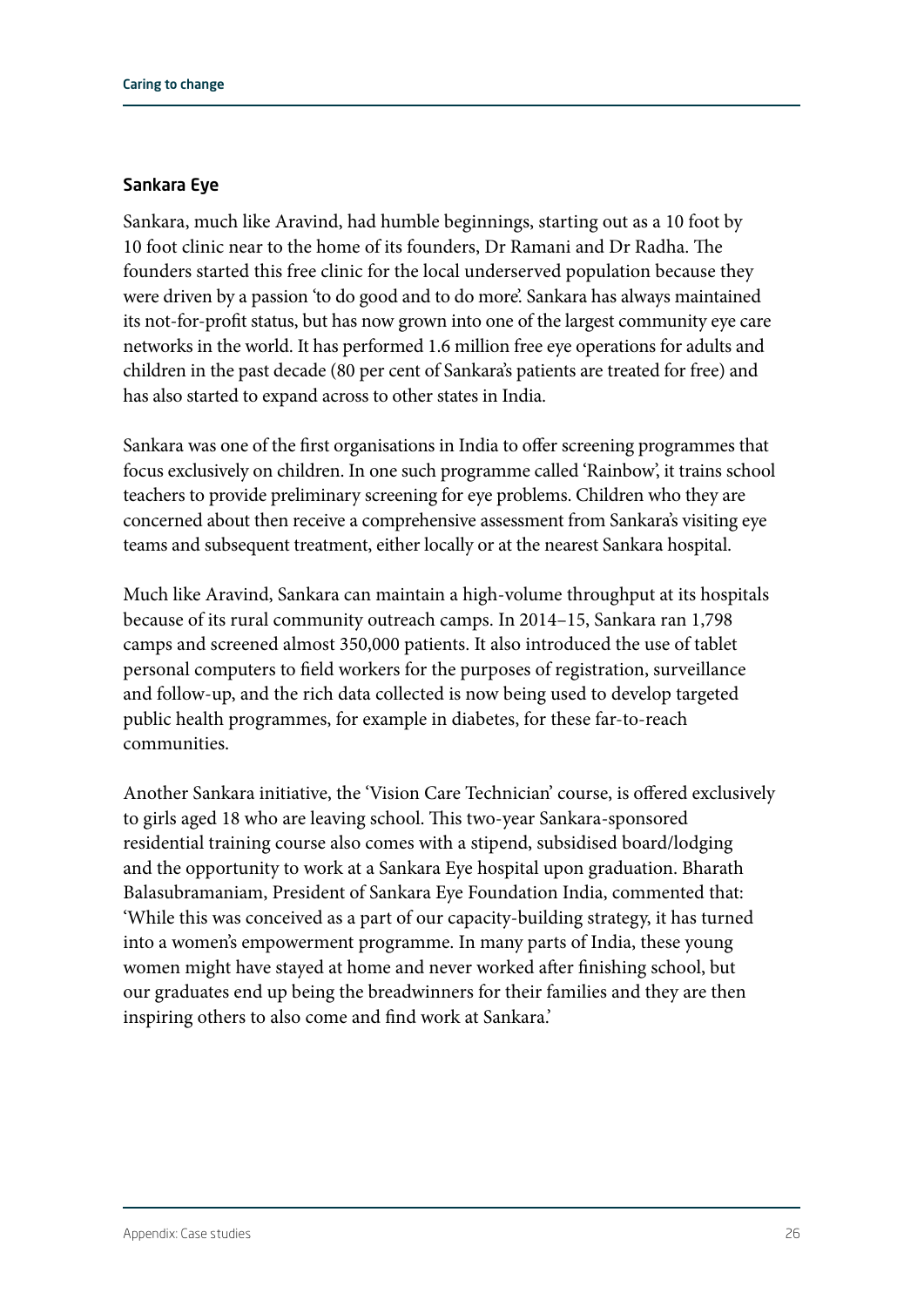#### Narayana Health

Narayana Health was founded in 2001 by Dr Devi Shetty, former cardiac surgeon to Mother Theresa. He believed that, as a physician, he had a moral duty to make health care affordable and accessible to everyone, regardless of caste, creed, religion or income (Radjou *et al* 2012). Narayana Health was created to provide low-cost (or free) cardiac surgical care to the millions in India who could not afford care at all.

At the hospital in Bangalore, they perform 4,000 cardiac surgeries per year, more than the top two hospitals in the United States ([Davidson 2015](http://repository.upenn.edu/wharton_research_scholars/127/)) with outcomes comparable, if not better, than the West ([Davies 2012](http://www.bmj.com/content/345/bmj.e6637)), for a cost of US\$2,000 each (versus US\$20,000 to US\$100,000 in a hospital in the United States) ([Smith 2012](http://blogs.bmj.com/bmj/2012/05/08/richard-smith-can-devi-shetty-make-health-care-affordable-across-the-globe/)). Its model relies, as Aravind's, on concentrating high volumes of patients in its centres, standardising processes and keeping costs low. For example, the use of its theatres is maximised, its high purchasing power means a strong negotiating hand with suppliers, it often leases rather than buys expensive equipment and it has partnered with Texas Instruments to create low-cost x-ray plates.

Narayana Health has pioneered micro-insurance and flexible payment schemes so that low-income people can access its services, with 40 per cent of its patients paying a discounted rate and 20 per cent nothing at all ([Smith 2012](http://blogs.bmj.com/bmj/2012/05/08/richard-smith-can-devi-shetty-make-health-care-affordable-across-the-globe/)). It has also worked with Stanford University to create a training programme to give families the skills they need to help provide care for relatives coming out of an Intensive Care Unit ([Govindarajan and Ramamurti 2013](https://hbr.org/2013/11/delivering-world-class-health-care-affordably)), for example helping alongside nurses and coaching rehabilitation exercises. In a sample size of 100 patients, the Stanford team found a 24 per cent reduction in re-admissions and a 36 per cent reduction in complications after 30 days ([Bibby 2015](http://www.health.org.uk/blog/unleashing-caring-potential-families-taking-innovation-india-us)).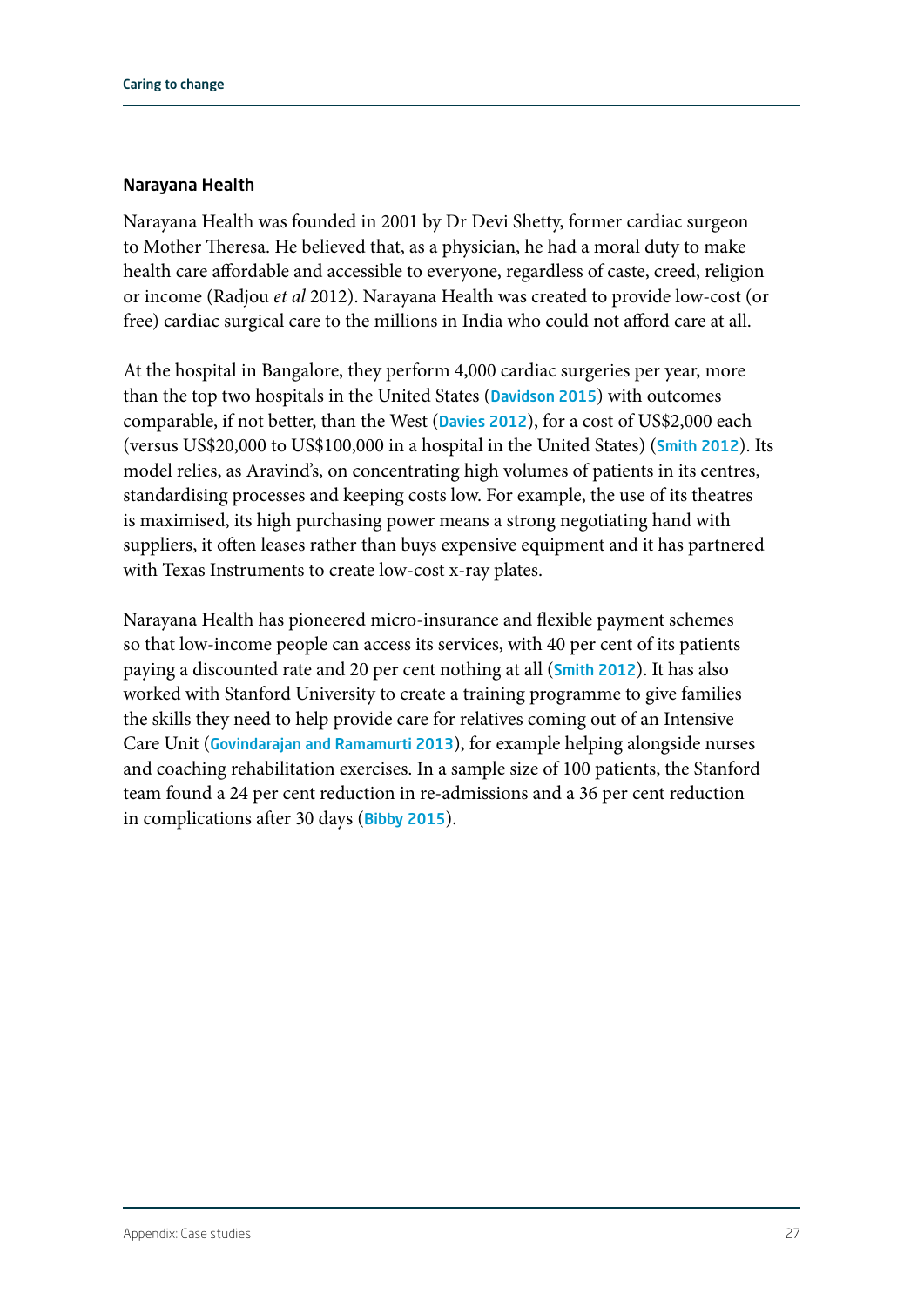### References

Amabile TM (1996). *Creativity in context.* Boulder, CO: Westview.

Amabile TM, Barsade SG, Mueller JS, Staw BM (2005). 'Affect and creativity at work'. *Administrative Science Quarterly,* vol 50, no 3, pp 367–403.

Amabile T, Fisher CM, Pillemer J (2014). 'IDEO's culture of helping'. *Harvard Business Review,*  January to February. Available at: https:/[/hbr.org/2014/01/ideos-culture-of-helping](http://hbr.org/2014/01/ideos-culture-of-helping) (accessed on 22 March 2017).

Amabile TM, Khaire M (2008). *Creativity and the role of the leader.* Boston, MA: Harvard Business School Press.

Amos EA, Weathington BL (2008). 'An analysis of the relation between employee–organization value congruence and employee attitudes'. *The Journal of Psychology,* vol 142, no 6, pp 615–32.

Anderson N, De Dreu CKW, Nijstad BA (2004). 'The routinization of innovation research: a constructively critical review of the state-of-the-science'. *Journal of Organisational Behavior,* vol 25, no 2, pp 147–73.

Aravind Eye Care System (undated). 'Products'. Aravind Eye Care System website. Available at: [www.aravind.org/default/servicescontent/Aurolab](http://www.aravind.org/default/servicescontent/Aurolab) (accessed on 22 March 2017).

Atkins PWB, Parker SK (2012). 'Understanding individual compassion in organisations: the role of appraisals and psychological flexibility'. *Academy of Management Review,* vol 37, no 4, pp 524–46.

Batson CD, Turk CL, Shaw LL, Klein TR (1995). 'Information function of empathic emotion: learning that we value the other's welfare'. *Journal of Personality and Social Psychology,* vol 68, no 2, pp 300–13.

Bessant J, Tidd J (2007). *Innovation and entrepreneurship.* Chichester: John Wiley.

Bibby J (2015). 'Unleashing the caring potential of families: taking an innovation from India to the US'. Blog. Available at: [www.health.org.uk/blog/unleashing-caring-potential-families-taking-innovation](http://www.health.org.uk/blog/unleashing-caring-potential-families-taking-innovation-india-us)[india-us](http://www.health.org.uk/blog/unleashing-caring-potential-families-taking-innovation-india-us) (accessed on 22 March 2017).

Bledow R, Rosing K, Frese M (2013). 'A dynamic perspective on affect and creativity'. *Academy of Management Journal,* vol 56, no 2, pp 432–50.

Borrill C, West MA, Shapiro D, Rees A (2000). 'Team working and effectiveness in health care'. *British Journal of Health Care,* vol 6, no 8, pp 364–71.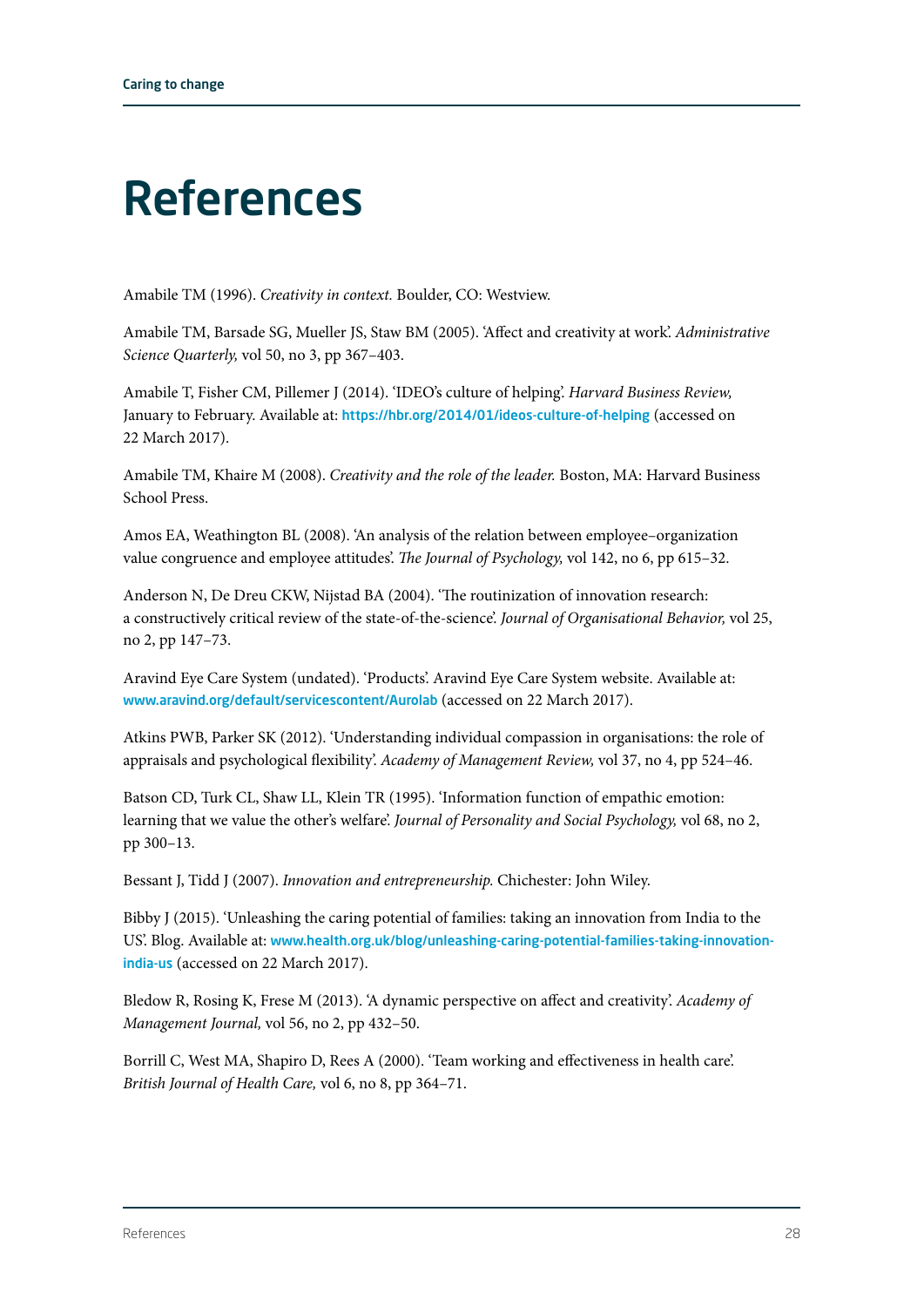Brown SL, Nesse RM, Vinokur AD, Smith DM (2003). 'Providing social support may be more beneficial than receiving it: results from a prospective study of mortality'. *Psychological Science,*  vol 14, no 4, pp 320–27.

Bunce D, West MA (1996). 'Stress management and innovation interventions at work'. *Human Relations,* vol 49, no 2, pp 209–32.

Bunce D, West MA (1995). 'Changing work environments: innovative coping responses to occupational stress'. *Work and Stress,* vol 8, no 4, pp 319–31.

Carter AJW, West MA (1999). 'Sharing the burden: teamwork in health care settings' in Firth-Cozens J, Payne R (eds), *Stress in health professionals: psychological causes and interventions,* pp 191–202. Chichester: Wiley.

Charles K, McKee L, McCann S (2011). 'A quest for patient-safe culture: contextual influences on patient safety performance'. *Journal of Health Services Research & Policy,* vol 16, suppl 1, pp 57–64.

Cherulnik PD, Donley KA, Wiewel TSR, Miller SR (2001). 'Charisma is contagious: the effect of leaders' charisma on observers' affect'. *Journal of Applied Social Psychology,* vol 31, no 10, pp 2149–59.

Christensen CM (1997). *The innovator's dilemma.* Cambridge, MA: Harvard Business School.

Cox M (2015). 'Design thinking in healthcare'. ResearchGate website. Available at: [www.researchgate.net/publication/281408556\\_Design\\_Thinking\\_in\\_Healthcare](http://www.researchgate.net/publication/281408556_Design_Thinking_in_Healthcare) (accessed on 22 March 2017).

Davidson L (2015) 'Do frugal innovations lead to frugal outcomes? A case study of healthcare in India.' Wharton Research Scholars thesis. Available at: [http://repository.upenn.edu/wharton\\_](http://repository.upenn.edu/wharton_research_scholars/127/) [research\\_scholars/127/](http://repository.upenn.edu/wharton_research_scholars/127/) (accessed on 18 April 2017).

Davies P (2012). 'Could a passage to India be a way to get more surgical experience?'. BMJ, vol 345. Available at: [www.bmj.com/content/345/bmj.e6637](http://www.bmj.com/content/345/bmj.e6637) (accessed on 18 April 2017).

Dawson I (2012). 'Teamwork and innovation the IDEO way'. *Dare Dreamer Magazine.* Available at: <https://daredreamermag.com/2012/05/28/teamwork-and-innovation-the-ideo-way/>(accessed on 22 March 2017).

Dawson J (2014). *Staff experience and patient outcomes – what do we know?* A report commissioned by NHS Employers on behalf of NHS England. London: NHS Confederation.

Dawson JF, West MA, Admasachew L, Topakas A (2011). *NHS staff management and health service quality: results from the NHS Staff Survey and related data.* London: Department of Health. Available at: [www.dh.gov.uk/health/2011/08/nhs-staff-management/](http://www.dh.gov.uk/health/2011/08/nhs-staff-management/) (accessed on 21 March 2017).

De Dreu CKW (1997). 'Productive conflict: the importance of conflict management and conflict issue' in De Dreu CKW, Van De Vliert E (eds), *Using conflict in organisations,* pp 9–22. London: Sage Publications.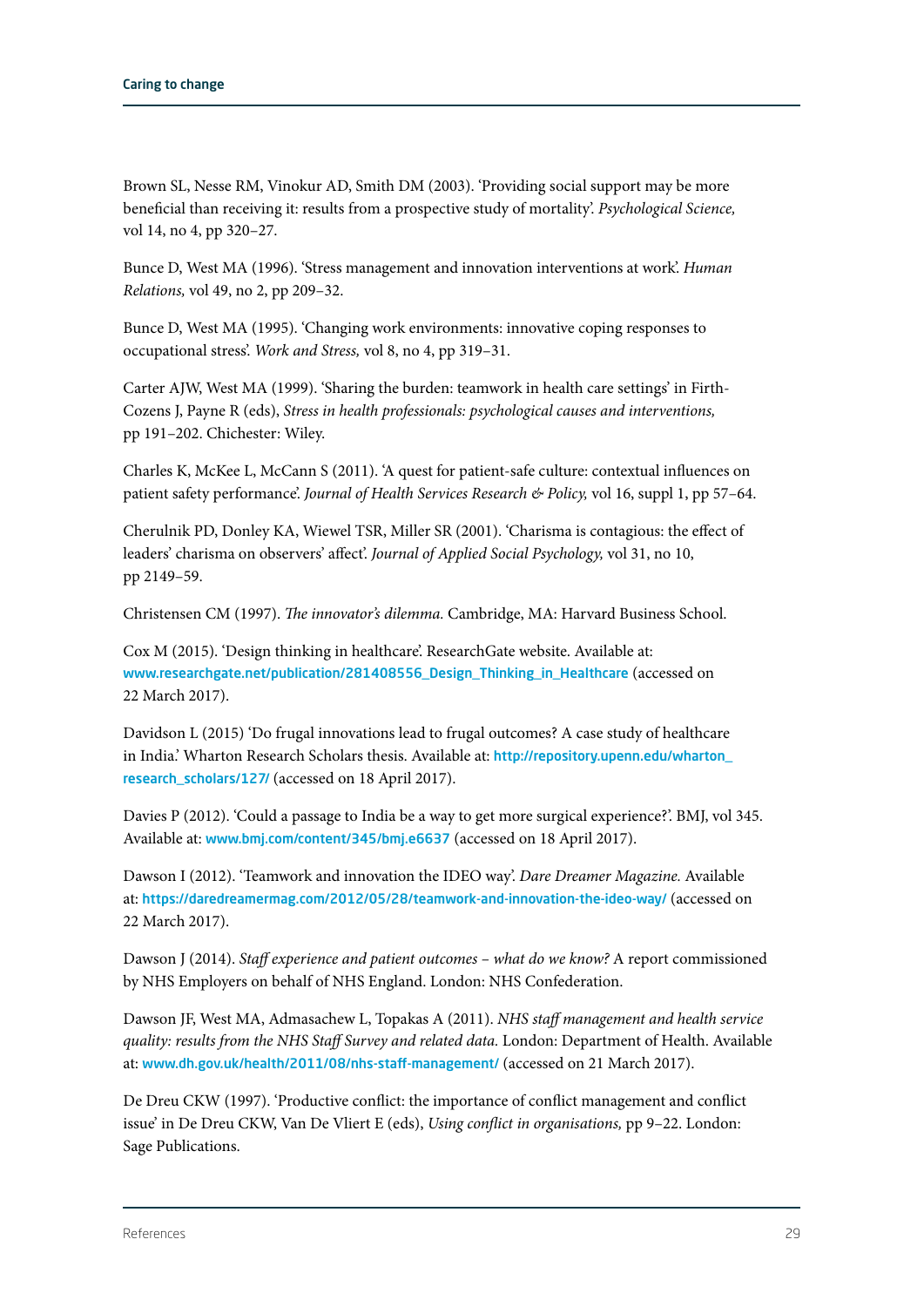Dixon-Woods M, Baker R, Charles K, Dawson J, Jerzembek G, Martin G, McCarthy I, McKee L, Minion J, Ozieranski P, Willars J, Wilkie P, West M (2014). 'Culture and behaviour in the English National Health Service: overview of lessons from a large multimethod study'. *British Medical Journal Quality and Safety,* vol 23, no 2, pp 106–15.

Dunbar K (1997). 'How scientists think: on-line creativity and conceptual change in science' in Ward TB, Smith SM, Vaid J (eds), *Creative thought: an investigation of conceptual structures and processes,* pp 461–93. Washington, DC: American Psychological Association.

Dunbar K (1995). 'How scientists really reason: scientific reasoning in real-world laboratories' in Sternberg RJ and Davidson JE (eds), *The nature of insight,* pp 365–95. Cambridge, MA: MIT Press.

Dutton JE, Workman KM, Hardin AE (2014). 'Compassion at work'. *Annual Reviews of Organisational Psychology and Organisational Behaviour,* vol 1, no 1, pp 277–304.

Edmondson A (1999). 'Psychological safety and learning behavior in work teams'. *Administrative Science Quarterly,* vol 44, no 2, pp 350–83.

Eisenhardt KM, Martin JA (2000). 'Dynamic capabilities: what are they?' *Strategic Management Journal,* vol 21, no 10–11, pp 1105–21.

Ferlie E, Fitzgerald L, McGivern G, Dopson S, Exworthy M (2010). *Networks in health care: a comparative study of their management, impact and performance.* London: The Stationery Office.

Fredrickson BL (2004). 'The broaden-and-build theory of positive emotions'. *Philosophical Transactions of the Royal Society B: Biological Sciences,* vol 359, no 1449, pp 1367–78.

Frugal Solutions (undated). 'Eye surgery on an assembly line'. Frugal Solutions website. Available at: [www.frugalsolutions.org/More/Eye-surgery-on-an-assembly-line.aspx](http://www.frugalsolutions.org/More/Eye-surgery-on-an-assembly-line.aspx) (accessed on 22 March 2017).

General Medical Council (2016). 'National training surveys'. General Medical Council website. Available at: [www.gmc-uk.org/education/surveys.asp](http://www.gmc-uk.org/education/surveys.asp) (accessed on 30 March 2017).

George JM (1995). 'Leader positive mood and group performance: the case of customer service'. *Journal of Applied Social Psychology,* vol 25, no 9, pp 778–94.

George JM (1990). 'Personality, affect, and behavior in groups'. *Journal of Applied Psychology,* vol 75, no 2, pp 107–16.

Gilbert P (in press). 'Compassion: definitions and controversies' in Gilbert P (ed), *Compassion: concepts, research and applications,* pp 3–15. London: Routledge.

Govindarajan V, Ramamurti R (2013). 'Delivering world-class health care, affordably'. *Harvard Business Review,* November. Available at: [https://hbr.org/2013/11/delivering-world-class-health-care](https://hbr.org/2013/11/delivering-world-class-health-care-affordably)[affordably](https://hbr.org/2013/11/delivering-world-class-health-care-affordably) (accessed on 22 March 2017).

Grubman R (2014). 'Designing communication on child feeding in Bangladesh'. OpenIDEO website. Available at: [https://challenges.openideo.com/challenge/zero-to-five/research/designing](https://challenges.openideo.com/challenge/zero-to-five/research/designing-communication-on-child-feeding-in-bangladesh)[communication-on-child-feeding-in-bangladesh](https://challenges.openideo.com/challenge/zero-to-five/research/designing-communication-on-child-feeding-in-bangladesh) (accessed on 22 March 2017).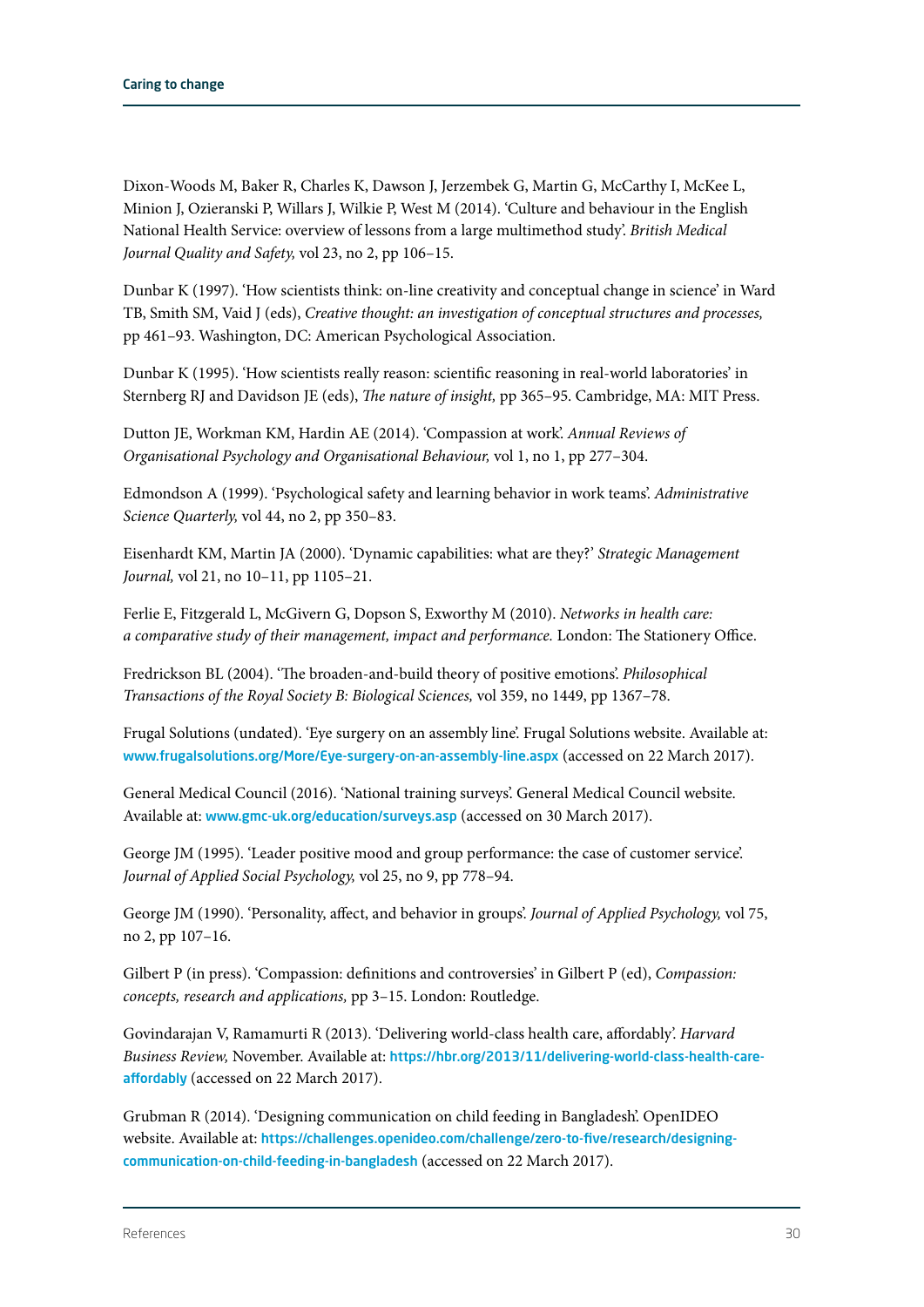Hackett G, Betz NE (1981). 'A self-efficacy approach to the career development of women'. *Journal of Vocational Behavior,* vol 18, no 3, pp 326–39.

Ham C (2014). *Reforming the NHS from within: beyond hierarchy, inspection and markets.* London: The King's Fund. Available at: [www.kingsfund.org.uk/time-to-think-differently/publications/reforming](http://www.kingsfund.org.uk/time-to-think-differently/publications/reforming-nhs-within)[nhs-within](http://www.kingsfund.org.uk/time-to-think-differently/publications/reforming-nhs-within) (accessed on 21 March 2017).

Ham C, Brown A (2015). *The future is now* [online]. London: The King's Fund. Available at: [www.kingsfund.org.uk/reports/thefutureisnow/](http://www.kingsfund.org.uk/reports/thefutureisnow/) (accessed on 21 March 2017).

Hamel G (1996). 'Strategy as revolution'. *Harvard Business Review,* July–August, pp 69–71.

Hatfield E, Cacioppo JT, Rapson LR (1992). 'Primitive emotional contagion' in Clark MS (ed), *Review of personality and social psychology: emotion and social behavior,* vol 14, pp 151–77. Newbury Park, CA: Sage Publications.

Hirst G, Van Knippenberg D, Chen CH, Sacramento CA (2011). 'How does bureaucracy impact individual creativity? A cross-level investigation of team contextual influences on goal orientation– creativity relationships'. *Academy of Management Journal,* vol 54, no 3, pp 624–41.

Hoffman LR, Maier N (1961). 'Quality and acceptance of problem solutions by members of homogeneous and heterogeneous groups'. *The Journal of Abnormal and Social Psychology,* vol 62, no 2, pp 401–7.

Hoppe MH (2007). *Active listening: improve your ability to listen and lead.* Greensboro, NC: Center for Creative Leadership.

Huerta TR, Casebeer A, Vanderplaat M (2006). 'Using networks to enhance health services delivery: perspectives, paradoxes and propositions'. *Healthcare Papers,* vol 7, no 2, pp 10–26.

IDEO (2013). *The little book of IDEO.* IDEO website. Available at: [https://lboi.ideo.com/peopley.](https://lboi.ideo.com/peopley.html#beoptimistic) [html#beoptimistic](https://lboi.ideo.com/peopley.html#beoptimistic) (accessed on 22 March 2017).

Isen AM, Baron RA (1991). 'Positive affect as a factor in organisational-behavior'. *Research in Organizational Behavior,* vol 13, pp 1–53.

Lemieux-Charles L, Chambers LW, Cockerill R, Jaglal S, Brazil K, Cohen C, LeClair K, Dalziel B, Schulman B (2005). 'Evaluating the effectiveness of community-based dementia care networks: the dementia care networks' study'. *The Gerontologist,* vol 45, no 4, pp 456–64.

Lilius JM, Kanov J, Dutton JE, Worline MC, Maitlis S (2011). 'Compassion revealed: what we know about compassion at work (and where we need to know more)' in Cameron K, Spreitzer G (eds), *The Oxford handbook of positive organizational scholarship,* pp 273–87*.* New York, NY: Oxford University Press.

Liu D, Chen XP, Yao X (2011). 'From autonomy to creativity: a multilevel investigation of the mediating role of harmonious passion'. *Journal of Applied Psychology,* vol 96, no 2, pp 294–309.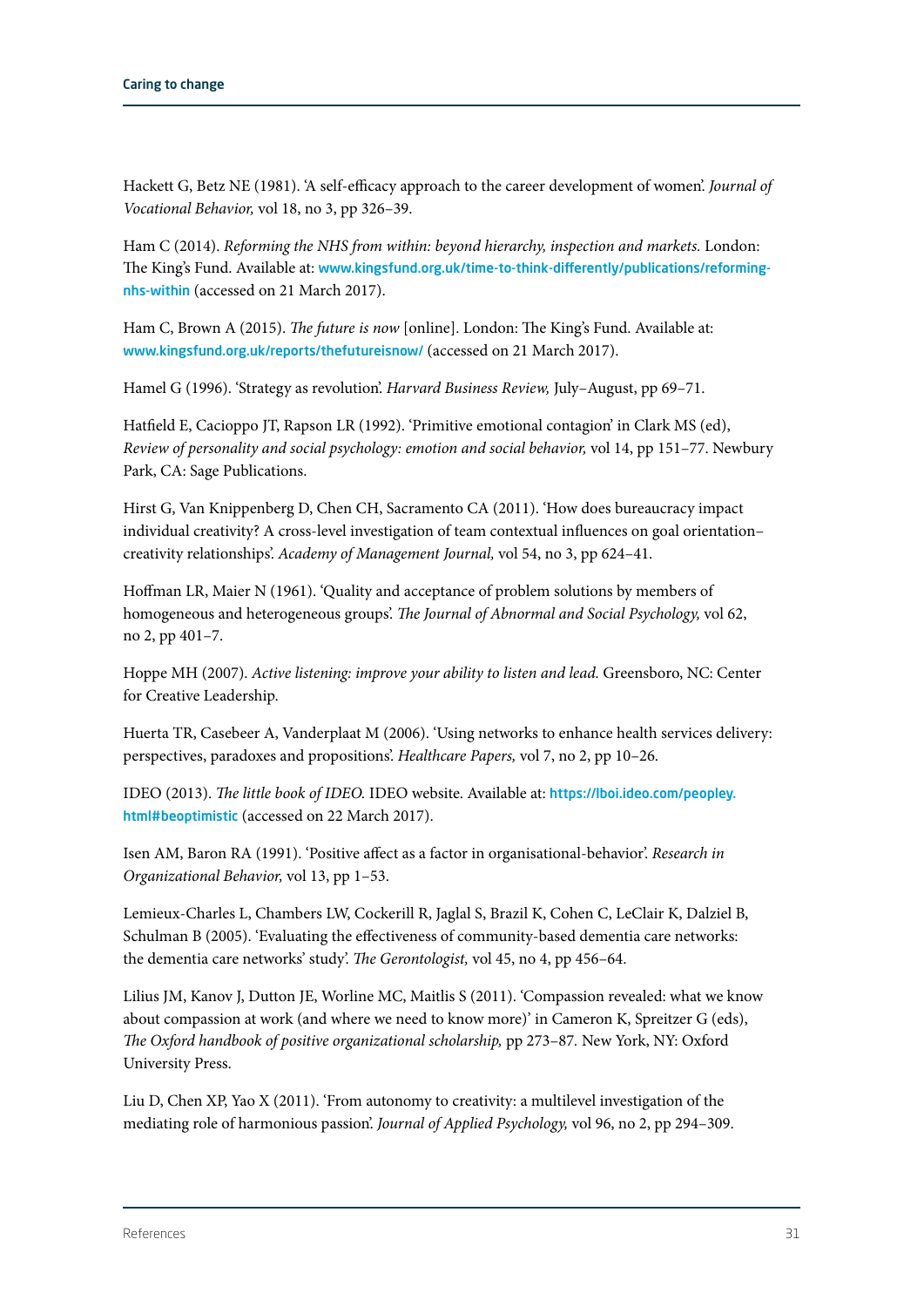Lyubovnikova J, West MA (2013). 'Why teamwork matters: enabling health care team effectiveness for the delivery of high quality patient care' in Salas S, Tannembaum I, Cohen D, Latham G (eds), *Developing and enhancing teamwork in organisations,* pp 331–72. San Francisco, CA: Jossey Bass.

Lyubovnikova J, West MA, Dawson JF, Carter MR (2015). '24-karat or fool's gold? Consequences of real team and co-acting group membership in healthcare organisations'. *European Journal of Work and Organisational Psychology,* vol 24, no 6, pp 929–50.

Mehta P and Shenoy S (2011). *Infinite vision: how Aravind became the world's greatest business case for compassion.* Oakland, CA: Berrett-Koehler Publishers.

Mickan SM, Rodger SA (2005). 'Effective health care teams: a model of six characteristics developed from shared perceptions'. *Journal of Interprofessional Care,* vol 1, no 4, pp 358–70.

Milliken FJ, Martins LL (1996). 'Searching for common threads: understanding the multiple effects of diversity in organisational groups'. *Academy of Management Review,* vol 21, no 2, pp 402–33.

National Advisory Group on the Safety of Patients in England (2013). *A promise to learn – a commitment to act: improving the safety of patients in England* (the Berwick Review). London: Department of Health National Advisory Group on the Safety of Patients in England. Available at: [www.gov.uk/government/publications/berwick-review-into-patient-safety](http://www.gov.uk/government/publications/berwick-review-into-patient-safety) (accessed on 20 March 2017).

National Improvement and Leadership Development Board (2016). *Developing people, improving care: a national framework for action on improvement and leadership development in NHS-funded services.* London: NHS Improvement and Health Education England.

NHS England, Care Quality Commission, Health Education England, Monitor, NHS Trust Development Authority, Public Health England (2014). *NHS five year forward view* [online]. London: NHS England. Available at: [www.england.nhs.uk/ourwork/futurenhs/](http://www.england.nhs.uk/ourwork/futurenhs/) (accessed on 22 March 2017).

Oldham GR, Cummings A (1996). 'Employee creativity: personal and contextual factors at work'. *Academy of Management Journal,* vol 39, no 3, pp 607–34.

Ou AY, Waldman DA, Peterson SJ (2015). 'Do humble CEOs matter? An examination of CEO humility and firm outcomes'. *Journal of Management.* Available at: [http://journals.sagepub.com/doi/](http://journals.sagepub.com/doi/abs/10.1177/0149206315604187) [abs/10.1177/0149206315604187](http://journals.sagepub.com/doi/abs/10.1177/0149206315604187) (accessed on 21 March 2017).

Paul E (2015). 'What's the big IDEO? Designing success'. Knote website. Available at: [http://knote.](http://knote.com/2015/02/11/whats-big-ideo-designing-success) [com/2015/02/11/whats-big-ideo-designing-success](http://knote.com/2015/02/11/whats-big-ideo-designing-success) (accessed on 22 March 2017).

Paulus P (2000). 'Groups, teams, and creativity: the creative potential of idea‐generating groups'. *Applied Psychology,* vol 49, no 2, pp 237–62.

Pearce III JA, Ravlin EC (1987). 'The design and activation of self-regulating work groups'. *Human Relations,* vol 40, no 11, pp 751–82.

Porac JF, Thomas H (1990). 'Taxonomic mental models in competitor definition'. *Academy of Management Review,* vol 15, no 2, pp 224–40.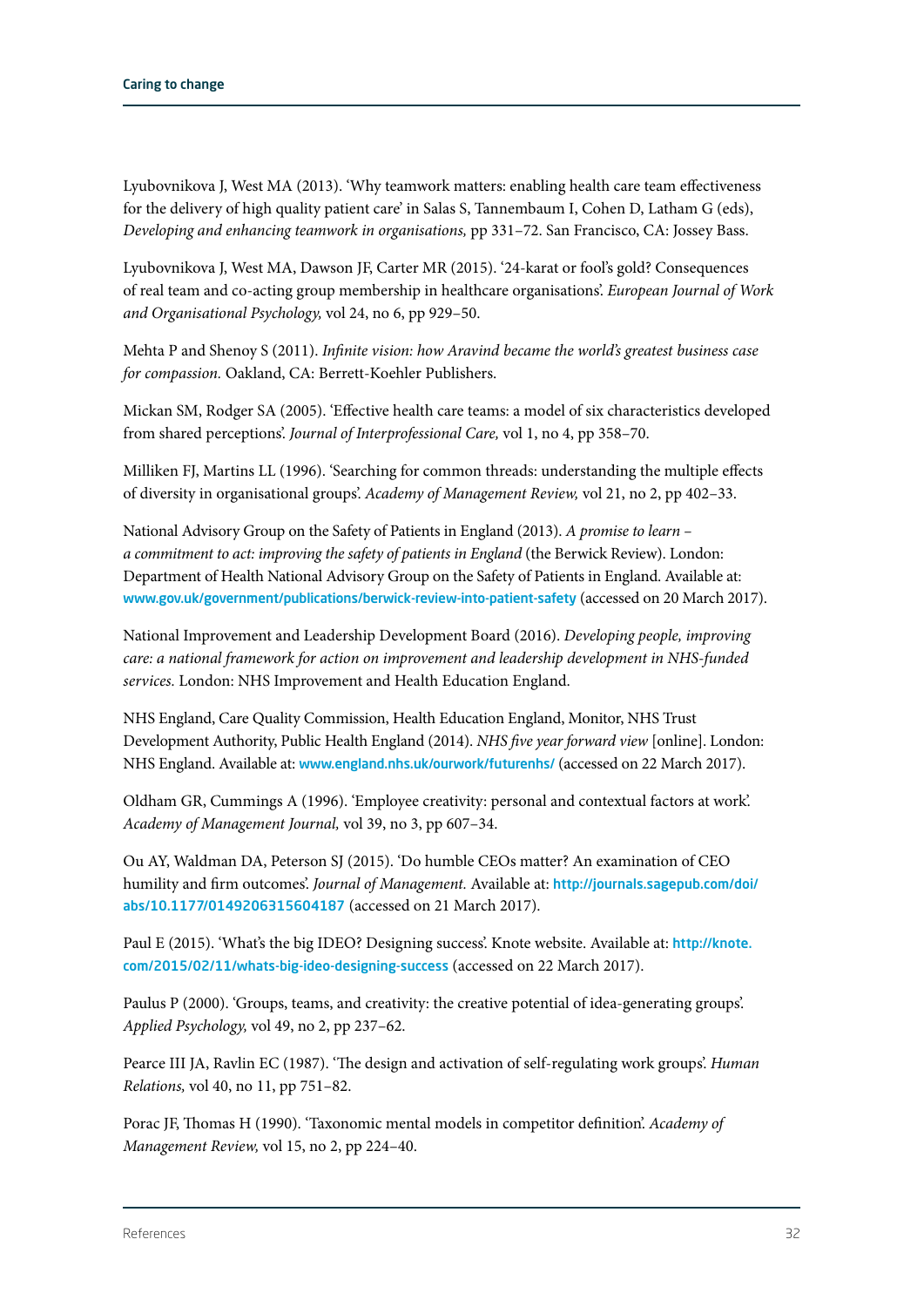Radjou N, Prabhu J, Ahuja S (2012). *Jugaad innovation: think frugal, be flexible, generate breakthrough growth.* Hoboken, NJ: John Wiley & Sons.

Richter AW, West MA, Van Dick R, Dawson JF (2006). 'Boundary spanners' identification, intergroup contact, and effective intergroup relations'. *Academy of Management Journal,* vol 49, no 6, pp 1252–69.

Rynes SL, Bartunek JM, Dutton JE, Margolis JD (2012). 'Care and compassion through an organisational lens: opening up new possibilities'. *Academy of Management Review,* vol 37, no 4, pp 503–23.

Sacramento CA, Sophie Chang M-W, West MA (2006). 'Team innovation through collaboration' in Beyerlein MM, Beyerlein ST, Kennedy FA (eds), *Innovation through collaboration,* pp 81–112. Bingley: Emerald Group Publishing.

Schneider B, González-Romá V, Osstroff C, West MA (2017). 'Organizational climate and culture: reflections on the history of the constructs in *Journal of Applied Psychology'. Journal of Applied Psychology,* vol 102, no 3, pp 468–82.

Shah J, Murty LS (2004). 'Compassionate, high quality care at low cost: the Aravind model – in conversation with Dr G Venkataswamy and R D Thulasiraj'. *IIMB Management Review,* vol 16, no 3. Available at: [www.iimb.ernet.in/publications/review/september2004/compassionate-highquality](http://www.iimb.ernet.in/publications/review/september2004/compassionate-highquality-healthcare)[healthcare](http://www.iimb.ernet.in/publications/review/september2004/compassionate-highquality-healthcare) (accessed on 23 March 2017).

Shalley CE, Zhou J (2008). 'Organizational creativity research: a historical overview' in Zhou J, Shalley CE (eds), *Handbook of organisational creativity,* pp 3–31. New York, NY: Lawrence Erlbaum Associates.

Shipton H, Armstrong C, West M, Dawson J (2008). 'The impact of leadership and quality climate on hospital performance'. *International Journal for Quality in Health Care,* vol 20, no 6, pp 439–45.

Simons T, Pelled LH, Smith KA (1999). 'Making use of difference: diversity, debate, and decision comprehensiveness in top management teams'. *Academy of Management Journal,* vol 42, no 6, pp 662–73.

Smith R (2012). 'Can Devi Shetty make healthcare affordable across the globe?' Blog. *BMJ* website. Available at: [http://blogs.bmj.com/bmj/2012/05/08/richard-smith-can-devi-shetty-make-health-care](http://blogs.bmj.com/bmj/2012/05/08/richard-smith-can-devi-shetty-make-health-care-affordable-across-the-globe/)[affordable-across-the-globe/](http://blogs.bmj.com/bmj/2012/05/08/richard-smith-can-devi-shetty-make-health-care-affordable-across-the-globe/) (accessed on 22 March 2017).

Somech A (2006). 'The effects of leadership style and team process on performance and innovation in functionally heterogeneous teams'. *Journal of Management,* vol 32, no 1, pp 132–57.

Strauss K, Griffin MA, Rafferty AE (2009). 'Proactivity directed toward the team and organization: the role of leadership, commitment and role‐breadth self‐efficacy'. *British Journal of Management,*  vol 20, no 3, pp 279–91.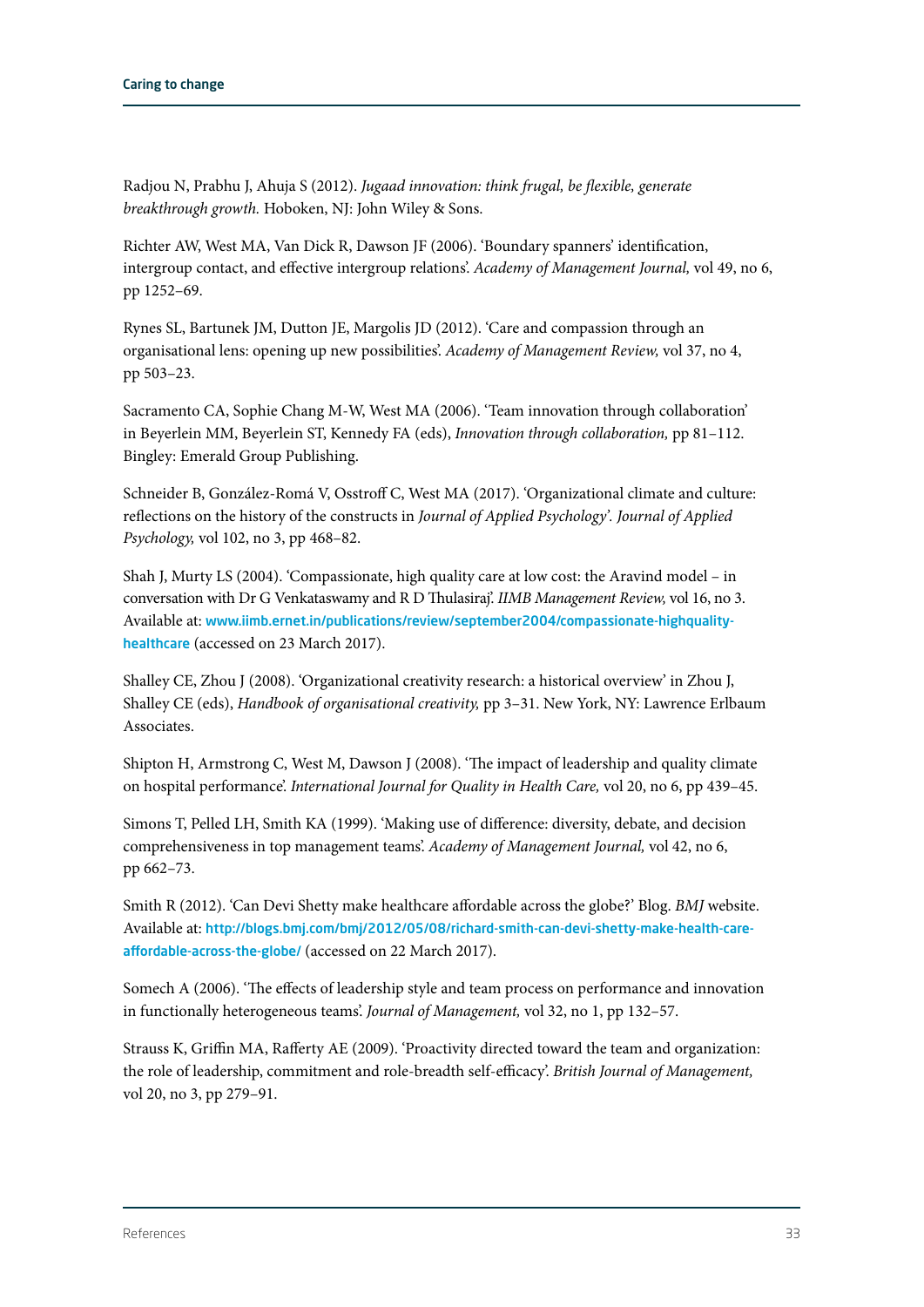ThisIsDesignThinking.net (2014). 'Changing experiences through empathy – the adventure series'. ThisIsDesignThinking.net website. Available at: [http://thisisdesignthinking.net/2014/12/changing](http://thisisdesignthinking.net/2014/12/changing-experiences-through-empathy-ge-healthcares-adventure-series/)[experiences-through-empathy-ge-healthcares-adventure-series/](http://thisisdesignthinking.net/2014/12/changing-experiences-through-empathy-ge-healthcares-adventure-series/) (accessed on 22 March 2017).

Ting S, Scisco, P (2012). *The CCL handbook of coaching: a guide for the leader coach* (vol 30). Hoboken, NJ: John Wiley & Sons.

Tjosvold D (1998). 'Cooperative and competitive goal approach to conflict: accomplishments and challenges'. *Applied Psychology,* vol 47, no 3, pp 285–313.

Tjosvold D (1991). *Team organization: an enduring competitive advantage*. Chichester: Wiley.

Tjosvold D (1985). 'Implications of controversy research for management'. *Journal of Management,* vol 11, no 3, pp 21-37.

Tjosvold D (1982). 'Effects of approach to controversy on superiors' incorporation of subordinates' information in decision making'. *Journal of Applied Psychology,* vol 67, no 2, pp 189–93.

Totterdell P (2000). 'Catching moods and hitting runs: mood linkage and subjective performance in professional sport teams'. *Journal of Applied Psychology,* vol 85, no 6, pp 848–59.

Totterdell P, Kellett S, Teuchmann K, Briner RB (1998). 'Evidence of mood linkage in work groups'. *Journal of Personality and Social Psychology,* vol 74, no 6, pp 1504–15.

Van de Ven AH (1986). 'Central problems in the management of innovation'. *Management Science,* vol 32, no 5, pp 590–607.

Wall TD, Bolden RI, Borrill CS, Carter AJ, Golya DA, Hardy GE, Haynes CE, Rick JE, Shapiro DA, West MA (1997). 'Minor psychiatric disorder in NHS trust staff: occupational and gender differences'. *The British Journal of Psychiatry,* vol 171, no 6, pp 519–23.

West MA (2013). 'Creating a culture of high-quality care in health services'. *Global Economics and Management Review,* vol 18, no 2, pp 40–4.

West MA (2012). *Effective teamwork: practical lessons from organisational research*, 3rd ed. Oxford: Blackwell Publishing.

West MA (2002). 'Sparkling fountains or stagnant ponds: an integrative model of creativity and innovation implementation in work groups'. *Applied Psychology,* vol 51, no 3, pp 355–87.

West MA (1989). 'Innovation among health care professionals'. *Social Behaviour,* vol 4, pp 173–84.

West MA, Anderson N (1996). 'Innovation in top management teams'. *Journal of Applied Psychology,* vol 81, no 6, pp 680–93.

West MA, Anderson N (1992). 'Innovation, cultural values and the management of change in British hospitals'. *Work and Stress,* vol 6, no 3, pp 293–310.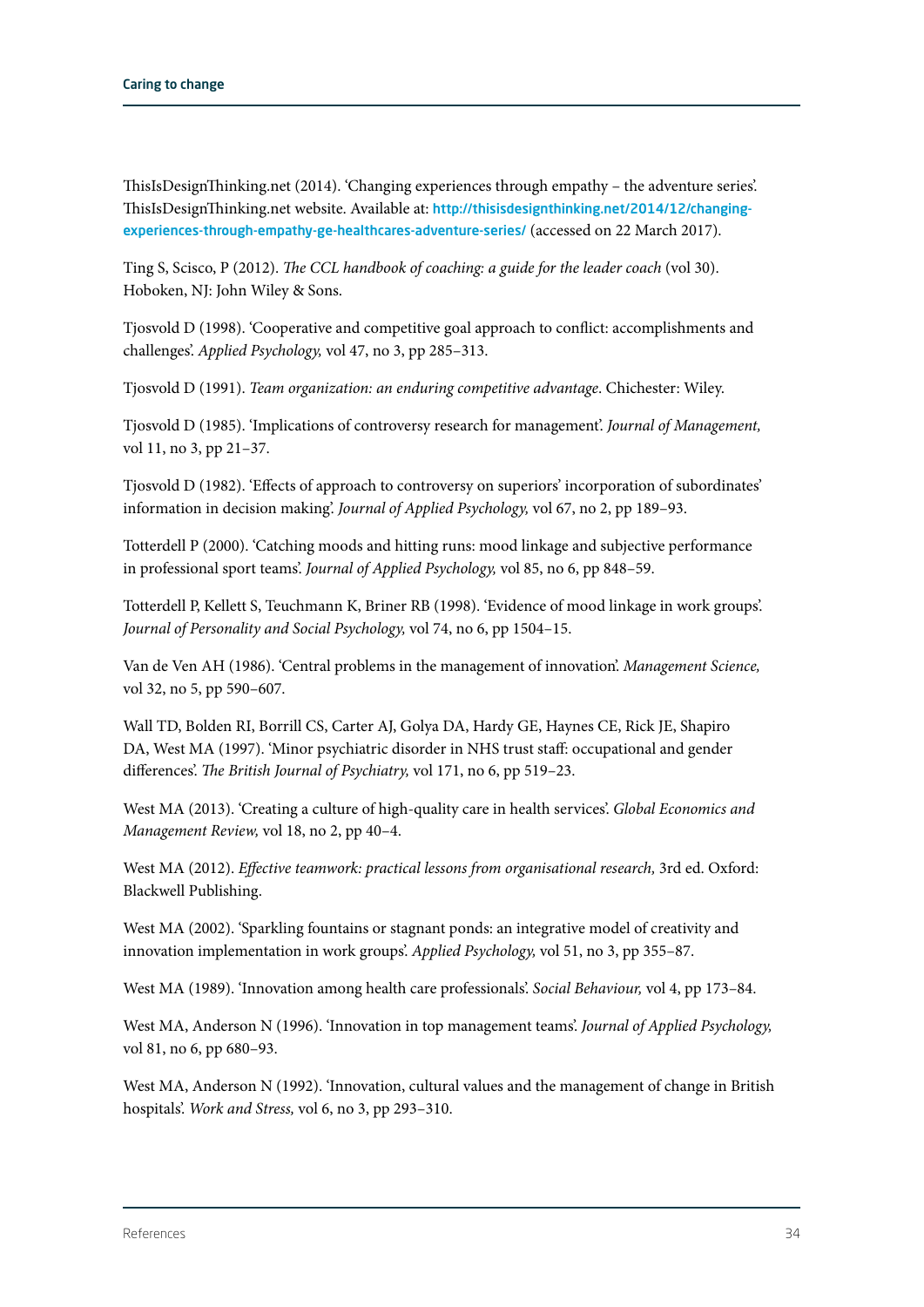West MA, Chowla R (in press). 'Compassionate leadership for compassionate healthcare' in Gilbert P (ed), *Compassion: concepts, research and applications,* pp 237–57. London: Routledge.

West MA, Farr JL (1990). 'Innovation at work' in West MA, Farr JL (eds), *Innovation and creativity at work: psychological and organisational strategies,* pp 3–13. Chichester: John Wiley & Sons.

West MA, Lyubovnikova J (2012). 'Real teams or pseudo teams? The changing landscape needs a better map'. *Industrial and Organisational Psychology,* vol 5, no 1, pp 25–8.

West MA, Lyubovnikova J, Eckert R, Denis JL (2014a). 'Collective leadership for cultures of high quality health care'. *Journal of Organisational Effectiveness: People and Performance,* vol 1, no 3, pp 240–60.

West MA, Markiewicz L (2016). 'Effective team work in health care' in Ferlie E, Montgomery K, Pedersen R (eds), *The Oxford handbook of health care management,* pp 231–52. Oxford: Oxford University Press.

West MA, Richter AW (2007). 'Climates and cultures for innovation and creativity at work' in Ford C (ed), *Handbook of organisational creativity,* pp 211–37. London: Taylor & Francis.

West MA, Topakas A, Dawson JF (2014b). 'Climate and culture for health care performance' in Schneider B, Barbera KM (eds), *The Oxford handbook of organisational climate and culture,* pp 335–59. Oxford: Oxford University Press.

Worline MC, Dutton JE (2017). *Awakening compassion at work: the quiet power that elevates people and organizations.* New York City, NY: McGraw-Hill Education.

Worthington EL, Scherer M (2004). 'Forgiveness is an emotion-focused coping strategy that can reduce health risks and promote health resilience: theory, review, and hypotheses'. *Psychology & Health,* vol 19, no 3, pp 385–405.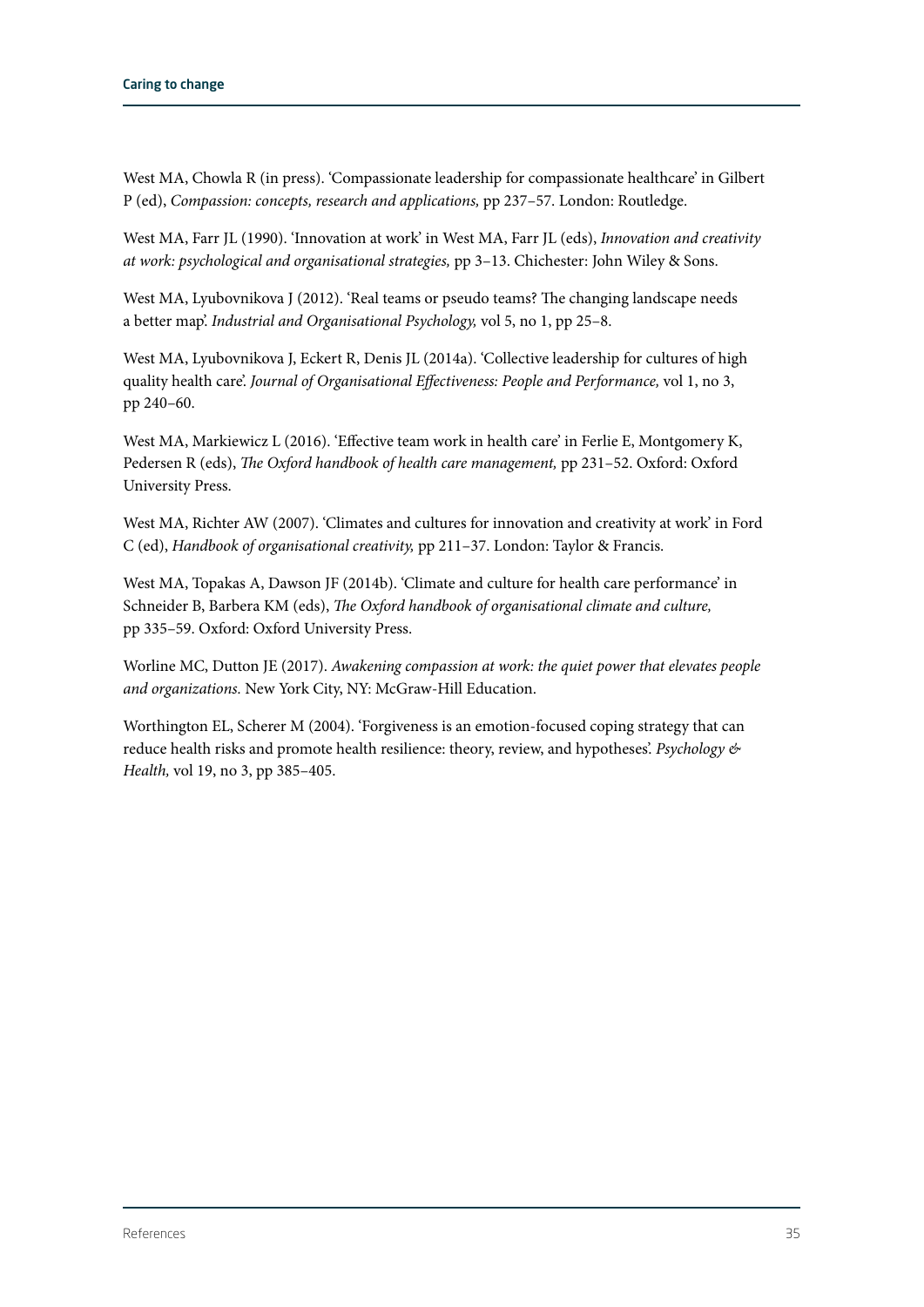### About the authors

**Michael West** joined The King's Fund as a Senior Fellow in September 2013 and became Head of Thought Leadership in September 2015. He is Professor of Work and Organisational Psychology at Lancaster University Management School, Visiting Professor at University College, Dublin and Emeritus Professor at Aston University. He was formerly Executive Dean of Aston Business School.

Michael graduated from the University of Wales in 1973 and received his PhD in 1977. He has authored, edited and co-edited 20 books and has published more than 200 articles in scientific and practitioner publications, as well as chapters in scholarly books. He is a Fellow of the British Psychological Society, the American Psychological Association (APA), the APA Society for Industrial/Organisational Psychology, the Academy of Social Sciences, the Chartered Institute of Personnel and Development, the International Association of Applied Psychologists and the British Academy of Management.

**Regina Eckert** is Faculty Team Leader at the Center for Creative Leadership (CCL) in the Europe, Middle East and Africa (EMEA) region. She is a scientist–practitioner with more than a decade of experience in leadership and organisational development around the topics of diversity, gender, culture, and leadership strategy as well as talent management. She designs, delivers and evaluates leadership solutions for companies and health care organisations, non-profit organisations and higher-education institutions. She also publishes her work in scientific and practitioner outlets around the globe.

Before joining CCL, Gina consulted on quality management in German health care, on organisational change, and leadership development in the automotive industry. She holds a Masters degree in psychology from the University of Munich and a PhD from Aston Business School, UK.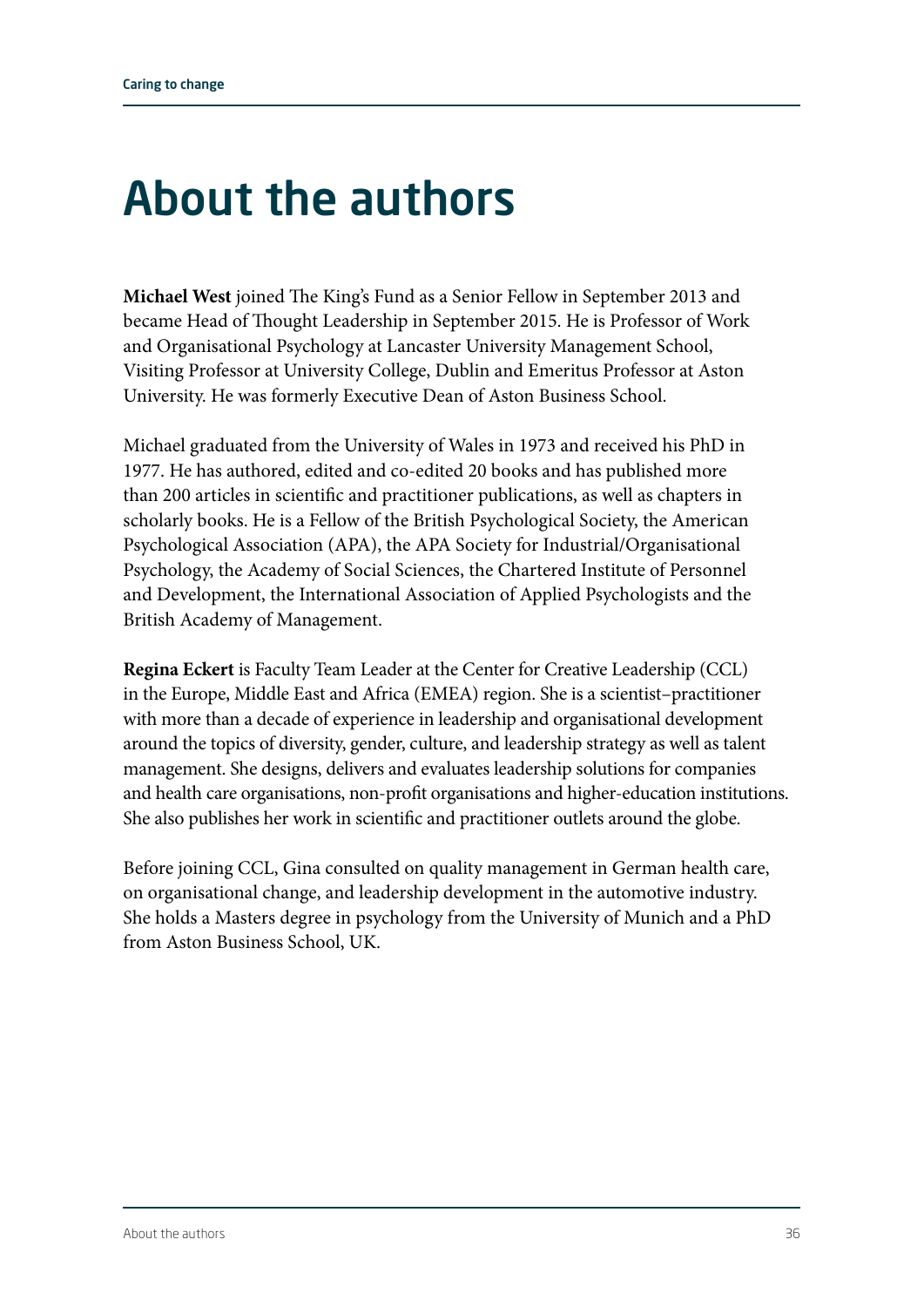**Ben Collins** joined The King's Fund in 2015 as a Project Director, working for the Chief Executive and across the Fund, including on policy and supporting the NHS in developing new care models.

Before joining the Fund, Ben worked as a management consultant. He has advised central government and the national bodies on a wide range of issues, including economic regulation, provider finance, the provider failure regime and new organisational models. He has also worked with large numbers of NHS purchasers and providers on strategic and operational challenges.

In his earlier career, Ben was a fast-stream trainee and manager within central government and an adviser at the European Commission. He has academic training in industrial economics and business strategy.

**Rachna Chowla** is a GP Partner at the Albion Street Group Practice in London, and an Executive in Residence at INSEAD's Healthcare Management Initiative in France. She has an interest in innovation in health care and the role of compassion. She has previously worked in strategy and marketing for a pharmaceutical company in Europe, and in a health-tech start-up in the United Kingdom. She graduated in Medicine from King's College London and holds an MBA from INSEAD (France and Singapore).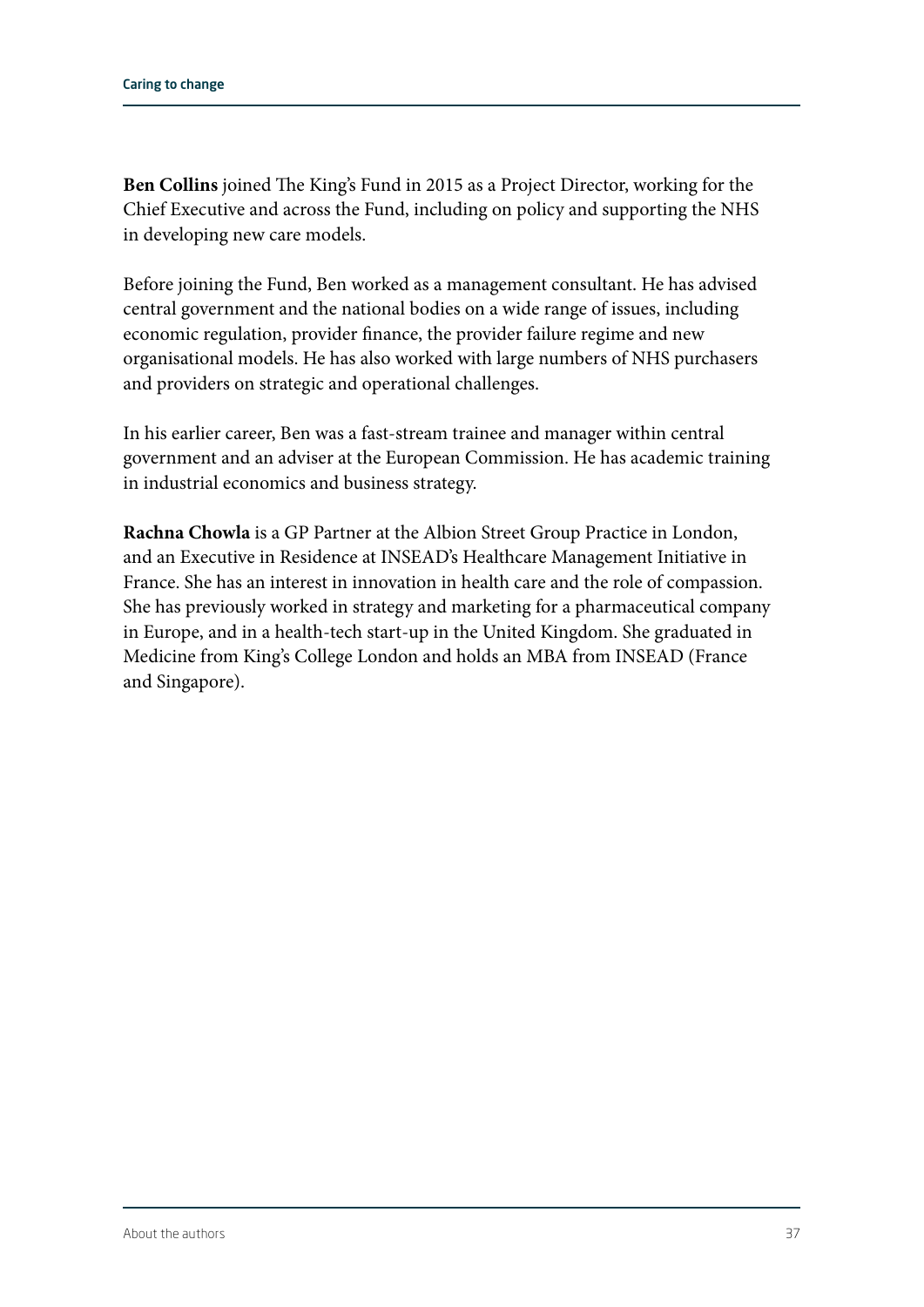### Acknowledgements

We would like to thank Dr Paquita de Zulueta and Suzie Bailey for their comments on earlier drafts of the paper, as well as Bryan Jones, Frances Wiseman and Penny Perreira at the Health Foundation. We would also like to thank our colleagues at The King's Fund, Chris Ham, Marcus Powell, Katie Mantell, Lisa Oxlade and Jeff Steer. Any errors and omissions are our own.

This publication was supported by the Health Foundation, an independent charity committed to bringing about better health and health care for people in the UK.